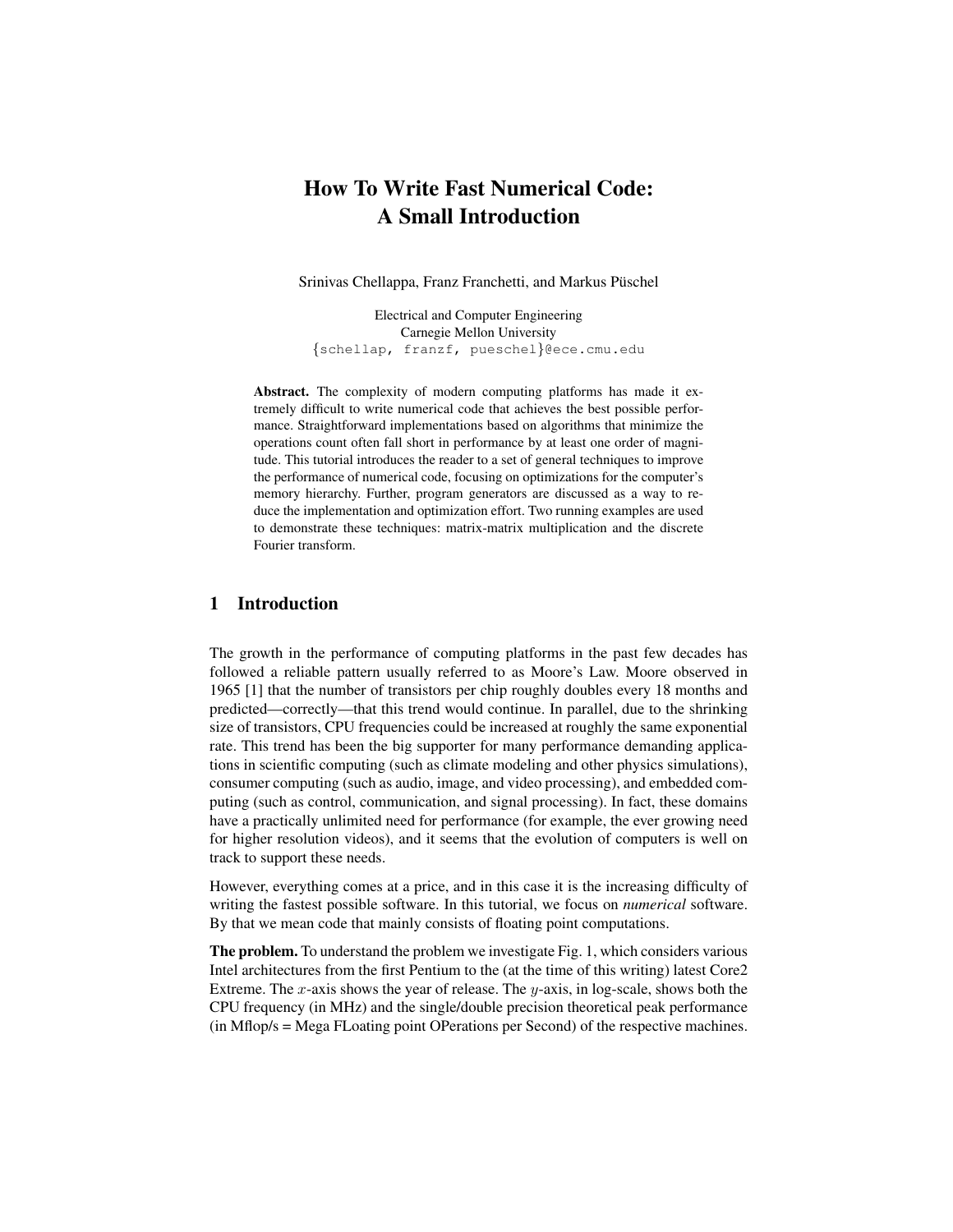First we note, as explained above, the exponential increase in CPU frequency. This results in a "free" speedup for numerical software. In other words, legacy code written for an obsolete predecessor will run faster without any extra programming effort. However, the theoretical performance of computers has evolved at a faster pace due to increases in the processors' parallelism. This parallelism comes in several forms, including pipelining, superscalar processing, vector processing and multi-threading. Single-instruction multiple-data (SIMD) vector instructions enable the execution of an operation on 2, 4, or more data elements in parallel. The latest generations are also "multicore," which means 2, 4, or more processing cores<sup>1</sup> exist on a single chip. Exploiting parallelism in numerical software is not trivial, it requires implementation effort. Legacy code typically neither includes vector instructions, nor is it multi-threaded to take advantage of multiple processor cores or multiple processors. Ideally, compilers would take care of this problem by automatically vectorizing and parallelizing existing source code. However, while much outstanding compiler research has attacked these problems (e.g., [2–4]), they are in general still unsolved. Experience shows that this is particularly true for numerical problems. The reason is, for numerical problems, taking advantage of the platform's available parallelism often requires an algorithm structured differently than the one that would be used in the corresponding sequential code. Compilers cannot be made to change or restructure algorithms since doing so requires knowledge of the algorithm domain.

Similar problems are caused by the computer's memory hierarchy, independently of the available parallelism. The fast processor speeds have made it increasingly difficult to "feed all floating point execution units" at the necessary rate to keep them busy. Moving data from and to memory has become the bottleneck. The memory hierarchy, consisting of registers and multiple levels of cache, aims to address this problem, but can only work if data is accessed in a suitable order. One cache miss may incur a penalty of 20–100s CPU cycles, a time in which 100 or more floating point operations could have been performed. Again, compilers are inherently limited in optimizing for the memory hierarchy since optimization may require algorithm restructuring or an entirely different choice of algorithm to begin with.

Adding to these problems is the fact that CPU frequency scaling is approaching its end due to limits to the chip's possible power density (see Fig. 1): since 2004 it has hovered around 3 GHz. This implies *the end of automatic speedup*; future performance gains will be exclusively due to increasing parallelism.

In summary, two main problems can be identified from Fig. 1:

– Years of exponential increase in CPU frequency meant free speed-up for existing software but also have caused and worsened the processor-memory bottleneck. This means to achieve the highest possible performance, code has to be restructured and tuned to the memory hierarchy.

<sup>&</sup>lt;sup>1</sup> At the time of this writing 8 cores per chip is the best commonly available multicore CPU configuration.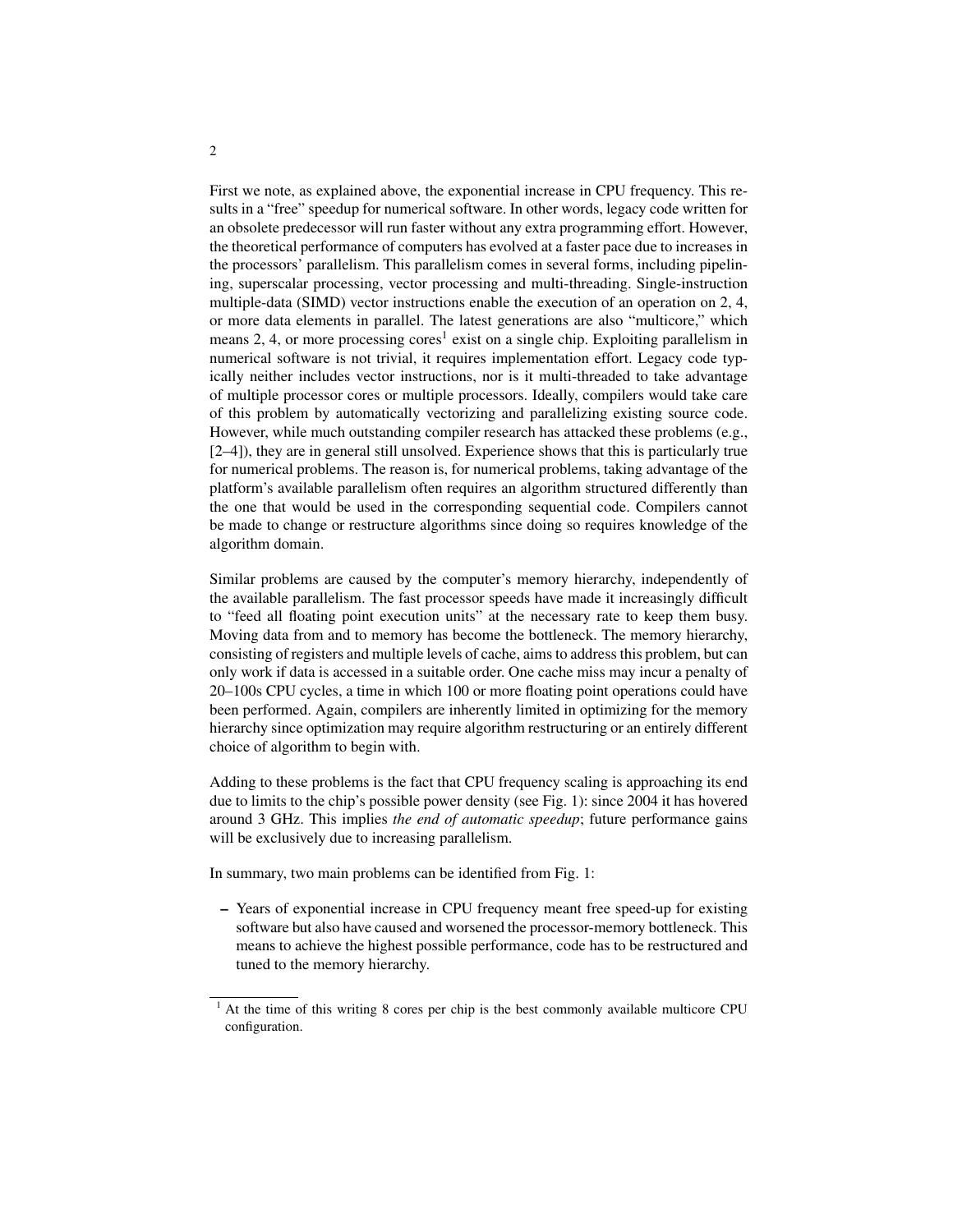#### **Evolution of Intel Platforms**



Fig. 1. The evolution of computing platform's peak performance versus their CPU frequency explains why high performance software development becomes increasingly harder.

– The times of free speed-up are over; future performance gains are due to parallelism in various forms. This means, code has to be rewritten using vector instructions and multiple threads and in addition has to be optimized for the memory hierarchy.

To quantify the problem we look at two representative examples, which are among the most important numerical kernels used: the discrete Fourier transform (DFT) and the matrix-matrix multiplication (MMM). The DFT is used across disciplines and is the most important tool used in signal processing; MMM is the crucial kernel in most dense linear algebra algorithms.

It is well-known that the complexity of the DFT for input size n is  $O(n \log(n))$  due to the availability of fast Fourier transform algorithms (FFTs) [5]. Fig. 2 shows the performance of four different FFT implementations on an Intel Core platform with four cores. The x-axis is the input size  $n = 2^4, \ldots, 2^{18}$ . The y-axis is the performance in Gflop/s. For all implementations, the operations count is estimated as  $5n \log_2(n)$ , so the numbers are proportional to inverse runtime. The bottom line shows the performance of the implementation by Numerical Recipes [6] compiled with the best available compiler (the Intel vendor compiler icc 10.1 in this case) and all optimizations enabled. The next line (best scalar) shows the performance of the fastest standard C implementation for the DFT and is roughly 5 times faster due to optimizations for the memory hierarchy. The next line (best vector) shows the performance when vector instructions are used in addition, for a further gain of a factor of 3. Finally, for large sizes, another factor of 2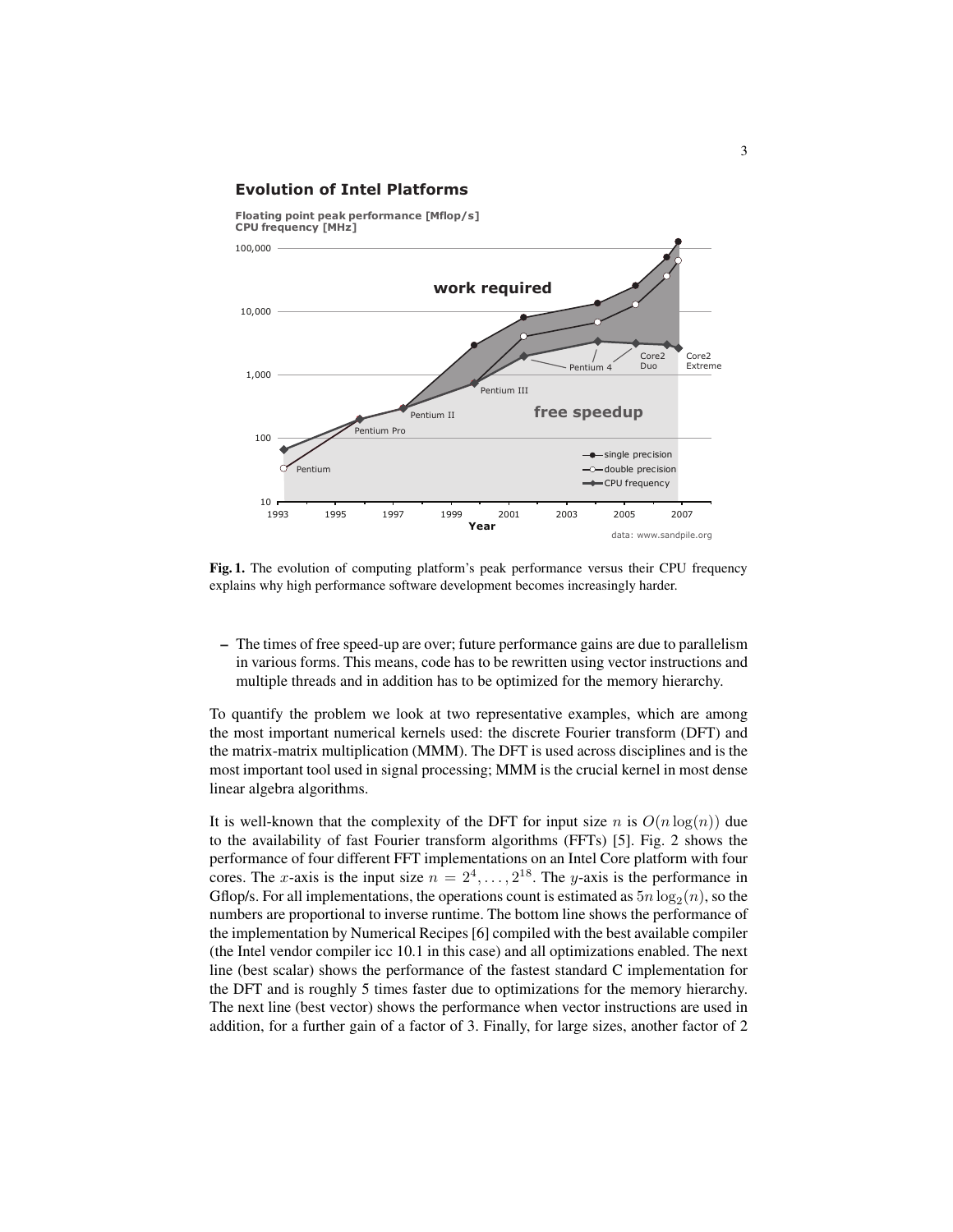

**Discrete Fourier Transform (DFT) on 2 x Core 2 Duo 3 GHz Performance [Gflop/s]**

Fig. 2. Performance of four single precision implementations of the discrete Fourier transform. The operations count is roughly the same.

can be gained by writing multi-threaded code to use all processor cores. Note that all four implementations *have roughly the same operations count* for a given size but the performance difference is a factor of 12 for small sizes, and a factor of up to 30 for large sizes. The uppermost three lines correspond to code generated by Spiral [7, 8]; a roughly similar performance is achieved by FFTW [9–11].

Fig. 3 shows a similar plot for MMM (assuming square matrices), where the bottom line corresponds to a standard, triple loop implementation. Here the performance difference with respect to the best code can be as much as 160 times, including a factor of 5-20 solely due to optimizations for the memory hierarchy. All the implementations have exactly the same floating point operations count of  $2n<sup>3</sup>$ . The top two lines are from Goto BLAS [12]; the best scalar code is generated using ATLAS [13].

To summarize the above discussion, the task of achieving the highest performance with an implementation usually lies to a great extent with the programmer. For a given problem, he or she has to carefully consider different algorithms and possibly restructure them to adapt to the given platform's memory hierarchy and available parallelism. This is very difficult, time-consuming, and requires interdisciplinary knowledge about algorithms, software optimizations, and the hardware architecture. Further, the tuning process is platform-dependent: an implementation optimized for one computer will not necessarily be the fastest one on another, since performance depends on many microarchitectural features including but not restricted to the details of the memory hierarchy. Consequently, to achieve highest performance, tuning has to be repeated with the release of each new platform. Since the times of a free speedup (due to frequency scaling) are over, this retuning has become mandatory if any performance gains are desired. Needless to say, the problem is not merely an academic one, but one that affects the software industry as a whole.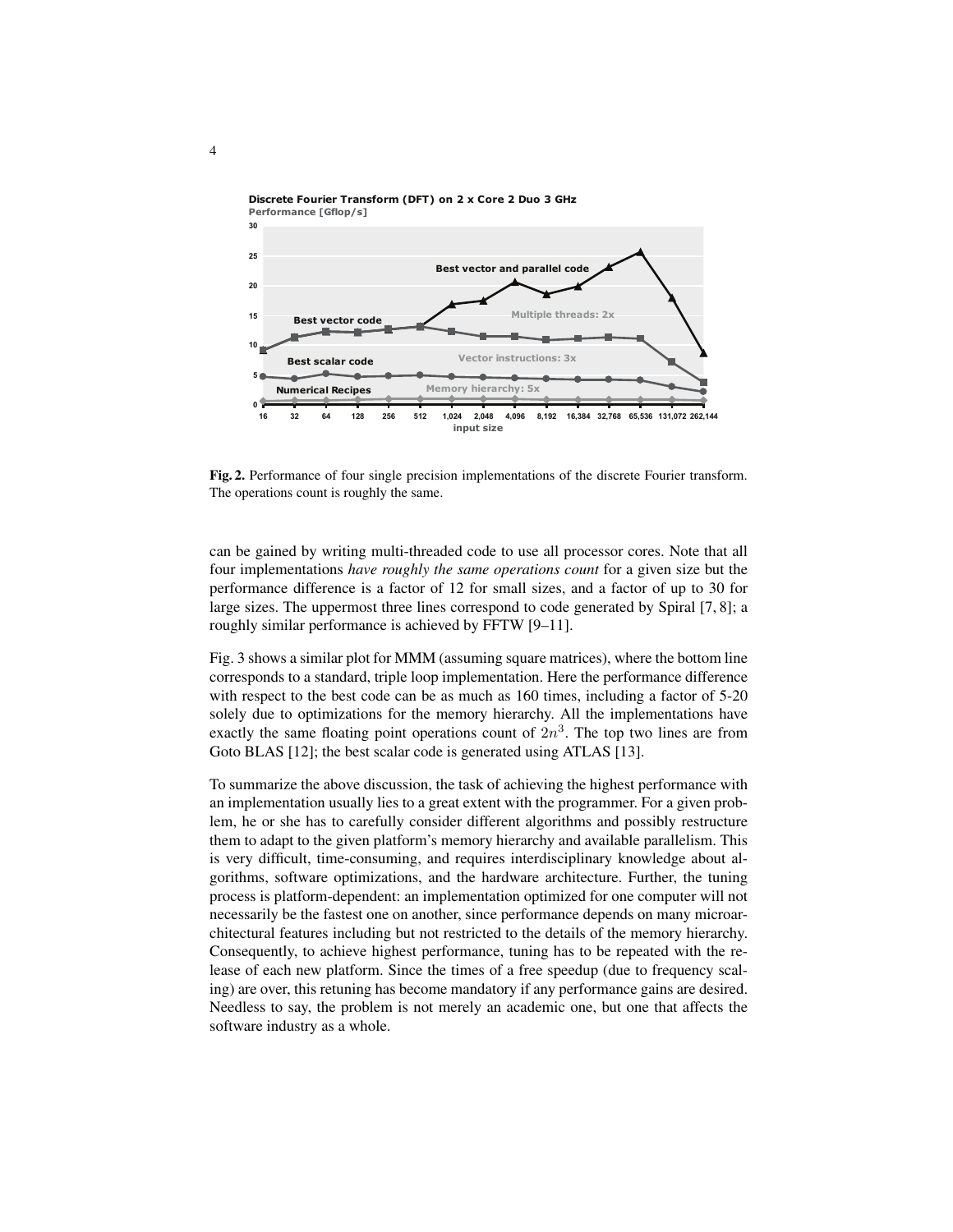

Matrix-Matrix Multiplication (MMM) on 2 x Core 2 Extreme 3 GHz

Fig. 3. Performance of four double precision implementations of matrix-matrix multiplication. The operations count is exactly the same.

Automatic performance tuning. A number of research efforts have started to address this problem in a new area called "automatic performance tuning" [14]. The general idea is to at least partially automate the implementation and optimization procedure. Two basic approaches have emerged so far in this area: adaptive libraries and source code generators.

Examples of adaptive libraries include FFTW [10] for the discrete Fourier transform and adaptive sorting libraries [15, 16]. In both cases, the libraries are highly optimized, and beyond that, have degrees of freedom with regard to the chosen divide-and-conquer strategy (both DFT and sorting are done recursively in these libraries). This strategy is determined at runtime, on the given platform, using a search mechanism. This way, the library can dynamically adapt to the computer's memory hierarchy. Sparsity and OSKI from the BeBOP group [17–20] is are other examples of such a libraries, used for sparse linear algebra problems.

On the other hand, source code generators produce algorithm implementations from scratch. They are used to generate either crucial components, or libraries in their entirety. For instance, ATLAS (Automatically Tuned Linear Algebra Software) and its predecessor PHiPAC [21, 18, 22] generate the kernel code for MMM and other basic matrix routines. They do so by generating many different variants arising from different choices of blocking, loop unrolling, and instruction ordering. These are all measured and the fastest one is selected using search methods.

FFTW also uses a generator to produce small size DFT kernels [23]. Here, no search is used, but many optimizations are performed before the actual code is output. Spiral [7, 24] is a library generator for arbitrary sized linear transforms including the DFT, filters, and others. Besides enumerating alternatives, and in contrast to other work, Spiral uses an internal domain-specific mathematical language to optimize algorithms at a high level of abstraction before source code is generated. This includes algorithm restructuring for the memory hierarchy, vector instructions, and multi-threaded code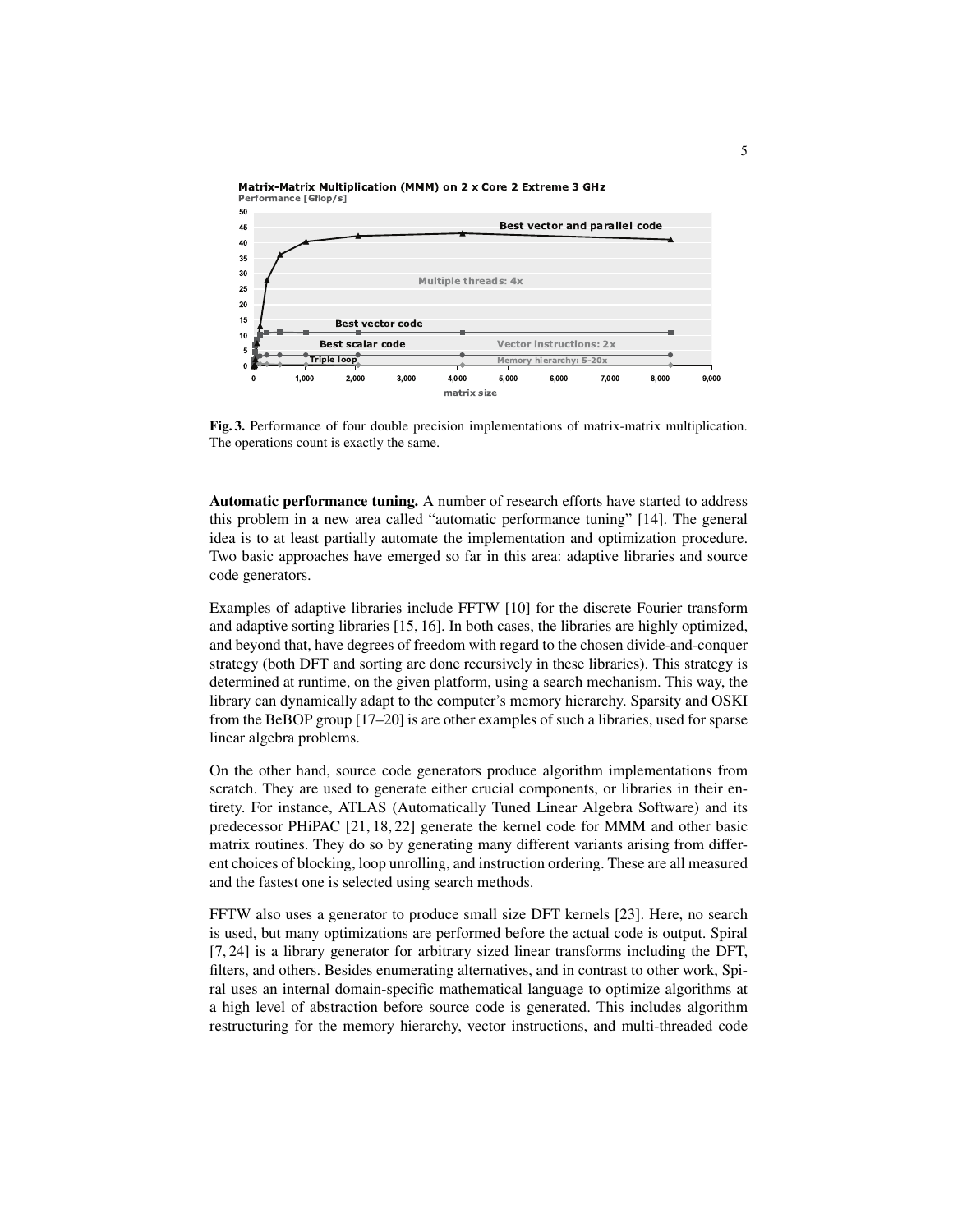[24–26]. FLAME considers dense linear algebra algorithm and is in spirit similar to Spiral. It represents algorithms in a structural form and shows how to systematically derive alternatives and parallelize them [27–29].

Other automatic performance tuning efforts include [17] for sparse linear algebra and [30] for tensor computations.

This new research is promising but much more work is needed to automate the implementation and optimization of a large set of library functionality. We believe that program generation techniques will prove crucial for this area of research.

Summary. We summarize the main points of this section:

- *End of free-speedup for legacy code.* CPU frequencies have hit the power wall and stalled. Future performance gains in computers will be obtained by increasing parallelism. This means that code has to be rewritten to take advantage of the available parallelism and performance.
- *Minimizing operations count does not mean maximizing performance*. Floatingpoint operations are much cheaper than cache misses. Fastest performance requires code that is adapted to the memory hierarchy, uses vector instructions and multiple cores (if available). As a consequence, we have the following problem.
- *The performance difference between a straightforward implementation and the best possible can be a factor of 10, 20, or more.* This is true even if the former is based on an algorithm that is optimal in its (floating-point) operations count.
- *It is very difficult to write the fastest possible code.* The reason is that performanceoptimal code has to be carefully optimized for the platform's memory hierarchy and available parallelism. For numerical problems, compilers cannot perform these optimizations, or can only perform them to a very limited extent.
- *Performance is in general non-portable.* The fastest code for one computer may perform poorly on another.
- *Overcoming these problems* by automation is a challenge at the core of computer science. To date this research area is still in its infancy. One crucial technique that emerges in this research area is generative programming.

Goal of this tutorial. The goal of this tutorial is twofold. First, it provides the reader with a small introduction to the performance optimization of numerical problems, focussing on optimizations for the computer's memory hierarchy, i.e., the dark area in Fig. 1 is not discussed. The computers considered in this tutorial are COTS (commercial off-the-shelf) desktop computers with the latest microarchitectures such as Core2 Duo or the Pentium from Intel, the Opteron from AMD, and the PowerPC from Apple and Motorola. We assume that the reader has the level of knowledge of a junior (third year) student in computer science or engineering. This includes basic knowledge of computer architecture, algorithms, matrix algebra, and solid C programming skills.

Second, we want to raise awareness and bring this topic closer to the program generation community. Generative programming is an active field of research (e.g., [31, 32]),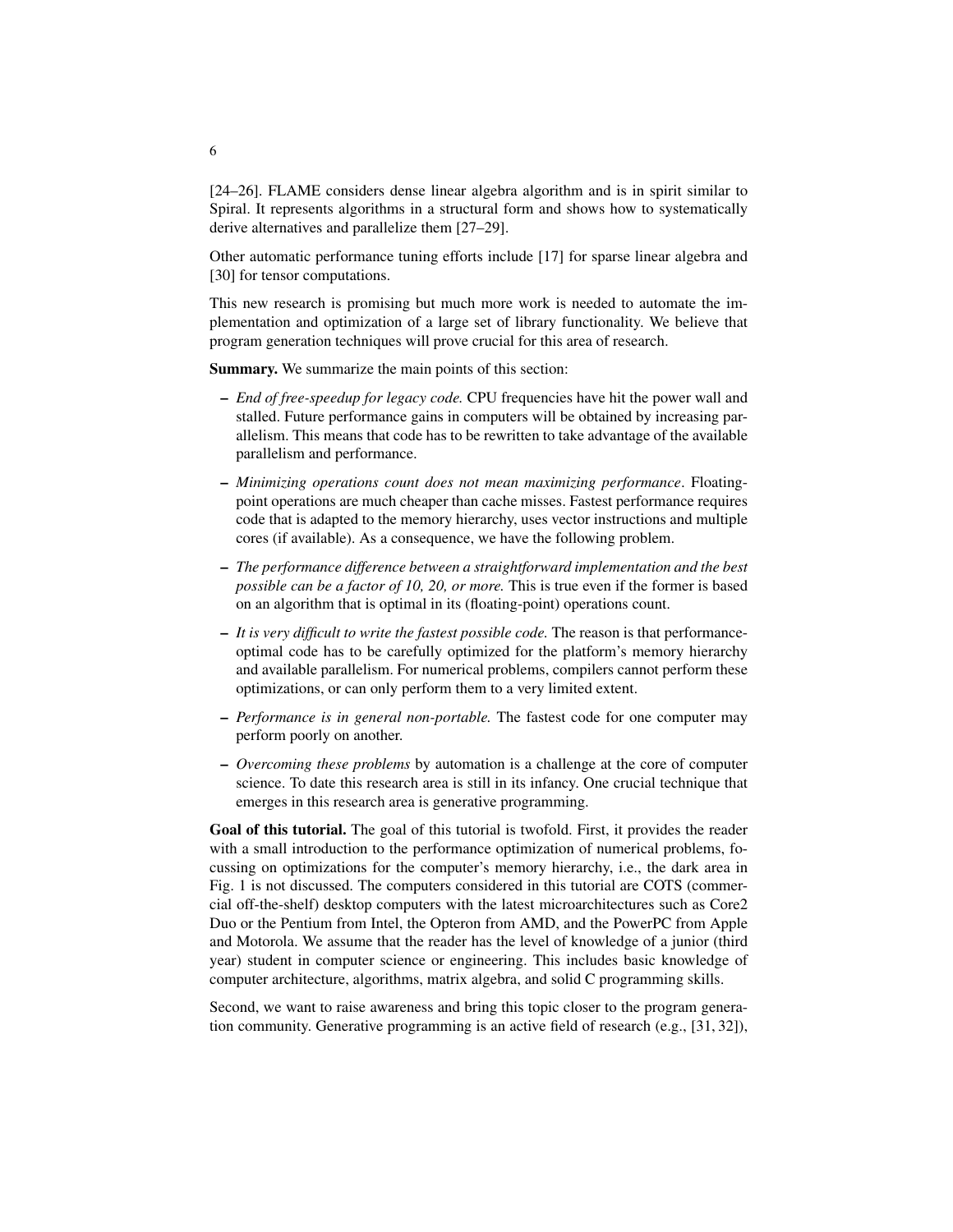but has to date mostly focused on reducing the implementation effort in producing correct code. Numerical code and performance optimization have not been considered. In contrast, in the area of automatic performance tuning, program generation has started to emerge as one promising tool as briefly explained in this tutorial. However, much more research is needed and any advances have high impact potential.

The tutorial is in part based on the course [33].

Organization. Section 2 provides some basic background information on algorithm analysis, the MMM and the DFT, features of modern computer systems relevant to this tutorial, and compilers and their correct usage. It also identifies data access patterns that are necessary for obtaining high performance on modern computer systems. Section 3 first introduces the basics of benchmarking numerical code and then provides a general high-level procedure for attacking the problem of performance optimization given an existing program that has to be tuned for performance. This procedure reduces the problem to the optimization of performance-critical kernels, which is first studied in general in Section 4 and then in Sections 5 and 6 using MMM and the DFT as examples. The latter two sections also explain how program generators can be applied in this domain using ATLAS (for MMM) and Spiral (for the DFT) as examples. We conclude with Section 7.

Along with the explanations, we provide programming exercises to provide the reader with hands-on experience.

# 2 Background

In this section we provide the necessary background for this tutorial. We briefly review algorithm analysis, introduce MMM and the DFT, discuss the memory hierarchy of offthe-shelf microarchitectures, and explain the use of compilers. The following standard books provide more information on algorithms [34], MMM and linear algebra [35], the DFT [5, 36], and computer architecture and systems [37, 38].

# 2.1 Cost Analysis Of Algorithms

The starting point for any implementation of a numerical problem is the choice of algorithm. Before an actual implementation, algorithm analysis, based on the number of operations performed, can give a rough estimate of the performance to be expected. We discuss the floating point operations count and the degree of reuse.

Cost: asymptotic, exact, and measured. It is common in algorithm analysis to represent the asymptotic runtime of an algorithm in O-notation as  $O(f(n))$ , where n is the input size and f, a function [34]. For numerical algorithms,  $f(n)$  is typically determined from the number of floating point operations performed. The O-notation neglects constants and lower order terms; for example,  $O(n^3 + 100n^2) = O(5n^3)$ . Hence it is only suited to describe the performance *trend* but not the *actual* performance itself. Further,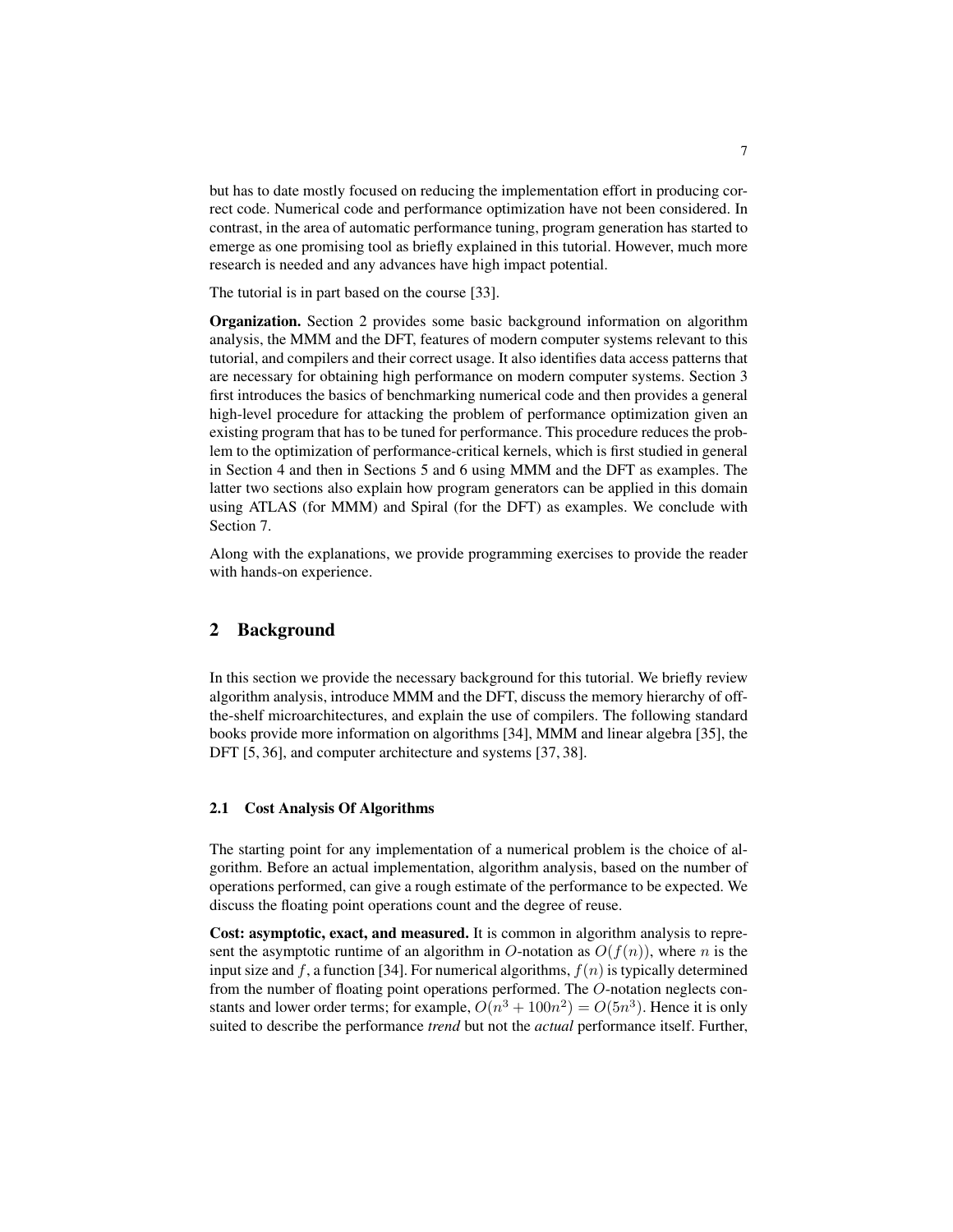it makes a statement only about the asymptotic behavior, i.e., the behavior as  $n$  goes to infinity. Thus it is in principle possible that an  $O(n^3)$  algorithm performs better than an  $O(n^2)$  algorithm for all practically relevant input sizes n.

A better form of analysis for numerical algorithms is to compute the *exact* number of floating point operations, or at least the exact highest order term. However, this may be difficult in practice. In this case, profiling tools can be used on an actual implementation to determine the number of operations actually performed. The latter can also be used to determine the computational bottleneck in a given implementation.

However, even if the exact number of operations of an algorithm and its implementation is known, it is very difficult to determine the actual runtime. As an example consider Fig. 3: all four implementations require exactly  $2n<sup>3</sup>$  operations, but the runtime differs by up to two orders of magnitude.

Reuse: CPU bound vs. memory bound. Another useful measure of an algorithm is the degree of reuse. The asymptotic reuse for an  $O(f(n))$  algorithm is given by  $O(f(n)/n)$ if  $n$  is the input size. Intuitively, the degree of reuse measures how often a given input value is used in a computation during the algorithm. A high degree of reuse implies that an algorithm may perform better (in terms of operations per second) on a computer with memory hierarchy, since the number of computations dominates the number of data transfers from memory to CPU. In this case we say that the algorithm is *CPU bound*. A low degree of reuse implies that the number of data transfers from memory to CPU is high compared to the number of operations and the performance (in operations per second) may deteriorate: in this case we say that the algorithm is *memory bound*.

A CPU bound algorithm will run faster on a machines with a faster CPU. A memory bound algorithm will run faster on a machine with a faster memory bus.

#### 2.2 Matrix-Matrix Multiplication

Matrix-matrix multiplication (MMM) is arguably the most important numerical kernel functionality. It is used in many linear algebra algorithms such as solving systems of linear equations, matrix inversion, eigenvalue computations, and many others. We will use MMM, and the DFT (Section 2.3) as examples to demonstrate optimizations for performance.

**Definition.** Given a  $k \times m$  matrix  $A = [a_{i,j}]$  and an  $m \times n$  matrix  $B = [b_{i,j}]$ , the product  $C = AB$  is a  $k \times n$  matrix with entries

$$
c_{i,j} = \sum_{k=1}^{m} a_{i,k} b_{k,j}.
$$

For actual applications, usually  $C = C + AB$  is implemented instead of  $C = AB$ .

**Complexity and analysis.** Given two  $n \times n$  matrices A, B, MMM computed as  $C =$  $C + AB$  by definition requires  $n^3$  multiplications and  $n^3$  additions for a total of  $2n^3 =$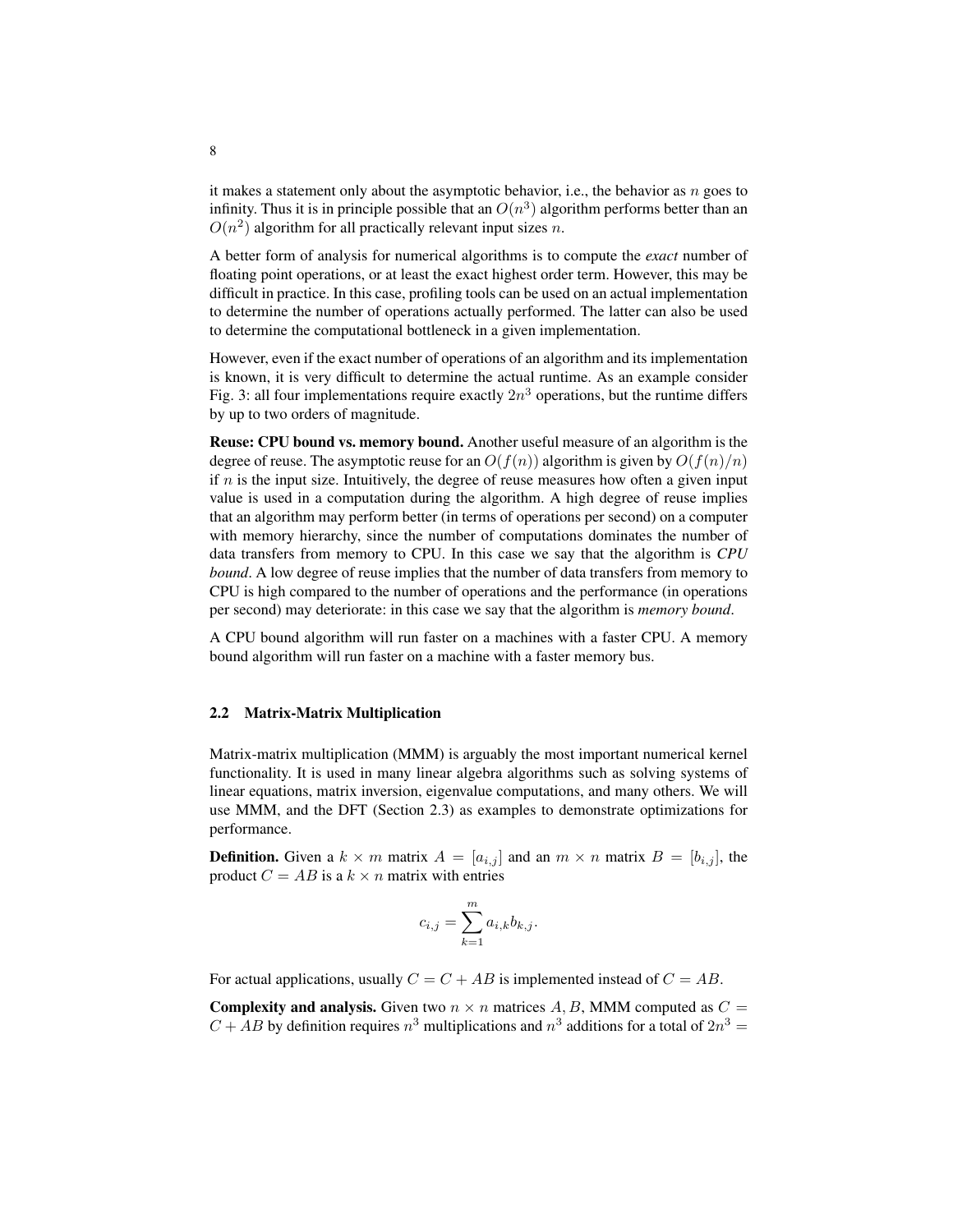$O(n^3)$  floating point operations. Since the input data (the matrices) have size  $O(n^2)$ , the reuse is given by  $O(n^3/n^2) = O(n)$ .

Asymptotically better MMM algorithms do exist. Strassen's algorithm [39] requires only  $O(n^{\log_2 7}) \approx O(n^{2.808})$  operations. The actual crossover point (i.e., when it requires less operations than the computation by definition) is at  $n = 655$ . However, the more complicated structure of Strassen's algorithm and its weaker numerical stability reduce its applicability. The best-known algorithm for MMM is due to Coppersmith-Winograd and requires  $O(n^{2.376})$  [40]. The large hidden constant and a complicated structure have so far made this algorithm impractical for real applications.

Direct implementation. A direct implementation of MMM is the triple loop shown below.

```
// MMM - direct implementation
for(i=0; i \leq m; i++)
  for(j=0; j<p; j++)
    for(k=0; k < n; k++)
      c[i][j] += a[i][k] \times b[k][j];
```
BLAS and LAPACK. BLAS (Basic Linear Algebra Subprogram) is a set of standardized basic linear algebra operations, including MMM [41]. Implementations of BLAS are provided by packages such as ATLAS and Goto BLAS. BLAS routines are used as kernels in fundamental linear algebra algorithms such as linear equation solving, eigenvalue computations, singular value decompositions, LU/Cholesky/QR decompositions, and others. Such higher level functions are implemented by the LAPACK (Linear Algebra PACKage) library, [42] using MMM and other BLAS routines as kernels (see Fig. 4). The idea behind this two-level design is to redesign and/or re-optimize the BLAS implementations for new hardware architectures, while reusing LAPACK without a need for modification. The performance improvements from the BLAS implementation then translate into performance gains for the LAPACK library. This design has proven very successful until the release of multicore systems, which appears to require a redesign of LAPACK.

| <b>LAPACK</b> | <b>Static</b>                                      |
|---------------|----------------------------------------------------|
| <b>BLAS</b>   | Re-implemented or regenerated<br>for each platform |

Fig. 4. LAPACK is implemented on top of BLAS.

# Further reading.

– Linear algebra. General information about numerical linear algebra can be found in [35, 38].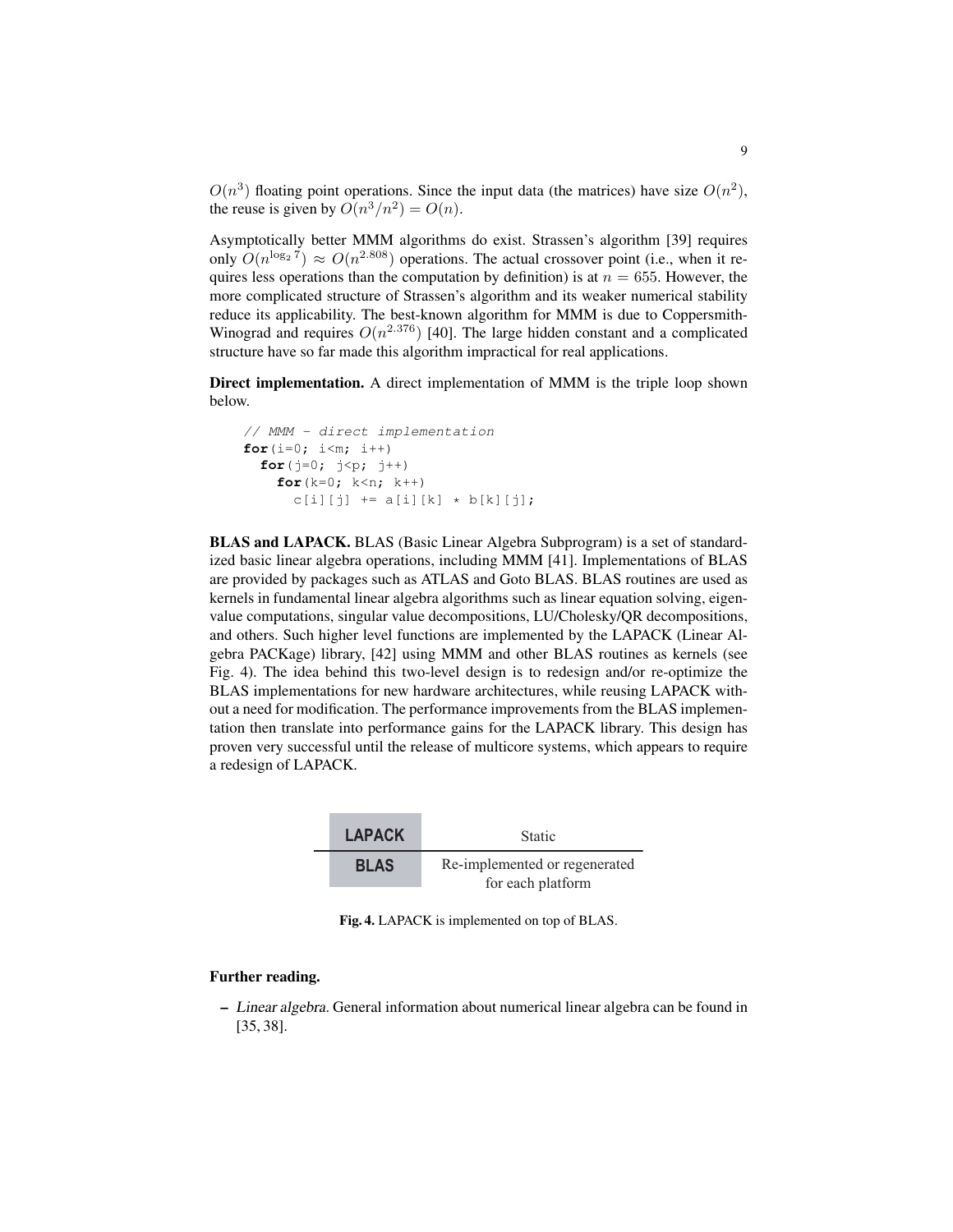- BLAS. ATLAS provides an implementation of BLAS, as does Goto BLAS. Further information on ATLAS is available in [13, 21, 43]. Details on Goto BLAS can be found at [12, 44].
- Linear algebra libraries. LAPACK is described in [45, 42]. The distributed memory extension ScaLAPCK is described in [46, 47]. An alternative approach is pursued by PLAPACK [48, 49] and FLAME [28, 27, 50].

#### 2.3 Discrete Fourier Transform

The discrete Fourier transform (DFT) is another numerical kernel of importance in a wide range of disciplines. In particular, in the field of signal processing, the DFT is arguably the most important tool used. Even though the DFT seems at first glance based on linear algebra, it is in its nature fundamentally different from MMM. In particular, it is never computed by definition–fast algorithms are always used, instead. The techniques used by these fast algorithms are different from the techniques used to speed up MMM.

**Definition.** The discrete Fourier transform (DFT) of an input vector x of length n is defined as the matrix-vector product

$$
y = \text{DFT}_n x
$$
,  $\text{DFT}_n = [\omega_n^{k\ell}]_{0 \le k,\ell < n}$ ,  $\omega_n = e^{-2\pi i/n}$ ,  $i = \sqrt{-1}$ .

In words,  $\omega_n$  is a primitive *n*th root of unity. In this tutorial we assume that *n* is a two-power.

**Complexity and analysis.** Computing the DFT by definition requires  $O(n^2)$  many operations, and is never done in practice. There exists a number of fast algorithms, called fast Fourier transforms (FFTs), that reduce the runtime to  $O(n \log(n))$  for all sizes n [5]. For  $n = 2<sup>k</sup>$ , the FFTs used in practice require between  $4n \log_2(n) + O(n)$  and  $5n \log_2(n) + O(n)$  many operations. The best known FFT has a cost of  $\frac{34}{9}n \log_2 n +$  $O(n)$  [51]. The degree of reuse is hence  $O(log(n))$ , less than for MMM, which explains the performance drop in Fig. 2 for large sizes when the working set is too large for the L2 cache.

We defer a detailed introduction of FFTs to Section 6.

Direct implementation. In contrast to MMM, a straightforward implementation of the DFT is not done by definition, but performed by a direct implementation of an FFT. One example is the so-called iterative radix-2 FFT algorithm as implemented by Numerical Recipes [6], whose performance was shown in Fig. 2. The corresponding code is shown below.

```
#include <math.h>
```

```
#define SWAP(a,b) tempr=a;a=b;b=tempr
void four1(float *data, int *nn, int *isign)
{ /* altered for consistency with original FORTRAN.
  /* Press, Flannery, Teukolsky, Vettering "Numerical
```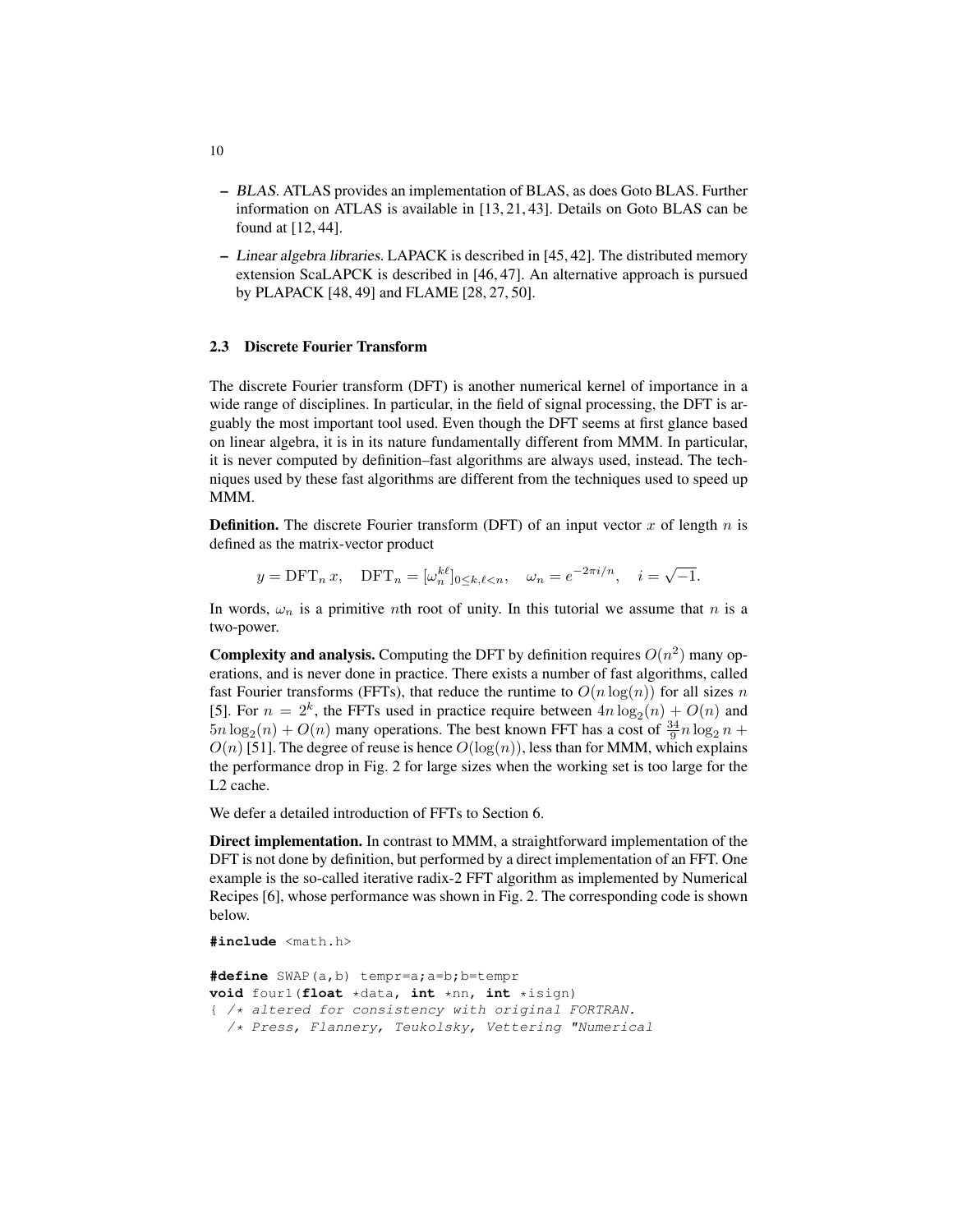```
* Recipes in C" tuned up ; Code works only when *nn is
 * a power of 2 */int n, mmax, m, j, i;
double wtemp, wr, wpr, wpi, wi, theta, wpin;
double tempr, tempi, datar, datai,
   data1r, data1i;
n = *nn * 2;j = 0;for(i = 0; i < n; i += 2)
{ if (j > i) { / * could use j>i+1 to help
                           * compiler analysis */
      SWAP(data[j], data[i]);
      SWAP(data[j + 1], data[i + 1]);
  }
 m = \star nn;while (m \ge 2 \&\&\ j \ge m) {
      j -= m;
     m \gg = 1;}
  j += m;
}
theta = 3.141592653589795 * .5;
if (*isign < 0)theta = -theta;
wpin = 0; /* sin (+-PI) */
for(mmax = 2; n > mmax; mmax \neq 2)
{wpi = wpin;wpin = sin(theta);
 wpr = 1 - wpin * wpin - wpin * wpin;/* \cos(theta*2) */
 theta *= .5;wr = 1;w_i = 0;for(m = 0; m < mmax; m == 2)
  \{ j = m + mmax; \}tempr = (double) wr * (data1r = data[j]);tempi = (double) wi * (data1i = data[j + 1]);for(i = m; i < n - mmax + 2; i += mmax + 2)
    { /* mixed precision not significantly more
       * accurate here; if removing double casts,
       * tempr and tempi should be double */
      tempr -= tempi;
      tempi = (double) wr *data1i + (double) wi *data1r;
      /* don't expect compiler to analyze j > i+1 */
      data1r = data[j + mmax * 2];
     datali = data[j + mmax * 2 + 1];
      data[i] = (datar = data[i]) + tempr;data[i + 1] = (datai = data[i + 1]) + tempi;data[j] = datar - tempr;data[j + 1] = datai - tempi;
```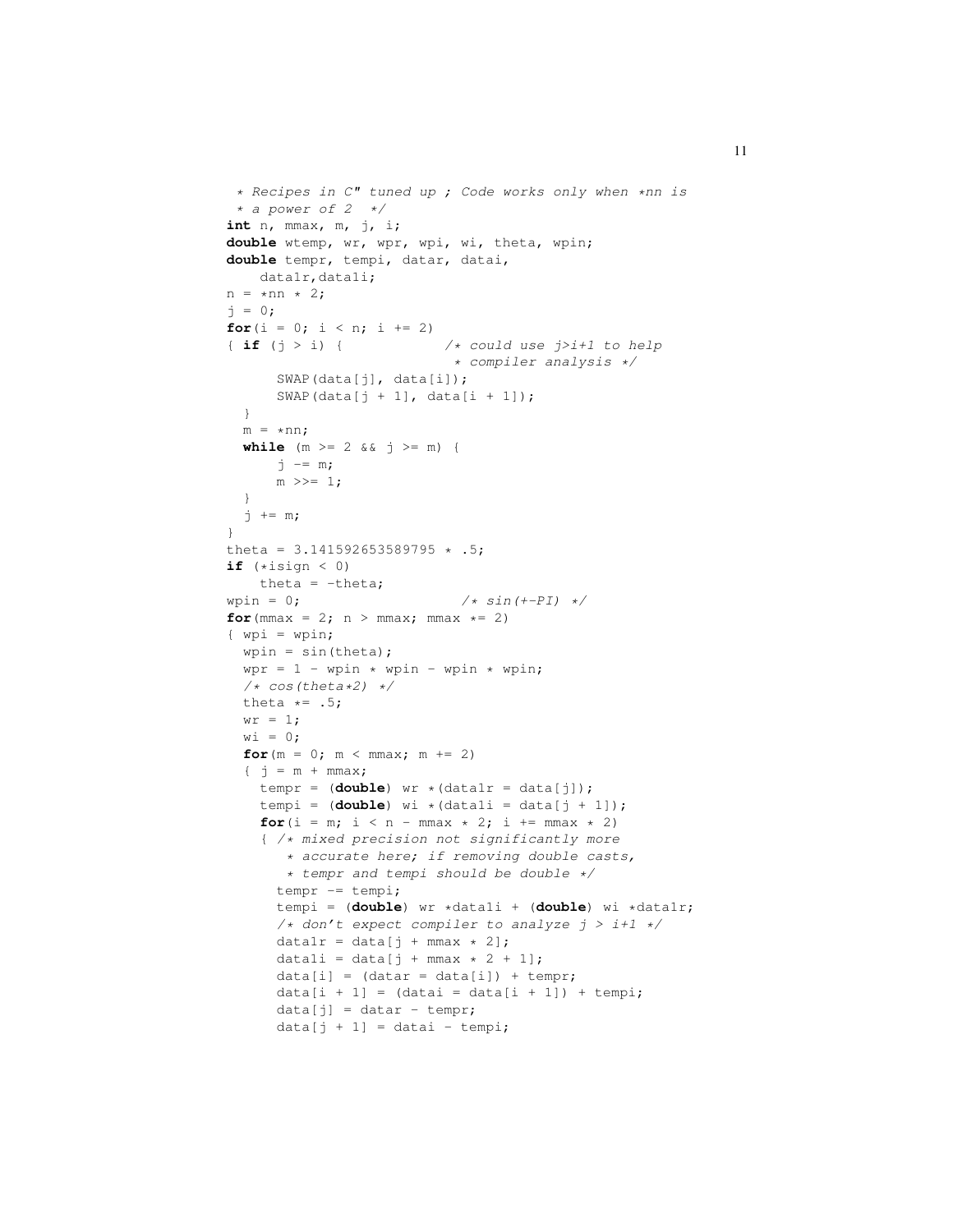```
tempr = (double) wr *data1r;tempi = (double) wi *data1i;
        j += mmax \star 2;
      }
      tempr -= tempi;
      tempi = (double) wr *data1i + (double) wi *data1r;
      data[i] = (datar = data[i]) + tempr;data[i + 1] = (datai = data[i + 1]) + tempi;data[j] = datar - tempr;data[j + 1] = datai - tempi;wr = (wtemp = wr) * wpr - wi * wpij;wi = wtemp * wpi + wi * wpr;}
 }
}
```
# Further reading.

- FFT algorithms. [52, 36] give an overview of FFT algorithms. [5] uses the Kronecker product formalism to describe many different FFT algorithms, including parallel and vector algorithms. [53] uses the Kronecker formalism to parallelize and vectorize FFT algorithms.
- FFTW. FFTW can be downloaded at [11]. The latest version, FFTW3, is described in [10]. The previous version FFTW2 is described in [9] and the codelet generator *genfft* in [23].
- SPIRAL. Spiral is a program generation system for transforms. The core system is described in [7] and on the web at [8]. Using Kronecker product manipulations, SIMD vectorization is described in [54, 24], shared memory (SMP and multicore) parallelization in [25], and message passing (MPI) in [55].
- Open source FFT libraries. FFTPACK [56] is a mixed-radix Fortran FFT library. The GNU Scientific library (GSL) [57] contains a C port of FFTPACK. UHFFT [58, 59] is an adaptive FFT library. Numerical Recipes [6] contains the radix-2 FFT implementation shown above. FFTE [60] provides a parallel FFT library for distributed memory machines.
- Proprietary FFT libraries. The AMD Core Math Library (ACML) [61] is the vendor library for AMD processors. Intel provides fast FFT implementations as a part of their Math Kernel Library (MKL) [62] and Integrated Performance Primitives (IPP) [63]. IBM's IBM Engineering and Scientific Software Library (ESSL) [64] and the parallel version (PESSL) contain FFT functions optimized for IBM machines. The vDSP library contains FFT functions optimized for AltiVec. The libraries of the Numerical Algorithms Group (NAG) [65] and the International Mathematical and Statistical Library (IMSL) [66] also contain FFT functionality.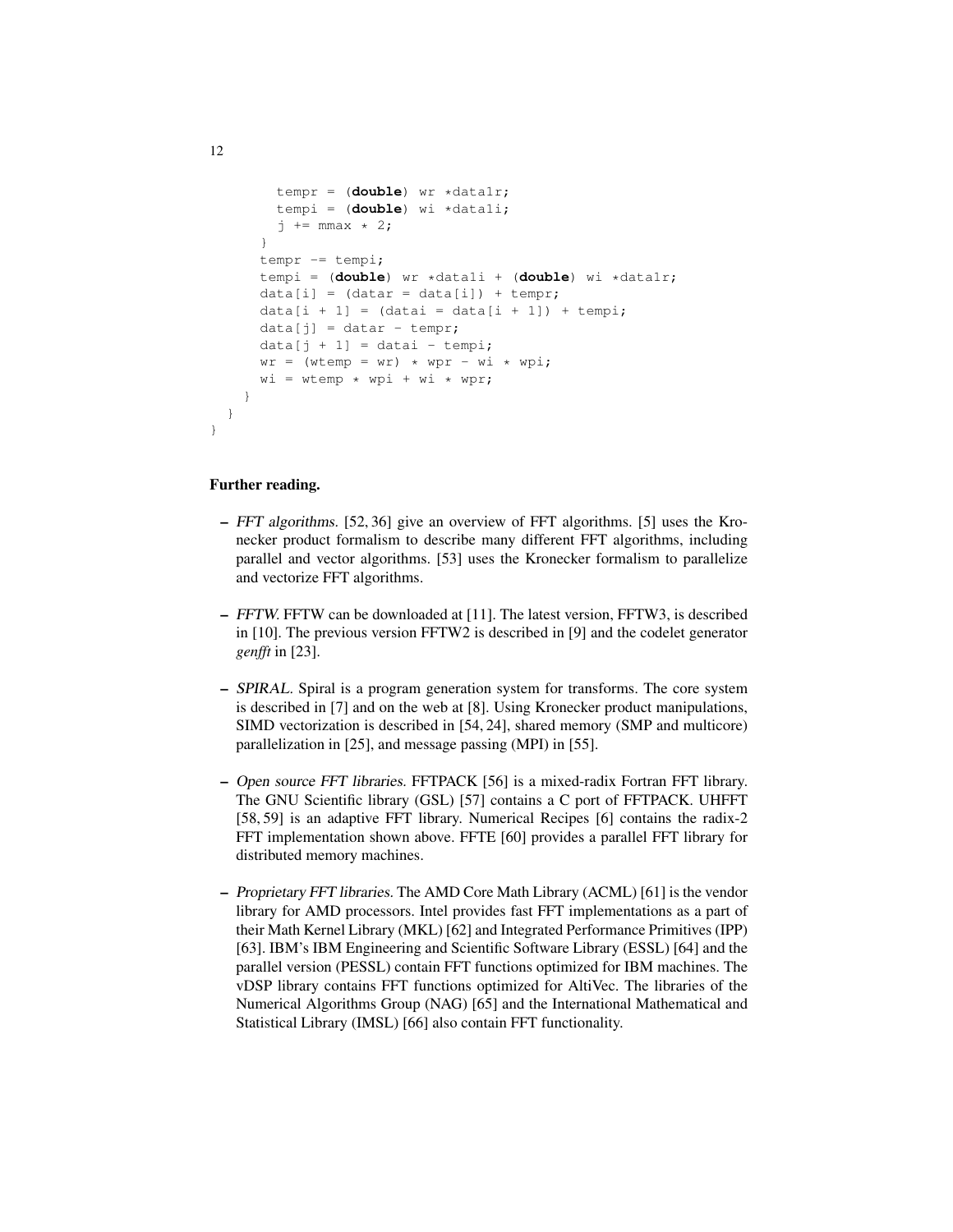#### 2.4 State-Of-The-Art Desktop and Laptop Computer Systems

Modern computers include several performance enhancing microarchitectural features like cache systems, a memory hierarchy, virtual memory, and CPU features like vector and parallel processing. While these features usually increase the achievable performance, they also make the optimization process more complex. This section introduces several microarchitectural features relevant to writing fast code. For further reading, refer to [37, 38].

Memory hierarchy. Most computer systems use a *memory hierarchy* to bridge the speed gap between the processor(s) and its connection to main memory. As shown in Fig. 5, the highest levels of the memory hierarchy contain the fastest and the smallest memory systems, and vice versa.



Fig. 5. Memory hierarchy. Typical latencies for data transfers from the CPU to each of the levels are shown. The numbers shown here are only an indication, and the actual numbers will depend on the exact architecture under consideration.

A hierarchical memory enables the processor to take advantage of the memory locality of computer programs. Optimizing numerical programs for the memory hierarchy is one of the most fundamental approaches to producing fast code, and the subject of this tutorial. Programs typically exhibit temporal and spatial memory locality. Temporal locality means that a memory location that is referenced by a program will likely be referenced again in the near future. Spatial locality means that the likelihood of referencing a memory location by a program is higher if a nearby location was recently referenced. High performance computer software must be designed so that the hardware can easily take advantage of locality. Thus, this tutorial focuses on writing fast code by designing programs to exhibit maximal temporal and spatial localities.

Registers. Registers inside the processor are the highest level of the memory hierarchy. Any value (address or data) that is involved in computation has to eventually be placed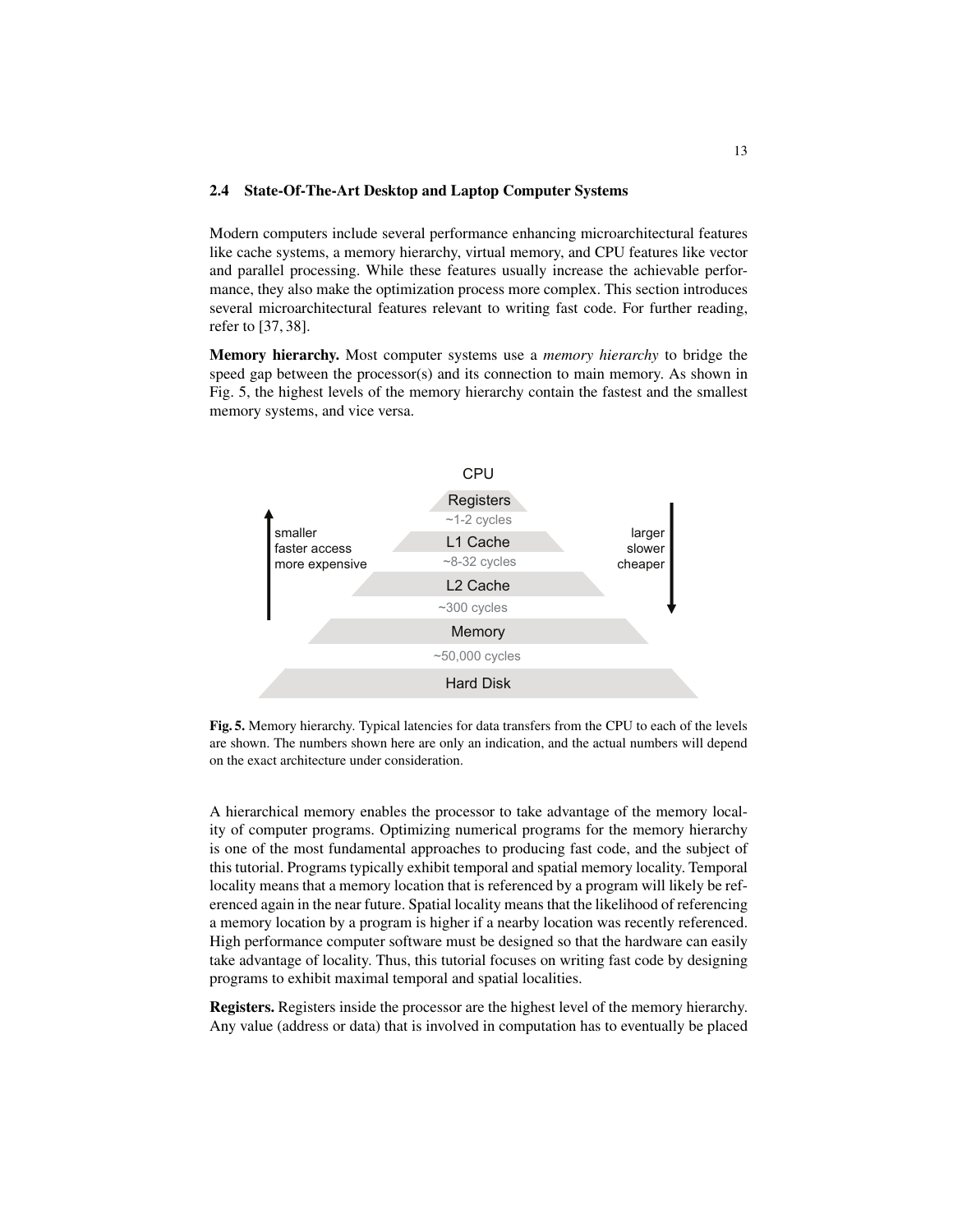into a register. Registers may be designed to hold only a specific type of value (special purpose registers), or only floating point values (eg., double FP registers), vector values (vector registers), or any value (general purpose registers). The number of registers in a processor varies by architecture. A few examples are provided in Table 1. When an active computation requires more values to be held than the register space will allow, a *register spill* occurs, and the register contents are written to lower levels of memory from which they will be reloaded again. Register spills are expensive. To avoid them and speed up computation, a processor might make use of internal registers that are not visible to the programmer. Many optimizations that work on other levels of the memory hierarchy can typically also be extended to the register level.

| Integer Registers | Double FP Registers |
|-------------------|---------------------|
| 16                | 16                  |
| 128               | 128                 |
| 32                | 32                  |
| 32                | 32                  |
|                   |                     |

Table 1. Sample scalar register space (per core) in various architectures. In addition to integer and FP registers, the Core2 Extreme also has 16 multimedia registers.

Cache memory. Cache memory is a small, fast memory that resides between the main memory and the processor. It reduces average memory access times by taking advantage of spatial and temporal locality. When the processor initially requests data from a memory location (called a cache miss), the cache fetches and stores the requested data and data spatially close. Subsequent accesses, called *hits*, can be serviced by the cache without needing to access main memory. A well designed cache system has a low miss to hit ratio (also known as just the miss ratio or miss rate).

| Level/Type                | Size    | Associativity         |
|---------------------------|---------|-----------------------|
| L1 Data (per core)        | $32$ kB | 8-way set associative |
| L1 Instruction (per core) | $32$ kB | 8-way set associative |
| L2 Unified (common)       | 4 MB    | 8-way set associative |

Table 2. Cache system example: Intel Core2 Duo, Merom Notebook processor.

Caches, as shown in Fig. 6 are divided into cache lines (also known as blocks) and sets. Data is moved in and out of cache memory in chunks equal to the line size. Cache lines exist to take advantage of spatial locality. Multiple levels of caches and separate data and instruction caches may exist, as shown in Table 2. Caches may be direct mapped (every main memory location is mapped to a specific cache location) or  $k$ -way set associative (every main memory location can be mapped to precisely k possible cache locations).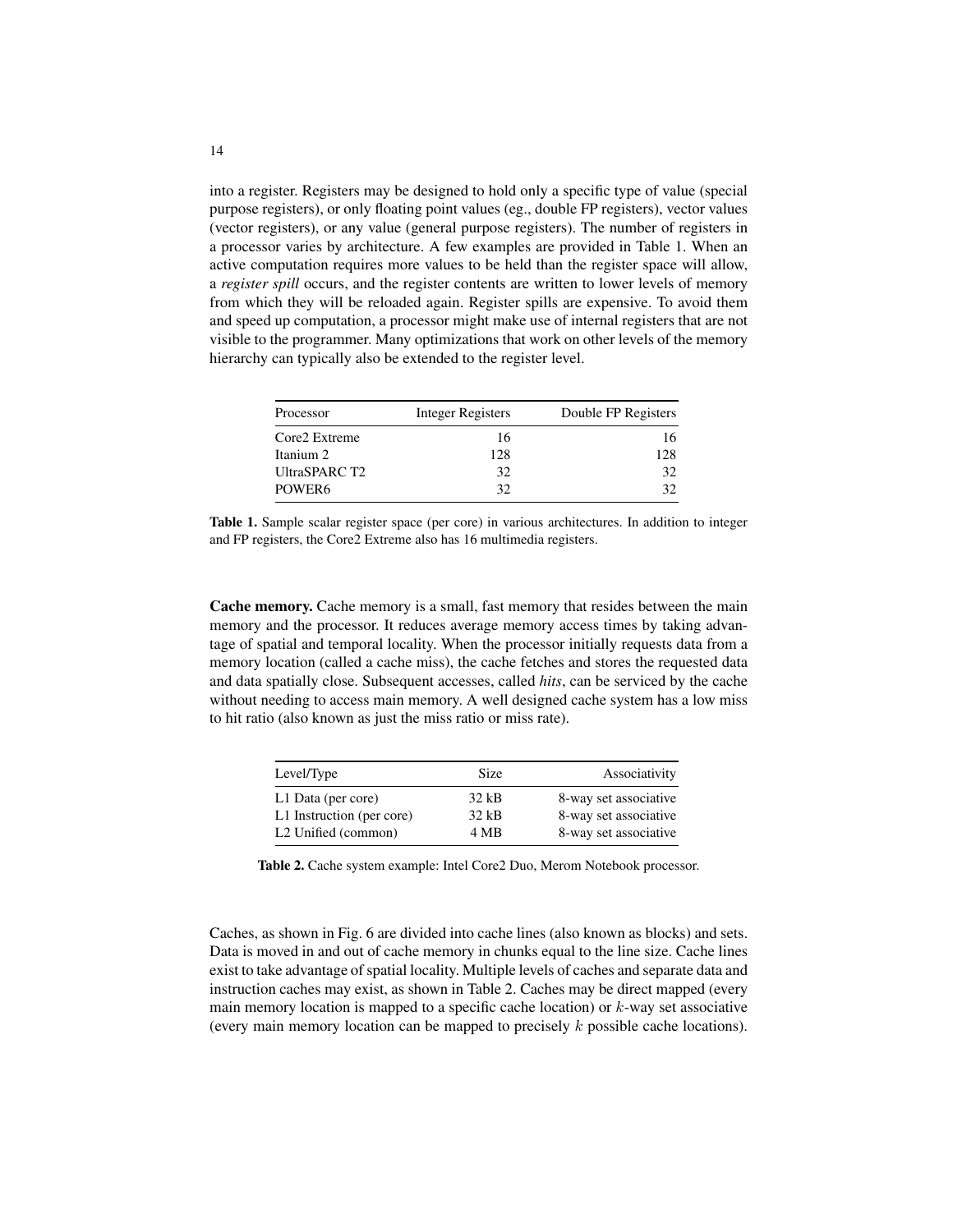### Memory Address





Fig. 6. 4-way set associative cache with cache line size of 4 single precision floats (4 bytes per float) per line, and cache size of 128 floats (total cache size is 512 bytes). The figure also illustrates the parts of a memory address used to index into the cache. Since each data element under consideration is 4 bytes long, the two least significant bits are irrelevant in this case. The number of bits used to address into the cache line would be different for double precision floats.

In addition to misses caused due to data being brought in for the first time (compulsory misses) and those due to cache capacity constraints (capacity misses), caches that are not fully associative can incur conflict misses [67].



Fig. 7. Neighbor use and reuse: When the CPU requests  $x_2$ ,  $x_0$ ,  $x_1$ , and  $x_3$  are also brought into the cache since the cache line size holds 4 floats.

Since cache misses are typically expensive, writing fast code involves designing programs to have low miss rates. This is accomplished using two important guiding principles, illustrated in Fig. 7 and described below: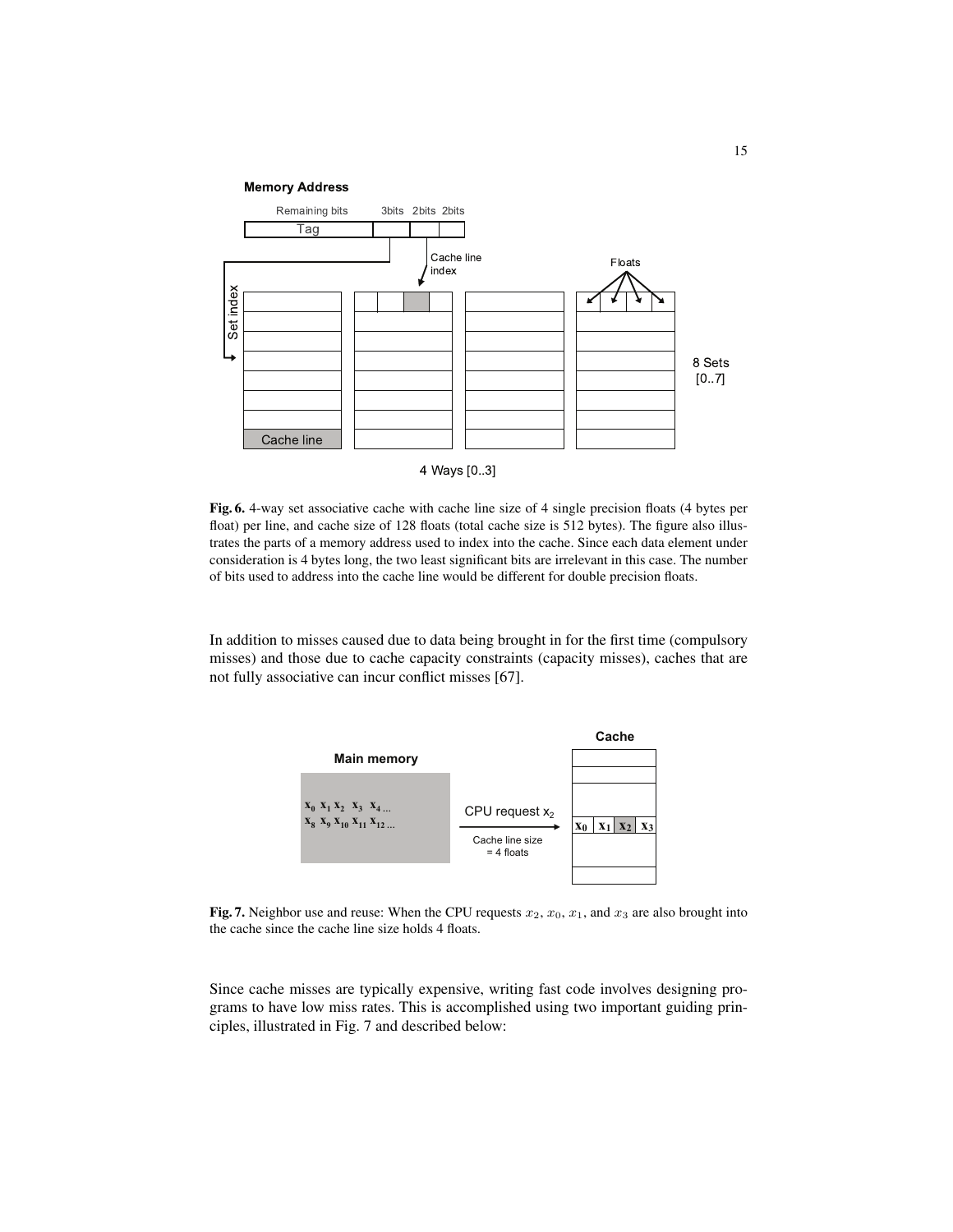- Reuse: Temporal locality. Once data is brought into the cache, the program should reuse it as much as possible before it gets evicted. In other words, programs must try to avoid scattering computations made on a particular data location throughout the execution of the program. Otherwise, the same data (or data location) has to go through several cycles of being brought into the cache and subsequently evicted, which increases runtime.
- Neighbor use (using all data brought in): Spatial locality. Data is always brought into the cache in chunks the size of a cache line. This is seen in Fig. 7, where one data element  $x_2$  was requested, and three others are also brought in since they belong to the same cache line. To take advantage of this, programs must be designed to perform computations on neighboring data (physically close in memory) before the line is evicted. This might involve reordering loops, for instance, to work on data in small chunks.

These two principles work at multiple levels. For instance, code can be designed to use and reuse all data within a single cache block, as well as within an entire cache level. In fact, these principles hold throughout the memory hierarchy, and thus can be used at various cache and memory levels. Depending on the computation being performed, techniques that use these principles may not be trivial to design or implement.

In scientific or numerical computing, data typically consists of floating point numbers. Therefore, it helps to view the cache organization, lines, and sets in terms of the number of floating point numbers that can be held. For instance, the cache shown in Fig. 6 is a 512 byte, 4-way set associative cache with a line size of 16 bytes. There are a total of 32 lines (512 bytes / 16 bytes per line), and 8 sets (32 lines / 4 lines per set). If we note that each cache line can hold 4 floats (16 bytes / 4 bytes per float), we can immediately see that the cache can hold a total of 128 floats. This means that datasets larger than 128 floats will not fit in the cache. Also, if we make an initial access to 128 consecutive floats, there will be a total of 32 cache misses and 96 cache hits (since 4 floats in a line are loaded on each cache miss). This gives us a rough estimate of the runtime of such a set of accesses, which is useful both in designing programs and in performing sanity checks.

Cache analysis. We now consider three examples of accessing an array in various sequences, and analyze their effects on the cache.

Consider a simple direct mapped 16 byte data cache with two cache lines, each of size 8 bytes (two floats per line). Consider the following code sequence, in which the array X is cache-aligned (that is,  $X[0]$  is always loaded into the beginning of the first cache line) and accessed twice in consecutive order:

```
float X[8];
for(int j=0; j<2; j++)
 for(int i=0; i<8; i++)
    access(X[i]);
```
The top row on Fig. 8 shows the states of the cache after every two (out of the total of sixteen) accesses for this example. To analyze the cache footprint and pattern of this code sequence, we first observe that the size of the array (8 floats) exceeds the size of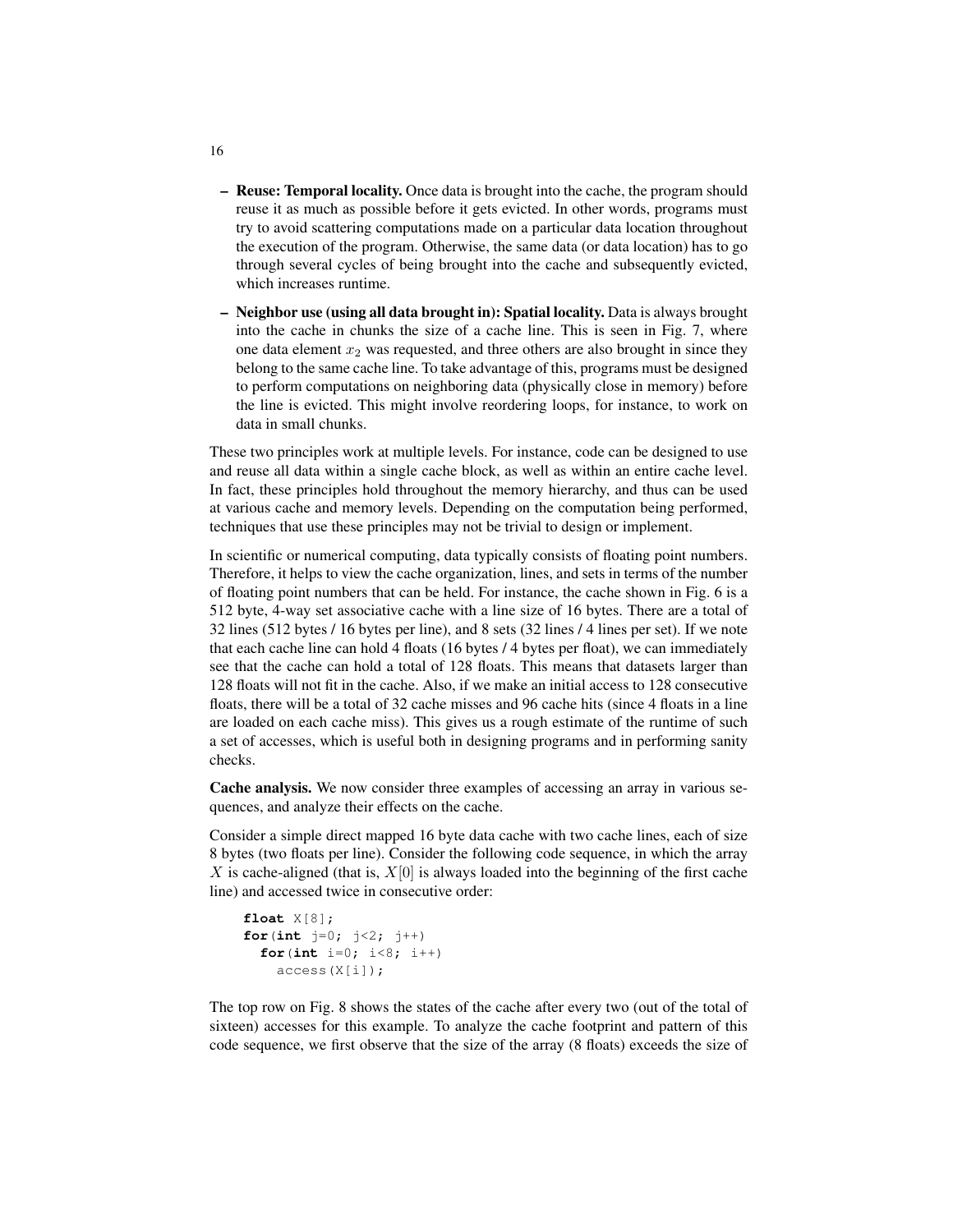Example 1: Sequential access

| line <sub>0</sub><br>line1 | $X0$ m $X1$ h  |                           | X <sub>0</sub><br>$X2$ m $X3$ h | X1             | $X4$ m $X5$ h<br>X <sub>2</sub> | X3              | X4             | X5<br>X6 m X7 h | $X0$ m $X1$ h<br>X6 | X7 | X <sub>0</sub><br>$X2$ m $X3$ h | X1             | X <sub>2</sub> | $X4$ m $X5$ h<br>X3 | X4<br>X6 m X7 h | X5        |
|----------------------------|----------------|---------------------------|---------------------------------|----------------|---------------------------------|-----------------|----------------|-----------------|---------------------|----|---------------------------------|----------------|----------------|---------------------|-----------------|-----------|
|                            |                | Example 2: Strided access |                                 |                |                                 |                 |                |                 |                     |    |                                 |                |                |                     |                 |           |
| line <sub>0</sub>          | $X0$ m         | X1                        | $X4$ m                          | X <sub>5</sub> | X <sub>0</sub>                  | X1 <sub>m</sub> | X4             | X5m             | X0 <sub>m</sub>     | X1 | $X4$ m                          | X <sub>5</sub> | X <sub>0</sub> | X1 <sub>m</sub>     | X4              | X5m       |
| line1                      | $X2 \text{ m}$ | X3                        | X6 m                            | X7             | X2                              | X3 m            | X6             | X7 m            | X2m                 | X3 | X6 m                            | X7             | X2             | X3 m                | X <sub>6</sub>  | X7 m      |
|                            |                | Example 3: Blocked access |                                 |                |                                 |                 |                |                 |                     |    |                                 |                |                |                     |                 |           |
| line <sub>0</sub>          | $X0$ m $X1$ h  |                           | X <sub>0</sub>                  | X1             |                                 | $X0 h$ $X1 h$   | X <sub>0</sub> | X1              | X4 m X5 h           |    | X4                              | X <sub>5</sub> |                | $X4 h$ $X5 h$       | X4              | X5        |
| line1                      |                |                           | $X2$ m $X3$ h                   |                | X <sub>2</sub>                  | X3              |                | $X2 h$ $X3 h$   | X <sub>2</sub>      | X3 | X6 m X7 h                       |                | X <sub>6</sub> | X7                  |                 | $X6h$ X7h |

Fig. 8. Cache access analysis: The state of the complete cache for each example is shown after every two accesses, along with whether the two accesses resulted in hits or misses (shown by h or m). The two requests just made are shown in black, while the remaining parts of the cache are shown in gray. To save space, square brackets are not shown:  $X0$  refers to  $X[0]$ .

the cache (4 floats). We then observe that a total of 16 accesses are made to the array. To calculate how many result in hits, and how many in misses, we observe the cache access pattern of the code. The pattern is "0123456701234567" (only the indices of  $X$  accessed are shown). We note that an access to any even index of  $X$  results in that element and the subsequent element being loaded since they are in the same cache line. Thus, accessing  $X[0]$  loads  $X[0]$  and  $X[1]$  into the cache. We can then compute the hit/miss pattern to be: "MHMHMHMHMHMHMHMH". So in all, there are 8 hits and 8 misses.

We now look at another code sequence that again accesses the same array twice (similar to the last example), albeit with a stride of 2:

```
float X[8];
for(int j=0; j<2; j++)
{ for(int i=0; i<7; i+=2)
    access(X[i]);
 for(int i=1; i<8; i+=2)
    access(X[i]);
}
```
The middle row on Fig. 8 shows the corresponding cache states for this example. The access pattern here is "0246135702461357". A similar analysis shows us that the miss ratio is even worse: every single access in this pattern results in a miss (with a total of 16 misses and 0 hits). This example illustrates an important point: strided accesses generally result in poor cache efficiency, since they effectively "make the cache smaller."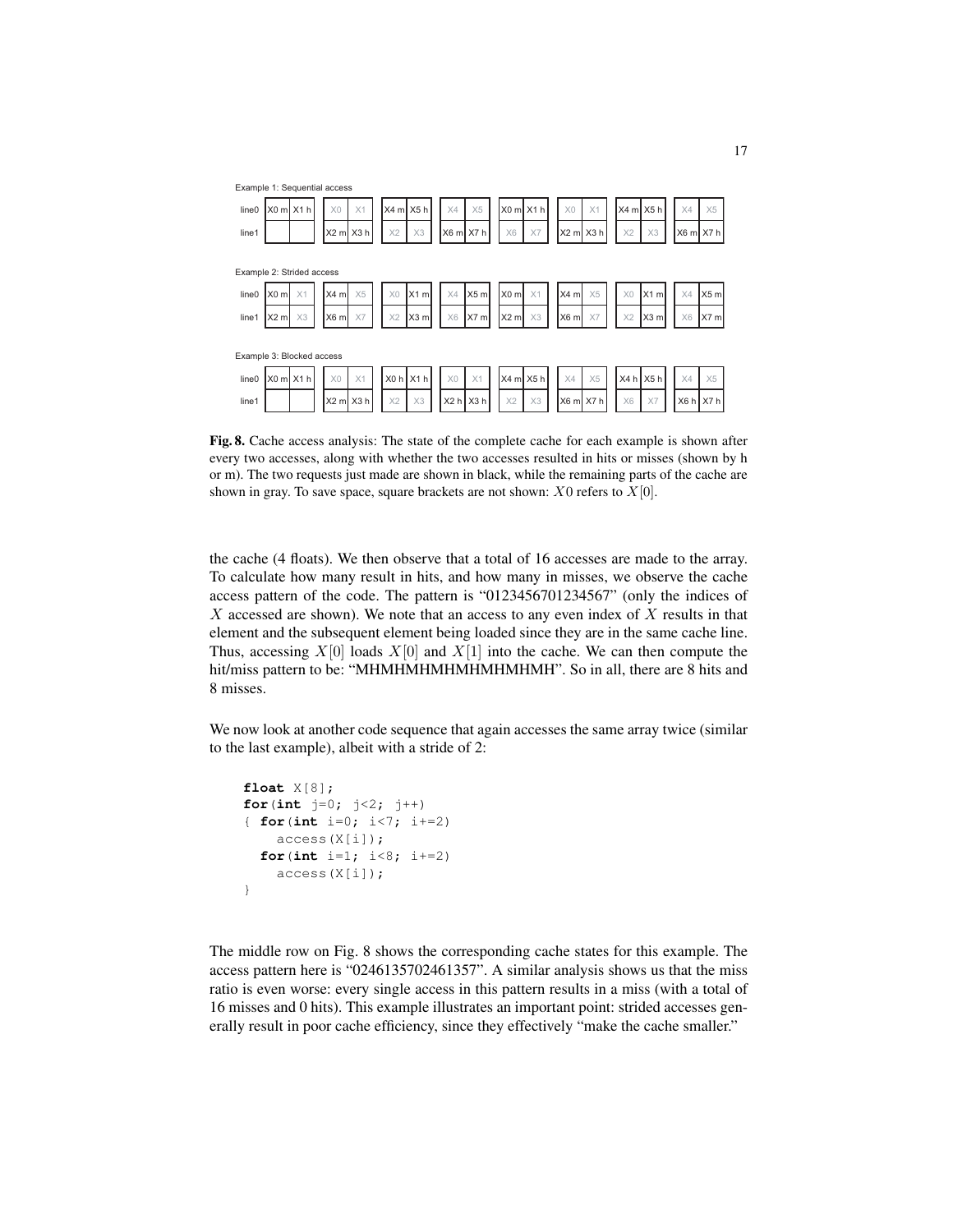Finally, let us consider a third code sequence that again accesses the same array twice:

```
float X[8];
for(i=0; i<2; i++)
  for(k=0; k<2; k++)
    for(j=0; j<4; j++)
      access(X[j+(i*4]);
```
The bottom row on Fig. 8 shows the corresponding cache states for this example. The access pattern here is "0123012345674567". Counting the hits and misses, ("MHMH-HHHHMHMHHHHH"), we observe that there are 12 hits and 4 misses. We also note that if this rearrangement is legal, it is a cache optimized version of the original code sequence. In fact, this rearrangement is an example of both of the previously mentioned principles behind optimizing for the memory hierarchy: reuse and neighbor use. Unlike the first example, the "0123" block is reused here before being evicted. Unlike the second example, every time an even-indexed element is accessed, the succeeding oddindexed element which is a part of the same cache line is also immediately accessed. Thus, analyzing the cache can help us estimate and improve the cache performance of a program.

CPU features. Modern microprocessors also contain other performance enhancing features. Most processors contain pipelined superscalar out-of-order cores with multiple execution units. Pipelining is a form of parallelism where different parts of the processor work simultaneously on different components of different instructions. Superscalar cores can retire more than one instruction per processor clock cycle. Out-of-order processing cores can detect instruction dependencies and reschedule the instruction sequence for performance. The programmer has to be cognizant of these features in order to be able to optimize for a particular architecture.

Most such aggressive cores also contain multiple execution units (for instance, floating point units) for increased performance. This means that a processor might be able to, for instance, simultaneously retire one floating point add instruction every cycle, and one floating point multiplication instruction every other cycle. It is up to the programmer and the compiler to keep the processor's execution units adequately busy (primarily via instruction scheduling and memory locality) in order to achieve maximum performance.

The theoretical rate at which a processor can perform floating point operations is know as the processor's *theoretical peak performance*. This is measured in flop/s (FLoating point OPerations per Second). For instance, a processor running at 1 GHz that can retire one addition every cycle, and one multiplication every other cycle has a theoretical peak of 1.5 Gflop/s. The theoretical peak of a Core2 Extreme processor operating under various modes is shown in Table 3.

In practice, cache misses, pipeline stalls due to dependencies, branches, branch mispredictions, and the fact that meaningful programs contain instructions other than floating point instructions, do not allow a processor to perform at its theoretical peak performance. Further, the achievable performance also depends on the inherent limitations of the algorithm, such as reuse. For example, MMM, with a reuse degree of  $O(n)$  can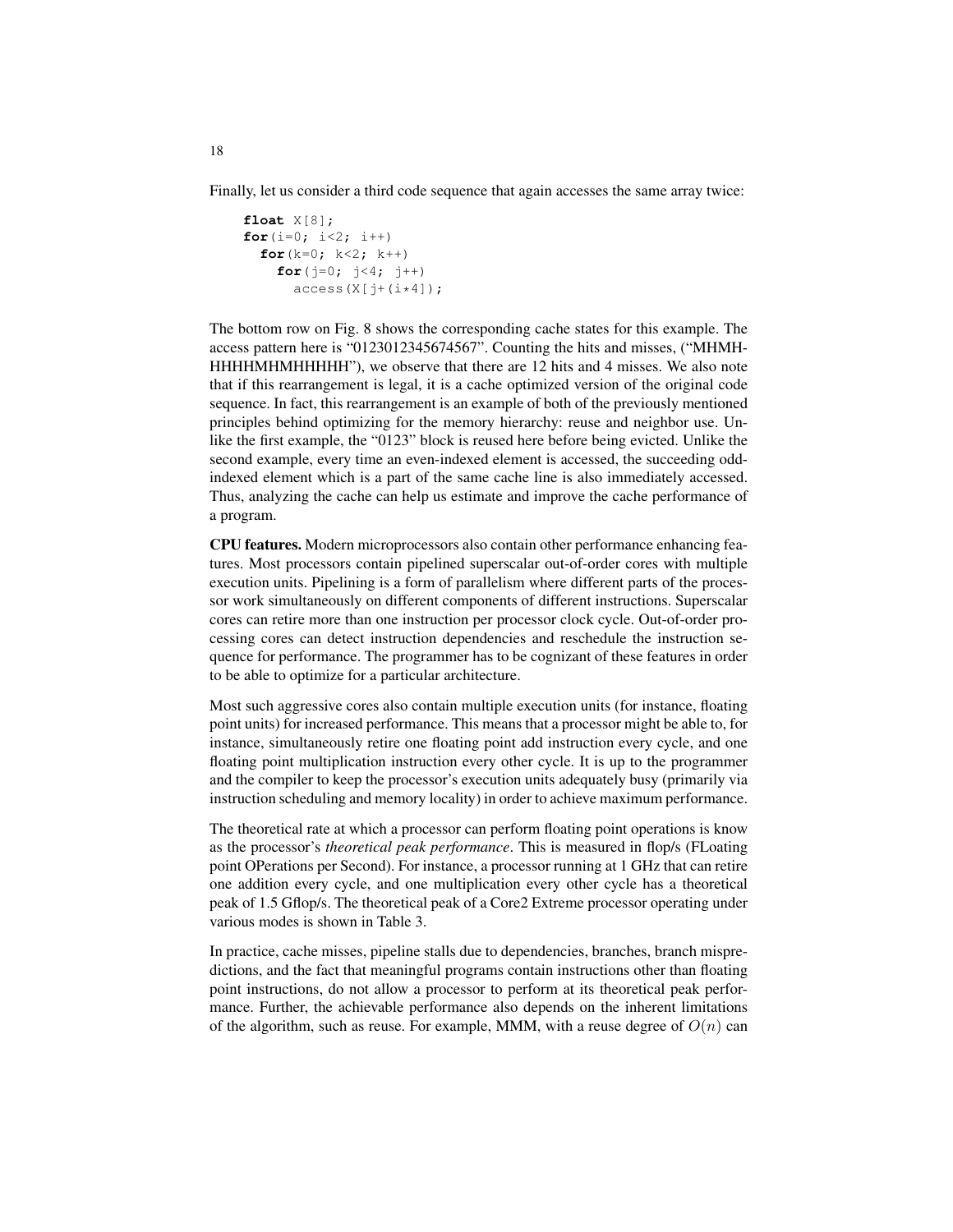|             |    | 1 core 2 cores 4 cores |    |
|-------------|----|------------------------|----|
| x87 double  | 6. | 12                     | 24 |
| SSE2 double | 12 | 24                     | 48 |
| x87 float   | 6  | 12                     | 24 |
| SSE float   | 24 | 48                     | 96 |

Table 3. Core2 Extreme: Peak performance (in Gflop/s) for a 3 GHz Core2 Extreme processor in various operation modes.

achieve close to the peak performance of 48 Gflop/s (as seen in Fig. 3), whereas the DFT with a reuse degree of  $O(log(n))$  reaches only about 50% (as seen in Fig. 2).

In summary, knowing a processor's theoretical peak and an algorithm's degree of reuse gives us a rough estimate of the extent to which a program could potentially be improved.

Modern processors also contain two major explicit forms of parallelism: vector processing and multicore processing, which are important for writing fast code, but beyond the scope of this tutorial.

### Further reading.

- General computer architecture. [37, 38].
- CPU/architecture specific. [68, 69].

### 2.5 Using Compilers

To produce fast code it is not sufficient to write and optimize source code–the programmer must also ensure that the code that is written gets compiled into an efficient binary executable. This involves the careful selection and use of compiler flags, use of language extensions, and monitoring and analyzing the compiler's output. Furthermore, in some situations, it is best to let the compiler know of all the degrees of freedom it has, so it can optimize well. In other situations, it is best to direct the compiler to do exactly what is required. This section goes over the compile process, what to keep in mind before, while, and after compiling, and some of the common pitfalls related to the compiling process.

Variable declaration: memory allocation. Understanding how C handles the allocation of space for variables is beneficial. C assigns variables to different *storage class specifiers* by default, based on where in the source code they appear. The default storage class for a variable can be overridden by preceding a variable declaration with the desired storage class specifier.

Variables that are shared among source files use the extern storage class. Global variables belong to the static storage class, and typically exist in static memory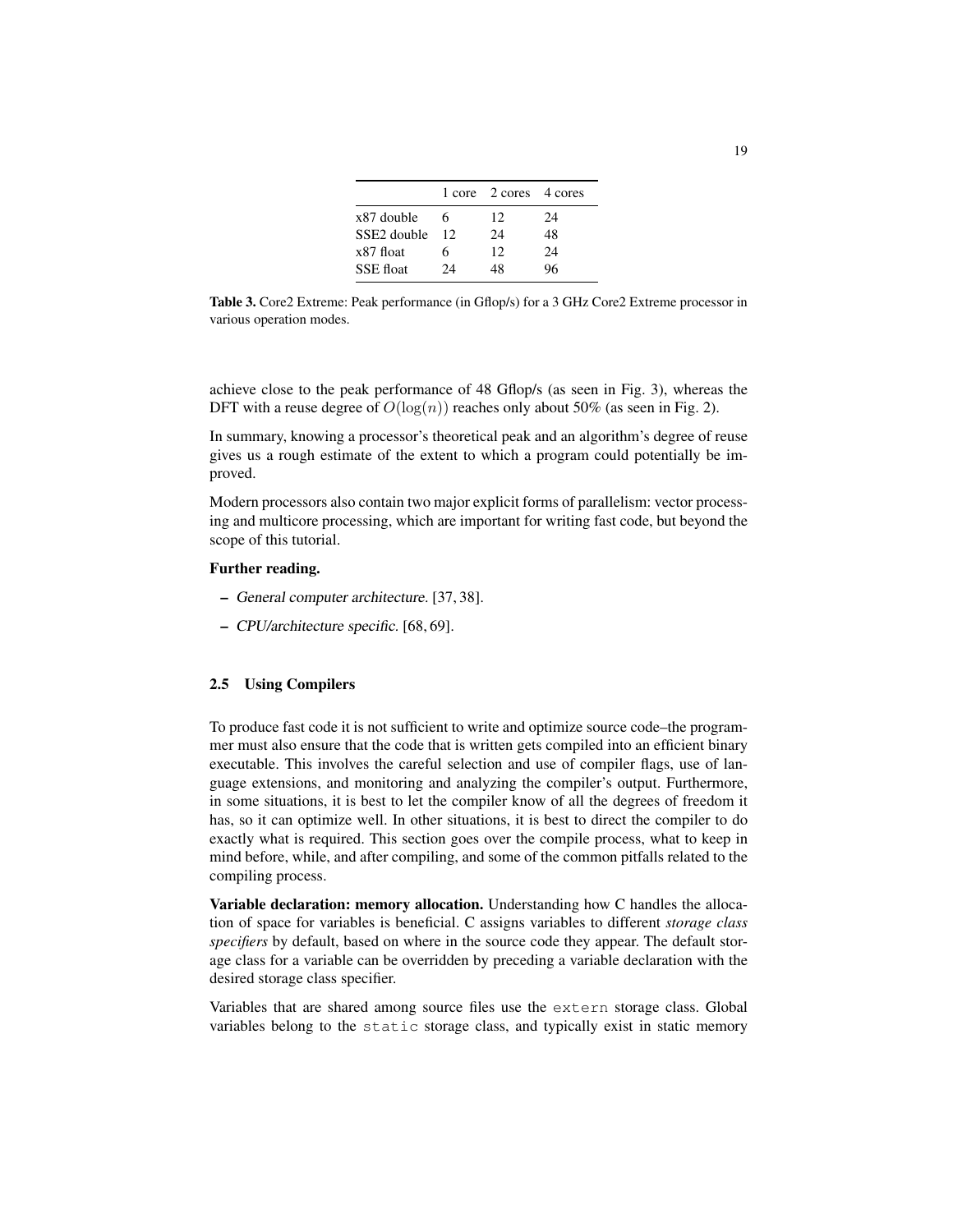(as do extern variables), which means that they exist as long as the program executes. Local variables belong to the auto (automatic) storage class, which means that they are allocated on the stack automatically upon entering the local block within which they are defined, and destroyed upon exit. The register storage class requests that the compiler allocates space for the variable directly in the CPU registers. These are useful to eliminate load/store latencies on heavily used variables. Keep in mind that depending on the compiler being used, care should be taken to initialize variables before usage.

Variable declaration: qualifiers. Most compilers provide further means to specify variable attributes through *qualifiers*. A const qualifier specifies that a variable's value will never change. A volatile qualifier is used to refer to variables whose values might be influenced by sources external to the compiler's knowledge. Operations involving volatile variables will not be optimized by the compiler, in order to preserve correctness. A restrict qualifier is especially useful to writing fast code, since it tells the compiler that a certain memory address will be restricted to access via the specified pointer. This allows for effective compiler optimization.

Finally, memory alignment can also be specified by qualifiers. Such qualifiers are specific to the compiler being used. For instance, \_\_attribute\_\_ ((aligned(128))) requests a variable to be aligned at the specified 128-byte memory boundary. Such requests allow variables to be aligned to cache line boundaries or virtual memory pages as desired. Similar qualifiers can be used to tell the compiler that the address pointed to by a pointer is memory aligned.

**Dynamic memory allocation.** Dynamic memory allocation, using malloc for example, involves allocating memory in the *heap*, and returning a pointer to the allocated memory. If alignment is of importance, many libraries provide a memalign function (the Intel equivalent is  $\text{mm\_malloc}$ ) to allocate memory aligned to a specified boundary. The alternative is to allocate more memory than required, and to then check and shift the returned pointer adequately to achieve the required alignment.

Inline assembly and intrinsics. Sometimes, it is best to write assembly code to access powerful features of the machine which may not be available via C. Assembly can be included as a part of any program in C using inline assembly. However, inline assembly use must be minimized as it might interfere with compiler optimizations. Architecture vendors typically provide C language extensions to allow programmers to access special machine instructions. These extensions, called *intrinsics*, are similar to function calls that allow the programmer to avoid writing inline assembly. Importantly, intrinsics allow the compiler to understand what data and/or control the programmer is manipulating, thus allowing for better optimization. As an example, Intel's MMX and SSE extensions to the x86 ISA can be accessed via C intrinsics provided by Intel.

Compiler flags. Most compilers are highly configurable via a plethora of command line options and flags. In fact, finding the right set of compiler options that yield optimal performance is non-trivial. However, there are some basic ideas to keep in mind while using a compiler, as listed below. Note that these ideas apply to most compilers.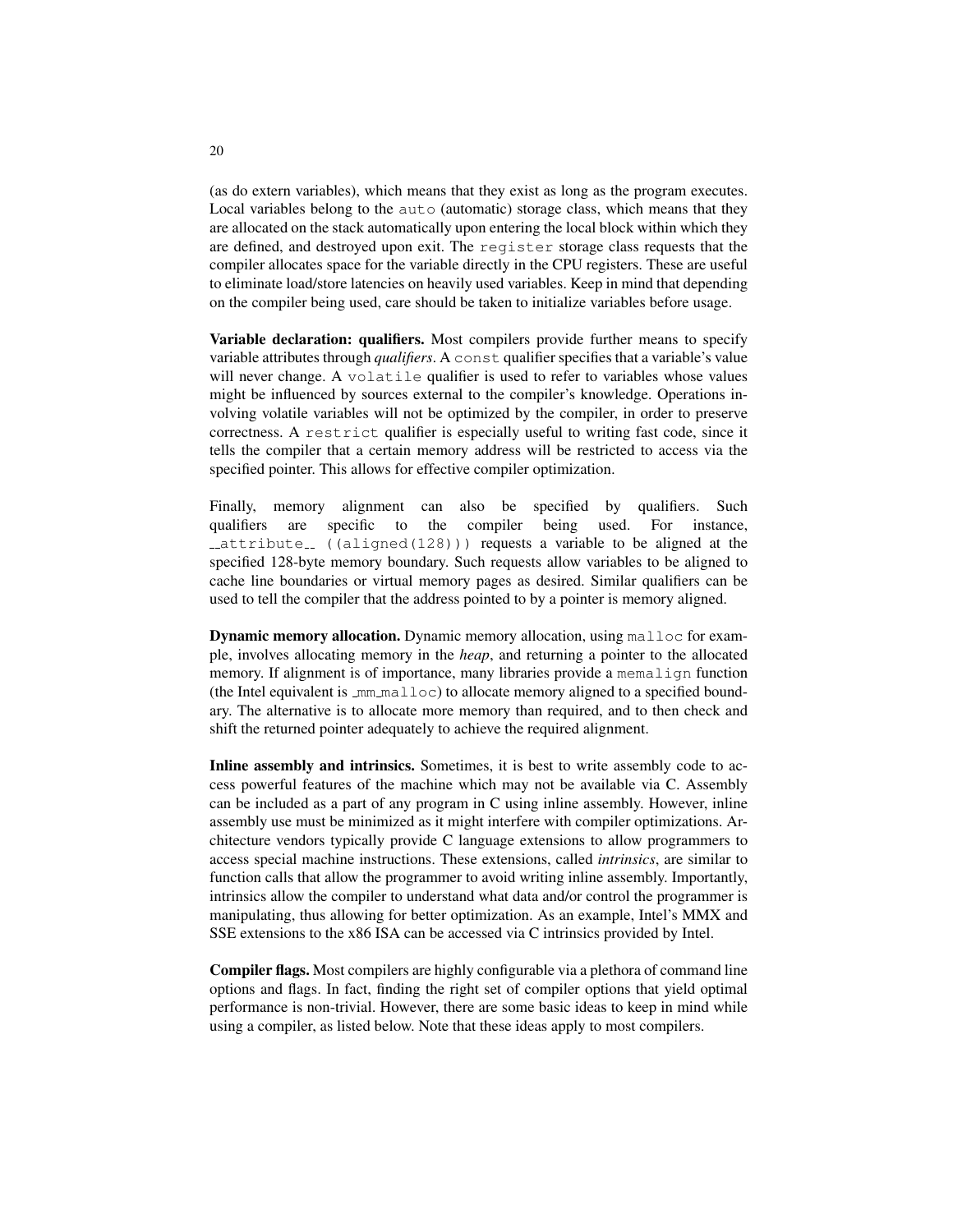- <sup>C</sup> standards. A compiler can be set to follow a certain C standard such as C99. Certain qualifiers and libraries might need specific C standards to work. By switching to a newer standard, the programmer can typically communicate more to the compiler, thus enabling it to work better.
- Architecture specifications. Most compilers will compile and optimize by default for a basic ISA standard to maximize compatibility. Machine and architecture specific optimizations may not be performed as a result. For instance, a compiler on an AMD Athlon processor may compile to the x86 standard by default, and not perform Athlon-specific optimizations. Instructing the compiler to compile for the correct target architecture may result in considerable performance gains. Additional flags may be required for these optimizations. For example, gcc requires the "-sse" flag to include vector instructions.
- Optimization levels. Most compilers usually define several optimization levels that can be selected. Determining the optimization level that yields maximum performance is a black art usually done by trial and error. A more aggressive optimization level doesn't necessarily yield better performance. Optimization levels are usually a shortcut to turn on or off a large set of compiler flags (discussed next).
- Specialized compiler options. Compilers typically perform numerous optimizations, many which can be selectively turned on or off and configured through command line flags. Loop unrolling, function inlining, instruction scheduling, and other loop optimizations are only some of the available configurable optimizations. Usually, finding the right optimization level is sufficient, but sometimes, inspection of assembly code provides insights that can be used to fine-tune compiler optimizations.

Compiler output. The output of the compiler is usually an executable binary. As mentioned earlier, the compiler can also be used to produce various intermediate stages, including the preprocessed source, assembly code, and the object code. Sometimes, it is important and useful to visually inspect the assembly code to better understand both the performance of an executable and the behavior of the compiler.

Compilers also output warnings, which can be controlled through compiler flags. Sometimes, a seemingly innocuous warning might provide excellent insights into the source of a bug, which makes these warnings a significant debugging tool.

Optimization reports are an important part of the compiler output that must be inspected. For instance, a vectorizing compiler will inform the programmer of whether it was able to successfully vectorize or not. A failure to vectorize a program that was expected to be vectorized is a reason for examining the program carefully, and modifying or annotating the code as appropriate.

In conclusion, it is important for programmers to be knowledgeable about the compiler that they use in order to be able to use the compiler efficiently, and to ensure that poor compiler usage does not diminish the results of code designed for high performance.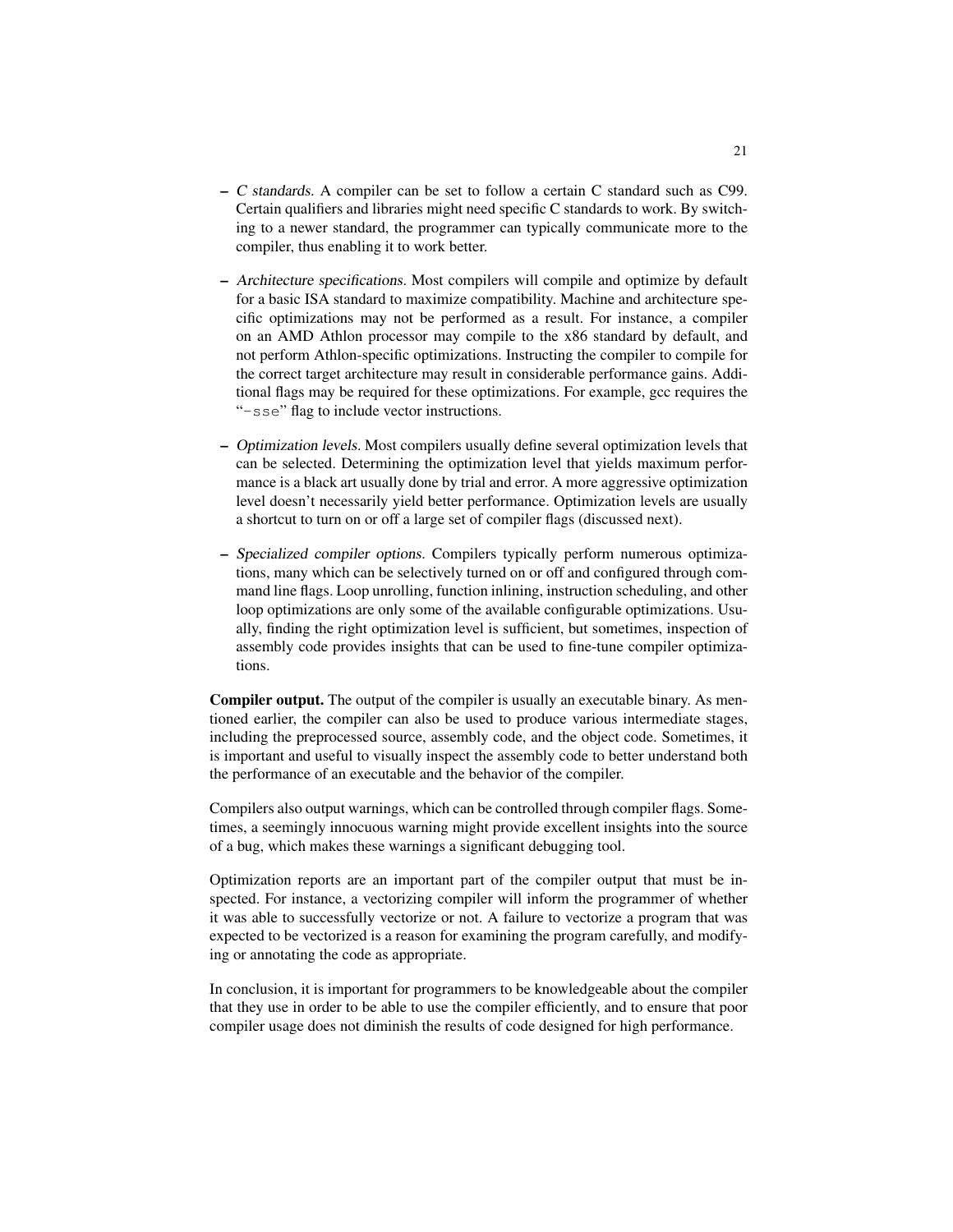#### Further reading.

- Gnu compiler collection (gcc). [70].
- Intel compiler. [71].

# 2.6 Exercises

- 1. Direct implementations. Implement, execute, and verify:
	- a direct implementation of MMM (code snippet given in Section 2.2),
	- the Numerical Recipes code for the DFT as given in [6],

This code will also be used in the exercises of later sections.

2. Determining hardware information. In this exercise, you will determine the relevant hardware configuration of your computer. You will use this information in later exercises.

Determine the following information about your computer:

- CPU type and clock speed
- For each cache: size, associativity, and cache line size
- Size of main memory
- System bus speed

Here are a few tips on how to determine this information:

- Look in the computer's manual.
- Look in the CPU manufacturer's manual.
- To obtain CPU information in Linux, execute **cat** /proc/cpuinfo.
- To obtain cache information in Linux, search for lines with the word "cache" in the kernel ring buffer. You can do so by typing: dmesg | grep '<sup>^</sup>CPU.\*cache' on most systems.
- 3. Loop optimization for the cache. Consider a 2-way set associative cache with a cache size of 32KB, a cache line size of 32B, and a FIFO (First In, First Out) replacement policy (this means if one of the two candidate cache lines has to be replaced, it will be the one that was first brought into the cache). Consider two single-precision floating point arrays (single precision float = 4B),  $A$  and  $B$  with  $n$ elements, where n is much larger than the cache and is a multiple of the cache size. Further, assume that A and B are both fully cache-aligned, i.e.,  $A[0]$  and  $B[0]$  map to the first position in the first cache line.

Now consider the following pseudocode snippet: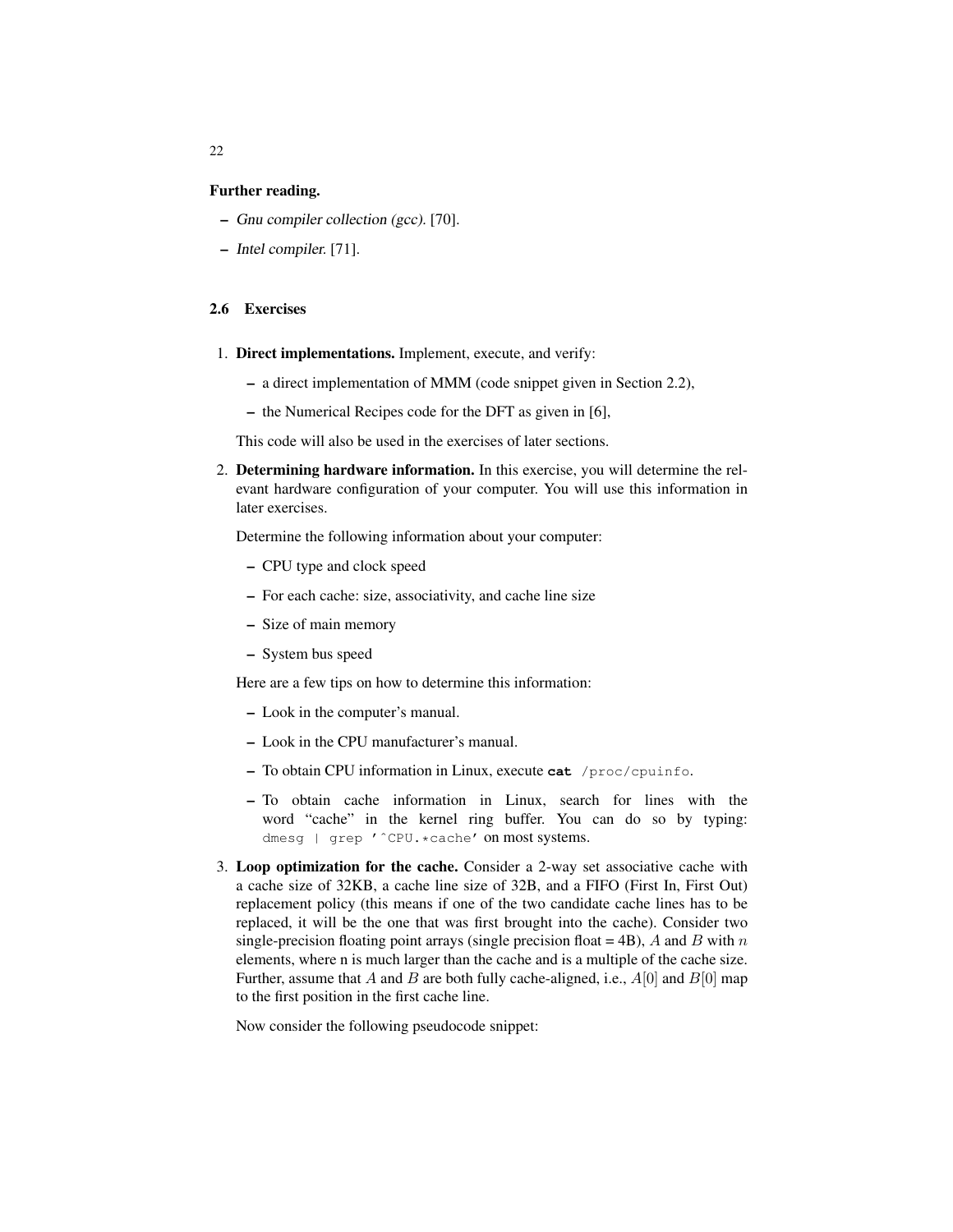**for**(i from 0 to n-1)  $A[i] = A[i] + B[f(i)]$ 

where  $f(i)$  is an index mapping function that reads B at a stride of 8. (If for example, B was 16 elements long, then reading it at stride 8 would result in this access pattern:  $f(i) = 0, 8, 1, 9, 2, 10, 3, 11, 4, 12, 5, 13, 6, 14, 7, 15$ .

Assume an empty cache for each part of this exercise.

- (a) (Disregard the code snippet for this part) What is the expected number of cache misses incurred by streaming once completely through array A alone in sequential order, given the cache parameters above?
- (b) (Disregard the code snippet for this part) What is the expected number of cache misses incurred by streaming once completely through array B alone at stride of 8 given the cache parameters above?
- (c) How many cache misses is the given pseudocode snippet expected to incur? (Assume, for simplicity, that index variables are not cached).
- (d) Rewrite the code (without changing the semantics, i.e., overall computation) to reduce the number of cache misses as much as possible. (Assume, for simplicity, that index variables are not cached).

# 3 Performance Optimization: The Basics

In this section we will review the basic steps required to assess the performance of a given implementation, also known as "benchmarking." We focus on runtime benchmarking as the most important case. (Other examples of benchmarking includes assessing the usage of memory or other resources.)

For a given program, the basic procedure consists of three steps:

- 1. finding the hotspots (hotspots are the most frequently executed code regions),
- 2. timing the hotspots, and
- 3. analyzing the measured runtimes.

It is essential to find the parts of the program that perform the bulk of the computation and restrict further investigation to these *hotspots*. Optimizing other parts of the program will have little to no effect on the overall runtime. In order to obtain a meaningful runtime measurement, one has to build a test environment for each hotspot that exercises and measures it in the correct way. Finally, one has to assess the measured data and relate it to the cost analysis of the respective hotspot. This way one can make efficiency statements and target the correct (inefficient) hotspot for further optimization.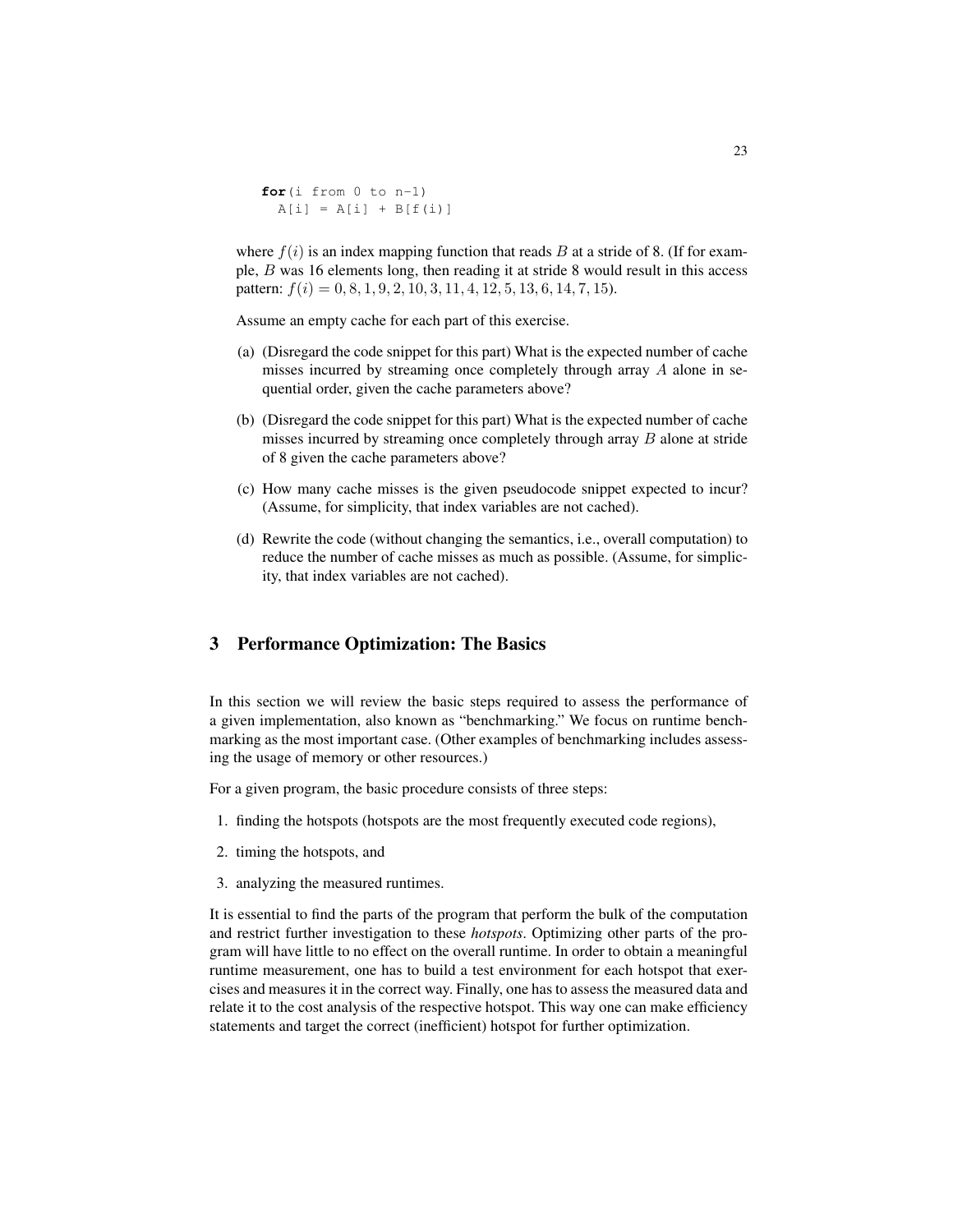#### 3.1 Finding The Hotspots

The first step in benchmarking is to find the parts of the program where most time is spent. Most development platforms contain a *profiling* tool. For instance, the development environment available on the GNU/Linux platform contains the GNU gprof profiler. On Windows platforms, the Intel VTune tool [72] that plugs into Microsoft's Visual Studio [73] can be used to profile applications.

If no profiling tool is available, obtain first-order profiling information can be obtained by inserting statements throughout the program that print out the current system time. In this case, less is more, as inserting too many time points may have side effects on the measured program.

**Example: GNU tool chain.** We provide a small example of using the GNU tool chain to profile a sample program.

Consider the following program:

```
#include <stdio.h>
float function1()
{ int i; float retval=0;
  for(i=1; i<1000000; i++)
   retval += (1/i);return(retval);
}
float function2()
{ int i; float retval=0;
  for(i=1; i<10000000; i++)retval += (1/(i+1));return(retval);
}
void function3() { return; }
int main()
{ int i;
  printf("Result: %.2f\n", function1());
  printf("Result: %.2f\n", function2());
  if (1==2) function3();
  return(0);
}
```
Our final objective is to optimize this program. In order to do so, we first need to find where the program spends most of its execution time, using  $q$ prof.

As specified in the gprof manual [74], three steps are involved in profiling using gprof:

1. Compile and link with profiling enabled: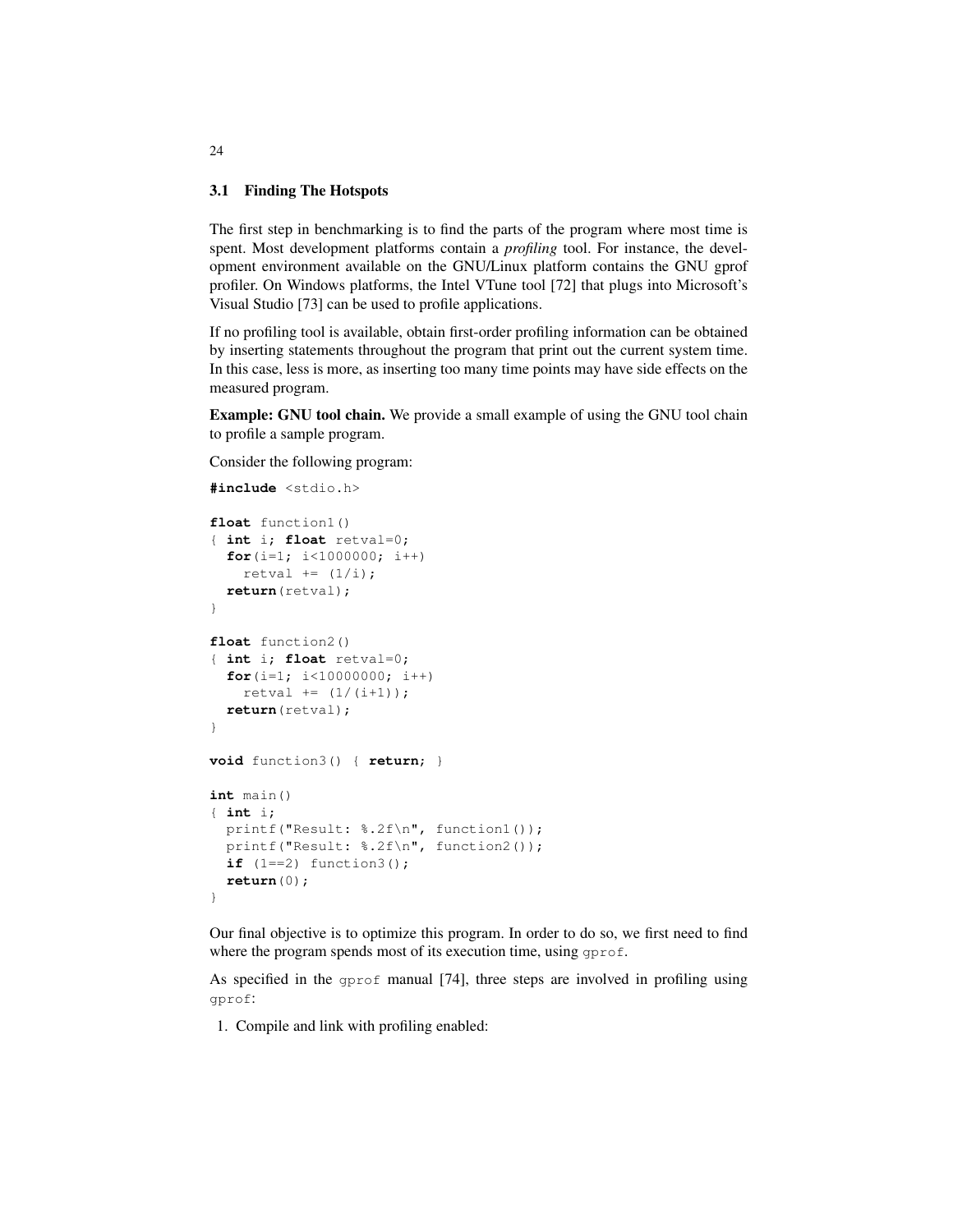gcc -O0 -lm -g -pg -o ourProgram ourProgram.c

The resulting executable is instrumented. This means that in addition to executing your program, it will also write out profiling data when executed. (Note: We use the -O0 flag to prevent the compiler from inlining our functions and performing other optimizing transforms that might make it difficult for us to make sense of the profile output. For profiling to provide us with meaningful information, we would need to compile at the level of optimization that we intend to finally use, with the understanding that mapping the profiler's output back to the source code in this case might involve some effort.)

2. Execute the program to generate the profile data file

./ourProgram

The program executes and writes the profile data to qmon.out.

3. Run gprof on the profile data file to analyze the profile data

gprof ourProgram gmon.out > profile.txt

The analysis is now contained in profile.txt. This file shows you how many times each function was executed, and how much time was spent in each function, and plenty of other detail. For our example program, we obtain:

| % cumulative self                               |  | self total |                         |
|-------------------------------------------------|--|------------|-------------------------|
| time seconds seconds calls ms/call ms/call name |  |            |                         |
| 92.68 0.38 0.38 1 380.00 380.00 function2       |  |            |                         |
| 7.32 0.41 0.03                                  |  |            | 1 30.00 30.00 function1 |

We can see that most of the program runtime was spent in executing function2, with relatively little spent on function1. This tells us that it is most important to optimize the runtime of function2.

Further down in profile.txt, we see that gprof also tells us if the time taken by a function was spent inside the function or inside other function calls made by the function. Note that gprof can take several other arguments to produce different kinds of profiling analyses for the executable, including the number of times a certain line in the source code was executed.

### 3.2 Timing a Hotspot

Once the hotspots have been found, we need to measure their runtime for further analysis. Each hotspot must be timed separately with an appropriate timing routine. The general idea is the following:

- 1. Read the current time (start time) from the appropriate time source.
- 2. Execute the kernel/hotspot. Iterate an adequate number of times to obtain a meaningful value off the time source.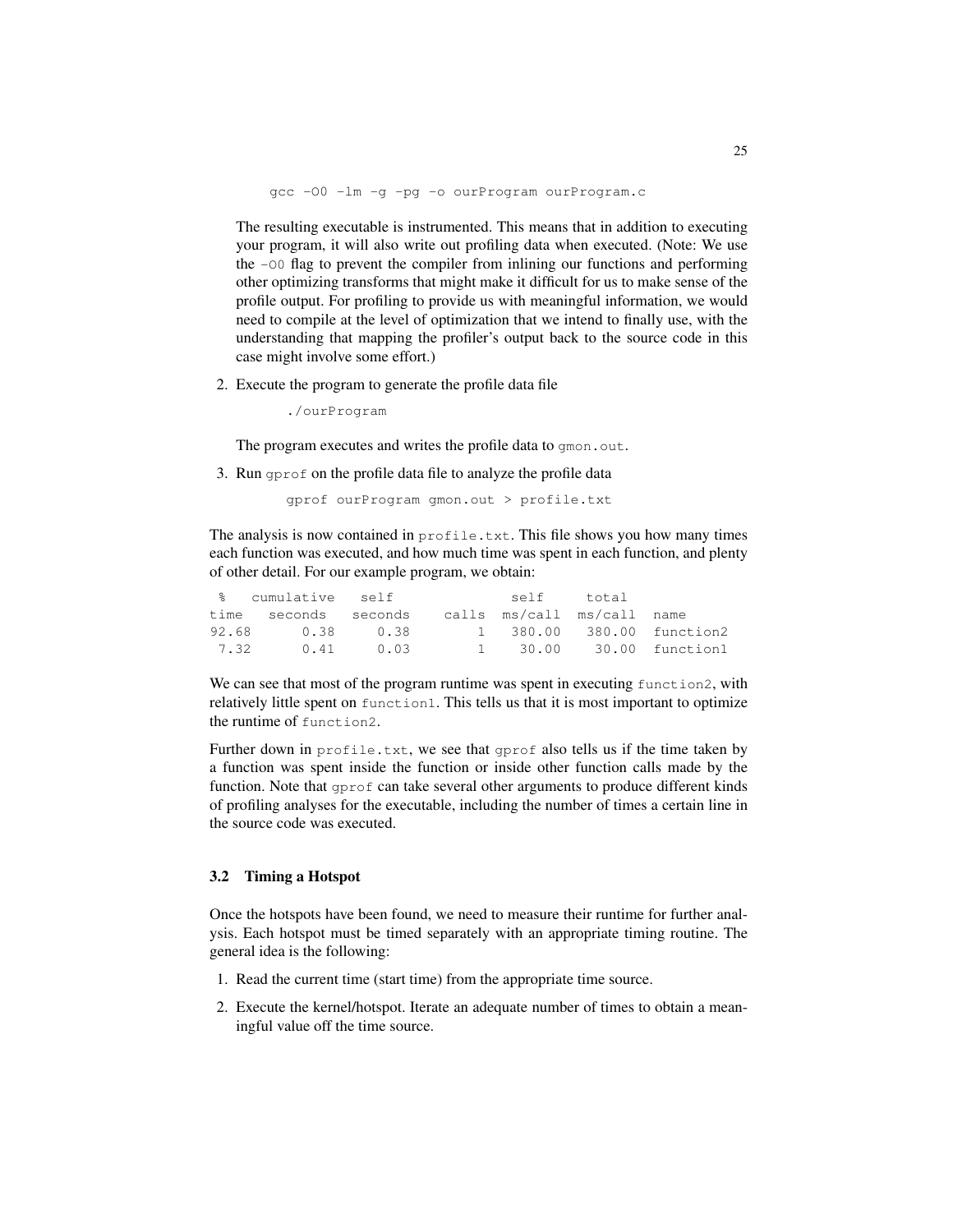- 3. Read the current time (end time) from the appropriate time source.
- 4. Execution time of the kernel/hotspot =  $\frac{\text{End time} \text{Start time}}{\text{Number of iterations}}$ .

We first discuss time sources, and reading the time from them; then we explain how to write a timing routine to get meaningful results.

Time functions. Depending on the system one is using, a variety of time sources to "get the current time" may be available:

- Most Unix systems define gettimeofday() to portably query the current time (as defined in IEEE Std 1003.1).
- ANSI C defines ctime() and clock() as portable ways of obtaining the current time.
- On Intel processors, the rdtsc instruction reads the time stamp counter which allows near-cycle accurate timing. On PowerPC processors, the mfspr instruction reads the time-base register.

Generally, portable time functions have much less precision than cycle-counter-based methods. The pros and cons of various timing methods are listed below:

| Timer type                                             | Advantages                                                                                        | Disadvantages                                                                                        |  |  |
|--------------------------------------------------------|---------------------------------------------------------------------------------------------------|------------------------------------------------------------------------------------------------------|--|--|
| qettimeofday()                                         | Wall clock; Unix: Simple to use, highly portable                                                  | Low resolution, does not account<br>for background tasks                                             |  |  |
| time command                                           | System timer; Unix: Gives wall clock, user-cpu, and Relatively low resolution<br>system-cpu times |                                                                                                      |  |  |
| Hardware timestamp<br>(discussed)<br>counter<br>below) | High resolution, most precise and Does not account for background<br>accurate                     | system load (effectively, wall<br>clock time), best for kernels with<br>short runtimes; non-portable |  |  |

We give a simplified example of a timing macro based on rdtsc (a hardware timestamp counter) for a 32-bit Intel processor to be used with Microsoft VisualStudio:

```
typedef union
```

```
{ __int64 int64;
 struct {__int32 lo, hi;} int32;
} tsc_counter;
#define RDTSC(cpu_c) \
\{ __asm rdtsc \setminus__asm mov (cpu_c).int32.lo,eax \
 __asm mov (cpu_c).int32.hi,edx \
}
```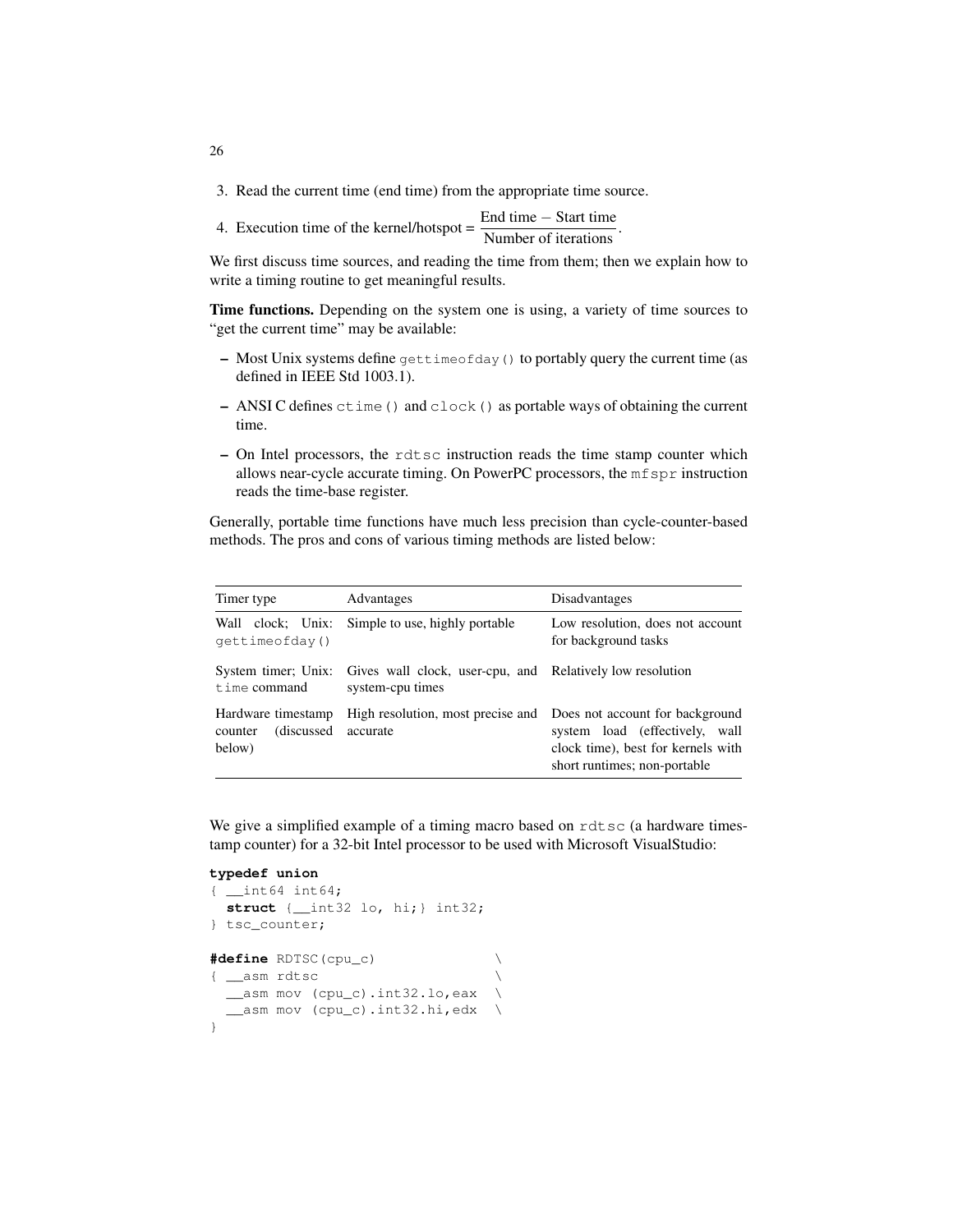The corresponding code sequence in GNU C looks slightly different:

```
typedef union
{ unsigned long long int64;
 struct {unsigned int lo, hi;} int32;
} tsc_counter;
#define RDTSC(cpu_c) \
  __asm__ __volatile__ ("rdtsc" : \
  "=a" ((cpu_c).int32.lo),
 "=d"((cpu_c).int32.hi))
```
Timing routine. A timing routine calls the function that is to be timed without executing the original program. The objective is to isolate the kernel and measure the runtime of the kernel with the least disturbance and highest accuracy possible. A timing routine consists of the following steps:

- Initialize kernel-related data structures.
- Initialize kernel input data.
- Call kernel a few times to put microarchitectural components into steady state.
- Read current time.
- Call kernel multiple times to obtain an adequately precise value from the timing source used.
- Read current time.
- Divide the time difference by the number of kernel calls.

To obtain more stable timing results, one often has to run multiple timings and take the average or minimum value.

We give an example timing routine for an MMM function computing  $C = C + AB$ , assuming all matrices are square  $N \times N$ . The RDTSC macro is defined above.

```
double time_MMM(int N, double *A, double *B, double *C)
{ // init C
  for(i=0; i<N; i++)
   C[i] = 0.0;// put microarchitecture in steady state
 MMM(A, B, C);
  // time
 RDTSC(t0);
 for(int i=0; i<TIMING_REPETITIONS; i++)
   MMM(A, B, C);
 RDTSC(t1);
  // compute runtime in cycles
```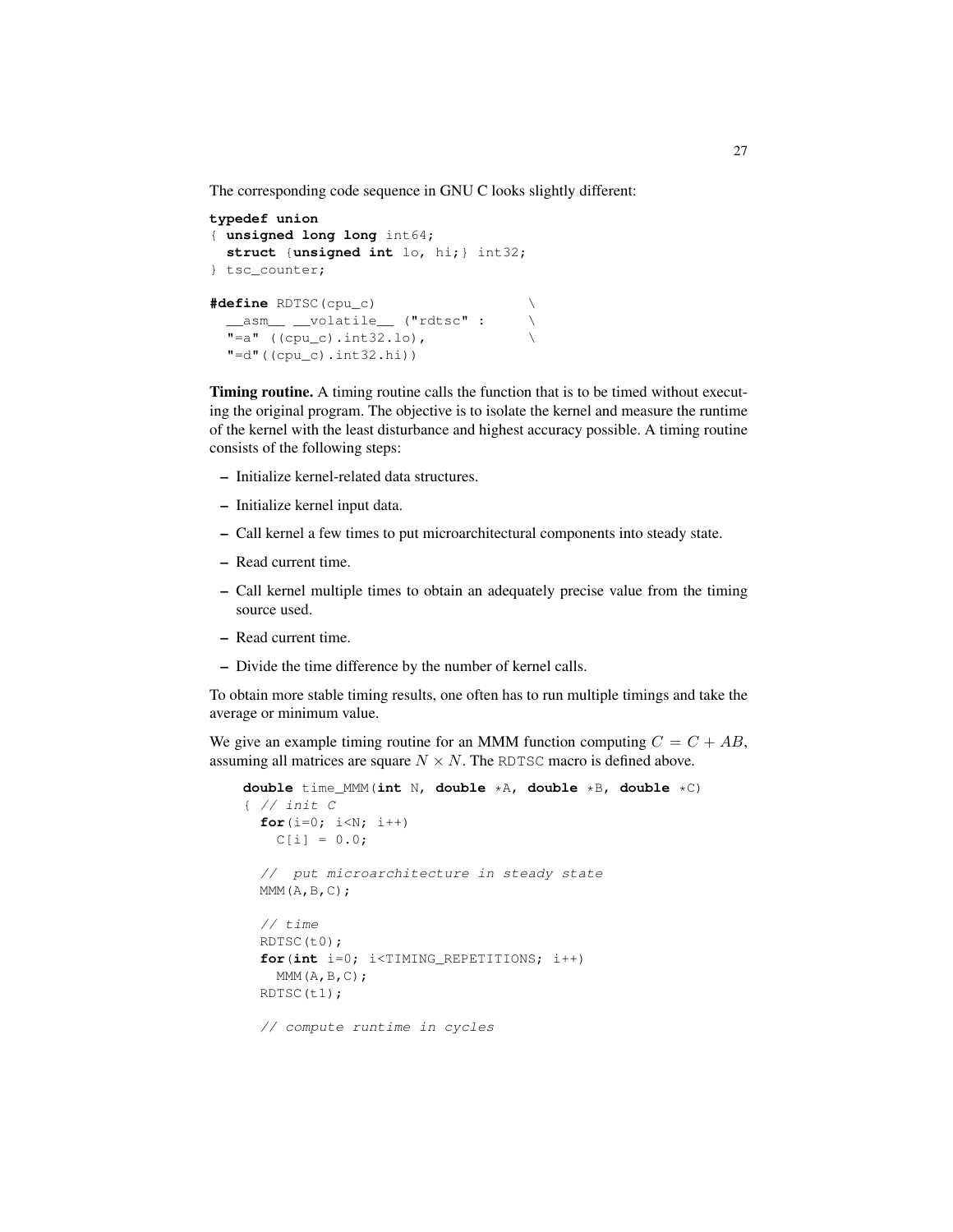```
return (double)((t1.int64-t0.int64)/TIMING_REPETITIONS);
}
```
Known problems. The following problems may occur when timing numerical kernels:

- Too few iterations of the function to be timed are executed between the two time stamp readings, and the resulting timing is inaccurate due to poor timer resolution.
- Too many iterations are executed between the two time stamp readings, and the resulting timing is affected by system events.
- The machine is under load and the load has side effects on the measured program.
- Multiple timing jobs are executed concurrently, and they interfere with one another.
- Data alignment of input and output triggers cache problems.
- Virtual-to-physical memory translation makes timing irreproducible.
- The time stamp counter overflows and either triggers an interrupt or produces a meaningless value.
- Reading the timestamp counters requires hundred(s) of cycles, which itself affects the timing.
- The linking order of object files changes locality of static constants and this produces cache interference.
- The machine was not rebooted in a long time and the operating system state causes problems.
- The control flow in the numerical kernel being timed is data-dependent and the test data is not representative.
- The kernel is in-place (e.g., the input is a vector  $x$  and the output is written back to  $x$ ), and the norm of the output is larger than the norm of the input. Repetitive application of the kernel leads to an exponential growth of the norm and finally triggers floating-point exceptions which interfere with the timing.
- The transform is timed with a zero vector, and the operating system is "smart," and responds to a request for a large zero-vector dynamic memory allocation by returning a special zero-valued copy-on-write virtual memory page. Read accesses to this "page" would be much faster than accesses to a page that is actually allocated, since this page is a special one maintained by the operating system for efficiency.

One needs to be very careful when timing numerical kernels to rule out these problems. Getting highly accurate, reproducible, stable timing results for the full range of problem sizes is often nontrivial. Note that small problem sizes may suffer from timer resolution issues, while large problem sizes with longer runtimes may suffer from the effects of intervening processes.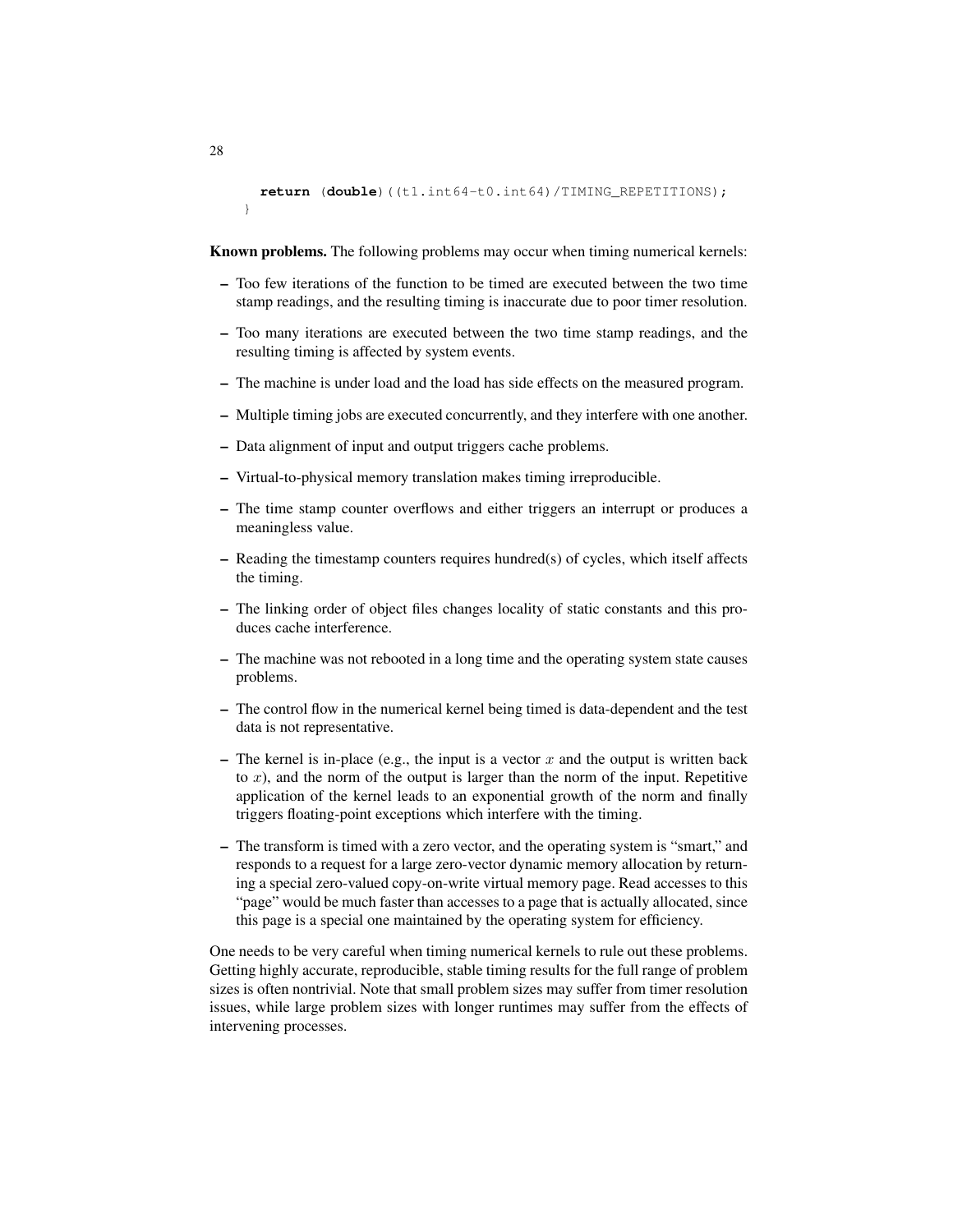#### 3.3 Analyzing the Measured Runtime

We now know how to calculate the theoretical peak performance and the memory bandwidth for our target platform, and how to obtain the operations count and the runtime for our numerical kernel. The next step is to use these to conduct a performance analysis that answers two questions:

- What is the limiting resource, i.e., is the kernel CPU-bound or memory-bound? This provides an idea of the various optimization methods that can be used.
- How efficient is the implementation with respect to the limiting resource? This shows the potential performance increase we can expect through optimization.

Normalization. To assess the runtime behavior of a kernel as function of the problem size, the runtime (or inverse runtime) has to be normalized with the asymptotic or exact operations count. For instance, FFT performance is usually reported in pseudo Mflop/s. This value is computed as  $5n \log_2(n) / \text{runtime}$  for  $\text{DFT}_n$ ;  $5n \log_2(n)$  is the operations count of the radix-2 FFT. For MMM, the situation is easier, since all currently relevant implementations have the exact operations count  $2n<sup>3</sup>$ .

Let us now take a look at at Fig. 2. The Numerical Recipes FFT program achieves almost the same pseudo Mflop/s value, independently of the problem size. This means that all problem sizes run approximately at the same level of (in)efficiency. In contrast, the best code shows a wide variation of performance, generally at a much higher pseudo Mflop/s level. In particular, the performance ramps up to 25 Gflop/s and then drops dramatically. This means, the DFT becomes more and more efficient with larger problems, but only up to a certain size. Analysis shows that the breakdown occurs once the whole working set of the computation does not fit into the L2 cache any more and the problem switches from being CPU-bound to memory-bound, since the DFT's reuse is only  $O(\log(n)).$ 

In contrast, Fig. 3 shows that MMM maintains the performance even for out-of-cache sizes. This is possible since MMM has a reuse of  $O(n)$ , higher than the DFT.

Fig. 2 shows that performance plots for high-performance implementations can feature unanticipated characteristics. That is especially true if the kernel changes behavior, for instance, if it slowly changes from being CPU-bound to memory-bound as the kernel size is varied.

Relative performance. Absolute performance only tells a part of the story. Comparing the measured performance to the theoretical peak performance shows how efficient the implementation is. A low efficiency for an algorithm with sufficiently high reuse means there is room for optimization.

We continue examining our examples from Fig. 2 and Fig. 3, with the target machine being a Core2 Extreme at 3 GHz.

In Fig. 2, Numerical Recipes is a single-core single-precision x87 implementation and thus the corresponding peak performance is 6 Gflop/s (see Table 3). As Numerical Recipes reaches around 1 pseudo Gflop/s it runs at about 16% of the peak. Note that if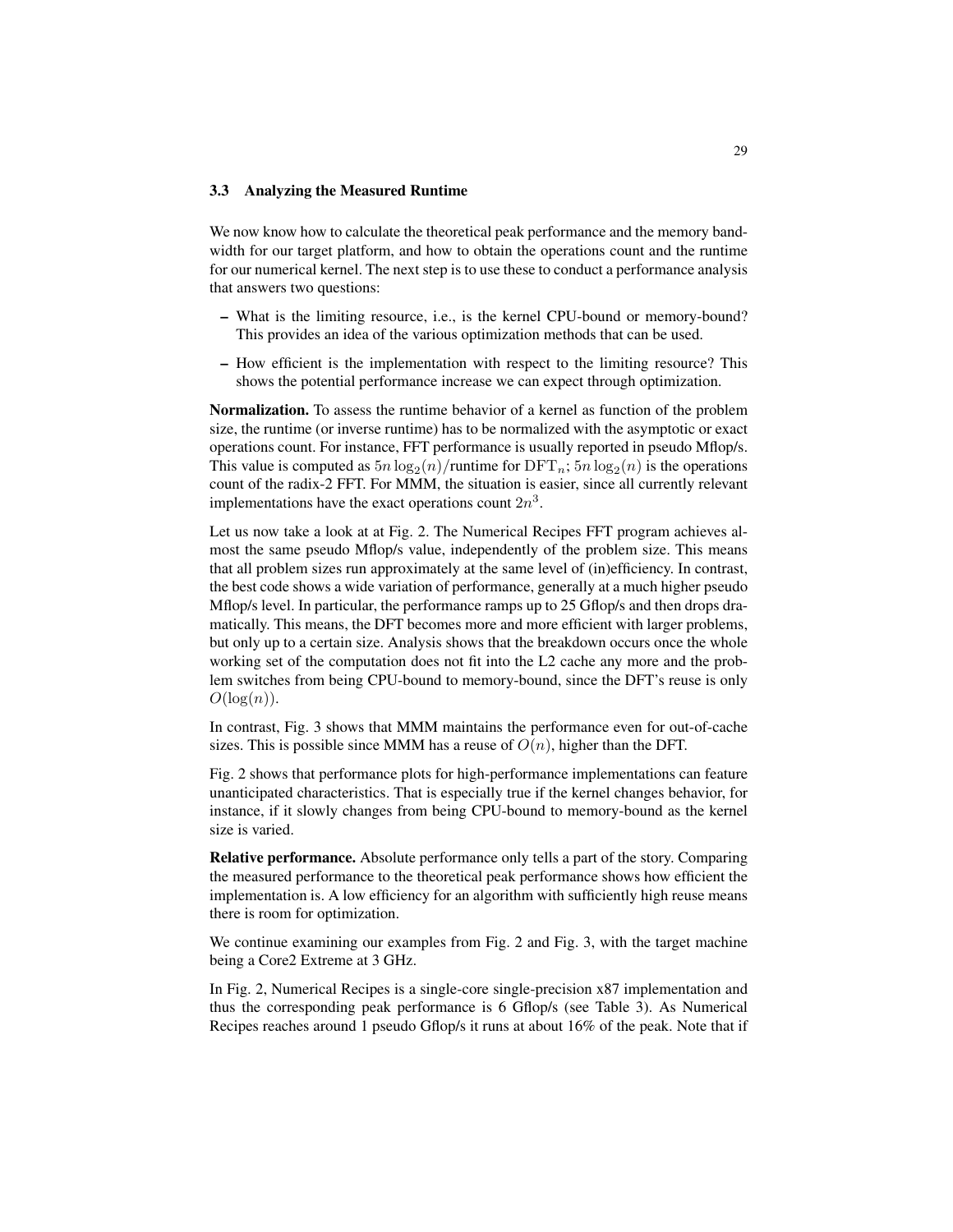SSE (4-way vector) instructions and all four cores are used, the peak performance goes up by a factor of 16. (see Table 3). The best scalar code achieves around 4 Gflop/s or about 60% of the x87 peak. The fastest overall code uses SSE and 4 cores and reaches up to 25 Gflop/s or 25% of the quad-core SSE peak.

In Fig. 2, the overall fastest code reaches and sustains about 42 Gflop/s or about 85% of the quad-core SSE2 peak. This is much higher than the DFT and also due to the higher degree of reuse in MMM compared to the DFT.

## 3.4 Exercises

- 1. Performance analysis. In this exercise, you will measure and analyze the performance of the naive implementations of MMM and the DFT from Exercise 1 in Section 2. The steps you will need to follow to complete this exercise are given below. For this exercise, use the hardware configuration of your computer as you determined in Exercise 2 on page 22.
	- (a) *Determine your computer's theoretical peak performance.* The theoretical peak performance is the number of floating point operations that can be done in a second. This is found by determining the CPU clock speed, and examining the microarchitecture to look at the throughput of floating point operations. For instance, a CPU running at 900 MHz that can retire 2 floating point operations per cycle, has a theoretical peak performance of 1800 Mflop/s. If the type of instructions that the CPU can retire at the same rate includes FMA (fused multiply add) instructions, the theoretical peak would be 3600 Mflop/s (2 multiplies and 2 adds per cycle = 4 operations per cycle). For this exercise, do not consider vector operations.
	- (b) *Measure runtimes.* Use your implementations of the MMM and DFT as completed in Exercise 1 on page 22. Use the techniques described in Section 3.2 to measure the runtimes of your implementations using at least two different timers.
	- (c) *Determine performance and interpret results.*
		- Performance: The performance of your implementation is its number of floating point operations per unit time, measured in flop/s. For the DFT, the number of operations should be assumed  $5n \log(n)$ .
		- Percentage peak performance: This is simply the percentage of theoretical peak performance. For instance, if your measured code runs at 1.2 Gflop/s on a machine with a peak performance of 3.6 Gflop/s, this implies that your implementation achieves 33.3% of peak performance.
- 2. Micro-benchmarks: mathematical functions. We assume a Pentium compatible machine. Determine the runtime (in cycles) of the following computations  $(x, y)$  are doubles) as accurately as possible: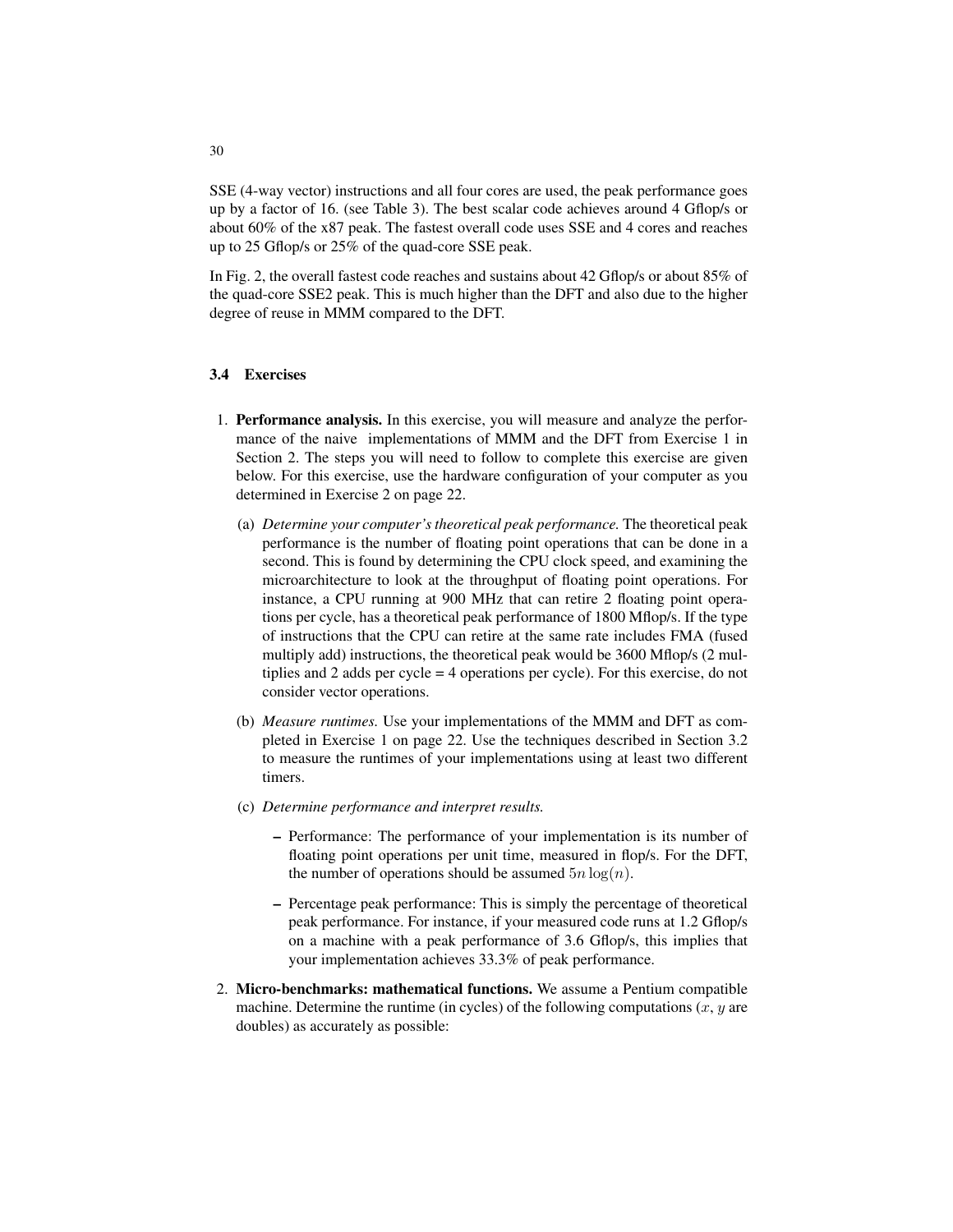$-y=x$  $-y = 7.12x$  $-y = x + 7.12$  $-y = \sin(x), x \in \{0.0, 0.2, 4.1, 170.32\}$  $-y = \log(x), x \in \{0.001, 1.00001, 10.65, 2762.32\}$ – y = exp(x), x ∈ {−1.234e − 17, 0.101, 3.72, 1.234e25}

There are a total of 15 runtimes. Explain the results. The benchmark setup should be as follows:

- (a) Allocate two vector doubles  $x[N]$  and  $y[N]$  and initialize all  $x[i]$  to be one of the values from above.
- (b) Use

$$
\begin{array}{rcl}\n\text{for}(i=0; i
$$

to compute  $y[i] = f(x[i])$ , with  $f(j)$  being one of the functions above and time this for loop.

- (c) Choose N such that all data easily fits into L1 cache but there are enough iterations to obtain a reasonable amount of work.
- (d) Use the x86 time stamp counter via the interface provided by rdtsc.h, as listed in Section 3.2.

To accurately measure these very short computations, use the following guidelines:

- Only time the actual work, leave everything else (initializations, timing related computations, etc.) outside the timing loop.
- Use the C preprocessor to produce a parameterized implementation to easily check different parameters.
- You may have to run your  $for(N)$  loop multiple times to obtain reasonable timing accuracy.
- You may have to take the minimum across multiple such measurements to obtain stable results. Thus, you might end up with three nested loops.
- You must put microarchitectural components into steady state before the experiment: variables where you store the timing results, the timed routine and the data vectors should all be loaded into the L1 cache, since cache misses might result in inaccurate timing results.
- Alignment of your data vectors on cache line sizes or page sizes can influence the runtime significantly.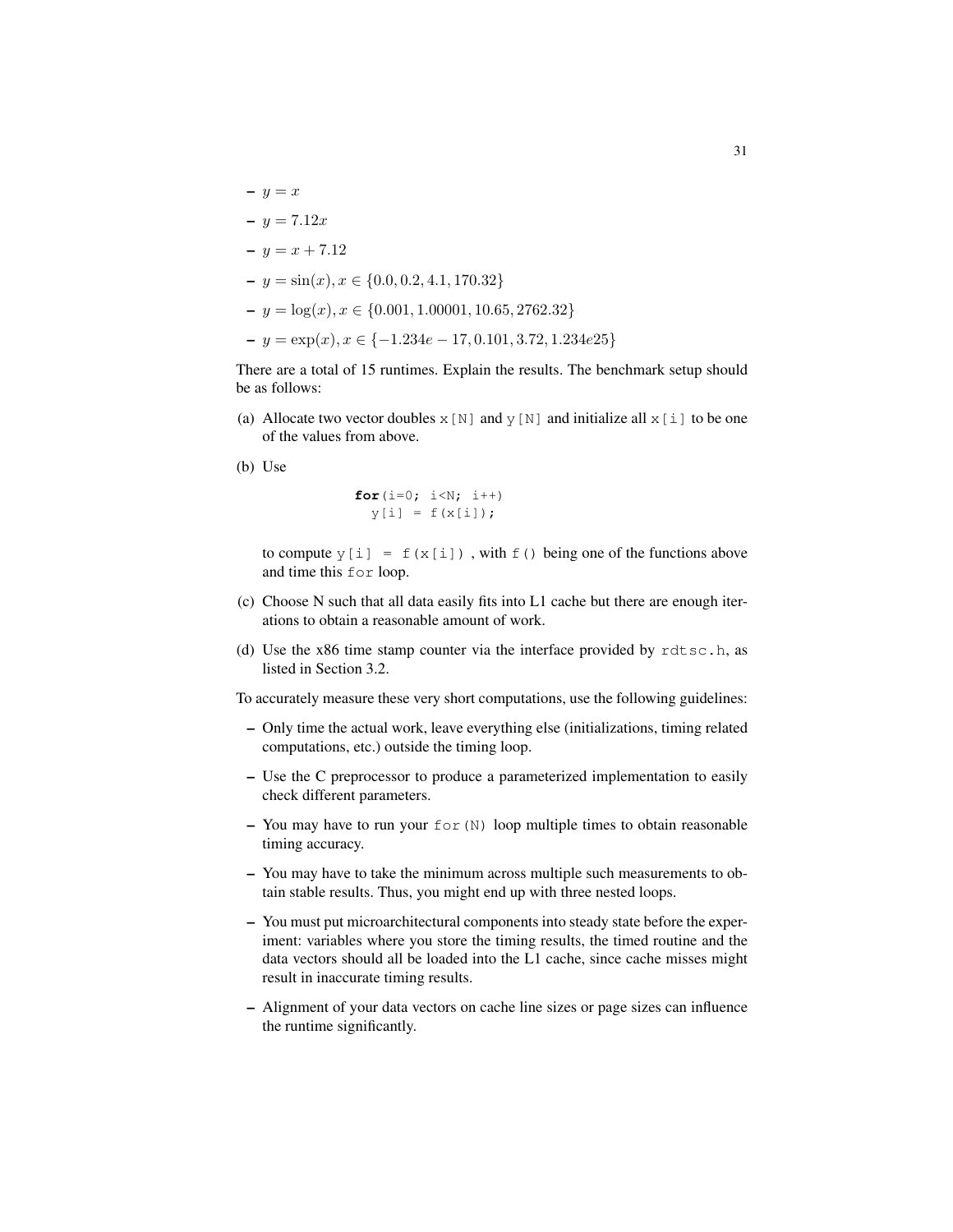– The use of CPUID to serialize the CPU before reading the RDTSC as explained in the Intel manual produces a considerable amount of overhead and may be omitted for this exercise.

# 4 Optimization for the Memory Hierarchy

In this section we describe methods for optimizations targeted at the memory hierarchy of a state-of-the-art computer system. We divide the discussion into four sections:

- Performance-conscious programming.
- Optimizations for cache.
- Optimizations for the registers and CPU.
- Parameter-based performance tuning.

We first overview the general concepts, and then apply them to MMM and the DFT later.

#### 4.1 Performance-Conscious Programming

Before we discuss specific optimizations, we need to ensure that our code does not yield poor performance because it violates certain procedures fundamental to writing fast code. Such procedures are discussed in this section. It is important to note that programming for high performance may go to some extent against standard software engineering principles. This is justified if performance is critical.

Language: C. For high performance implementations, C is a good choice, as long as one is careful with the language features used (see below). The next typical choice for high-performance numerical code is Fortran, which tends to be more cumbersome to use than C when dynamic memory and dynamic data structures are used.

Object-oriented programming (C++) must be avoided for performance-critical parts since using object oriented features such as operator overloading and late binding incurs significant performance overhead. Languages that are not compiled to native machine code (like Java) should also be avoided.

Arrays. Whenever possible, one-dimensional arrays of scalar variables should be used. If the size of the object is not known at compile time, accessing an element in a higherdimensional array requires multiple pointer dereferencing operations, as in this case double \*\*a behaves differently from double a[10][15]. Hence, higher dimensional objects should be linearized: an  $m \times n$  matrix should be represented by a vector of length mn, with the matrix element  $(i, j)$  mapped to the vector element  $in + j$ .

Records. Accessing struct elements may introduce additional index computation. It may also prevent compiler optimization, as a struct is a derived data type. Hence,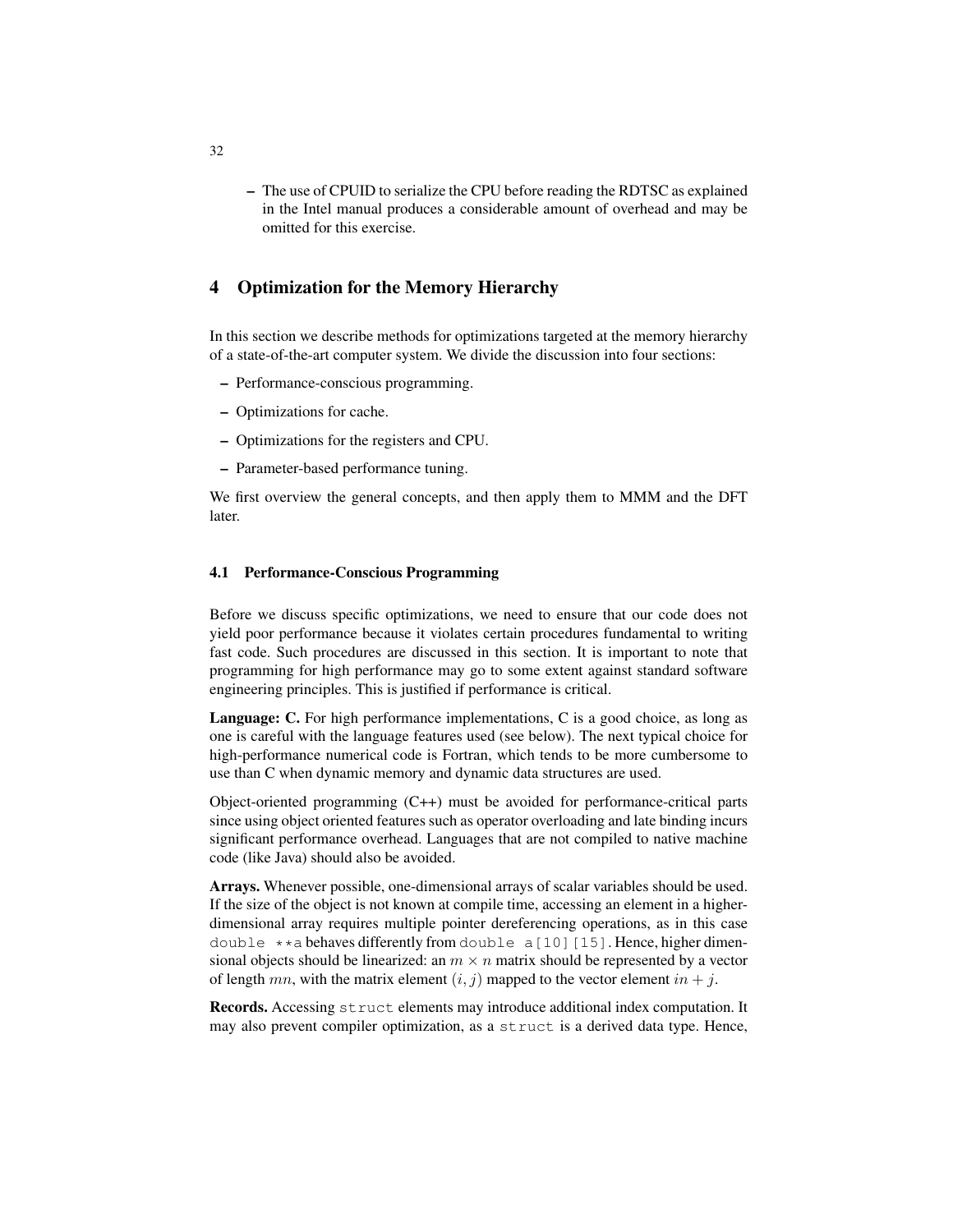complicated struct and union data types should be avoided. Multiple arrays should be favored over one array with struct entries. For example, to represent vectors of complex numbers, vectors of real numbers of twice the size should be used, with the real and imaginary parts appearing as pairs along the vector.

Dynamic data structures. Dynamically generated data structures like linked lists and trees must be avoided if the algorithm using them can be implemented on array structures instead. Heap storage must be allocated in large chunks, as opposed to separate allocations for each object.

Control flow. Unpredictable conditional branches are computationally expensive on machines with long pipelines. Hence, while loops and loops with complicated termination conditions must be avoided. for loops with loop counters and loop bounds known at compile-time must be used whenever possible.  $s$ witch, ?:, and if statements must be avoided in hot spots and inner loops, as they may be translated into conditional branches. For small, repetitive tasks, macros are a better choice than functions. Macros are expanded before compilation while the compiler must perform analysis on inline functions.

#### 4.2 Cache Optimization

For lower levels in the memory hierarchy  $(L1, L2, L3)$  data cache,  $TLB =$  translation lookaside buffer) the overarching optimization goal is to reuse data as much as possible once brought in. The architecture of a set-associative cache (Fig. 6) suggests three major optimization methods that target different hardware restrictions.

- Blocking: working on data in chunks that fit into the respective cache level, to overcome restrictions due to cache capacity,
- Loop merging: merging consecutive loops that sweep through data into one loop to reuse data in the cache and hence make the best use of the restricted memory bandwidth, and,
- Buffering: copying data into contiguous temporary buffers to overcome conflict cache misses due to cache associativity.

The actual optimization process applies one or more of these ideas to some of the levels of the memory hierarchy. It is not always a good idea to apply all methods to all levels, as code complexity may increase dramatically.

Finally, the correct parameters for blocking and/or buffering on the targeted computer system have to be found. A good approach is to write the program parameterized, i.e., collect all parameters as named constants. Then it is easy to try different parameter settings by hand or using a script to find the variant that achieves the highest performance.

Blocking. The basic idea of blocking is to perform the computation in "blocks" that operate on a subset of the input data to achieve memory locality. This can be achieved in different ways. For example, loops in loop nests, like the triple loop MMM in Section 2.2 may be split and swapped (a transformation called tiling) so that the working set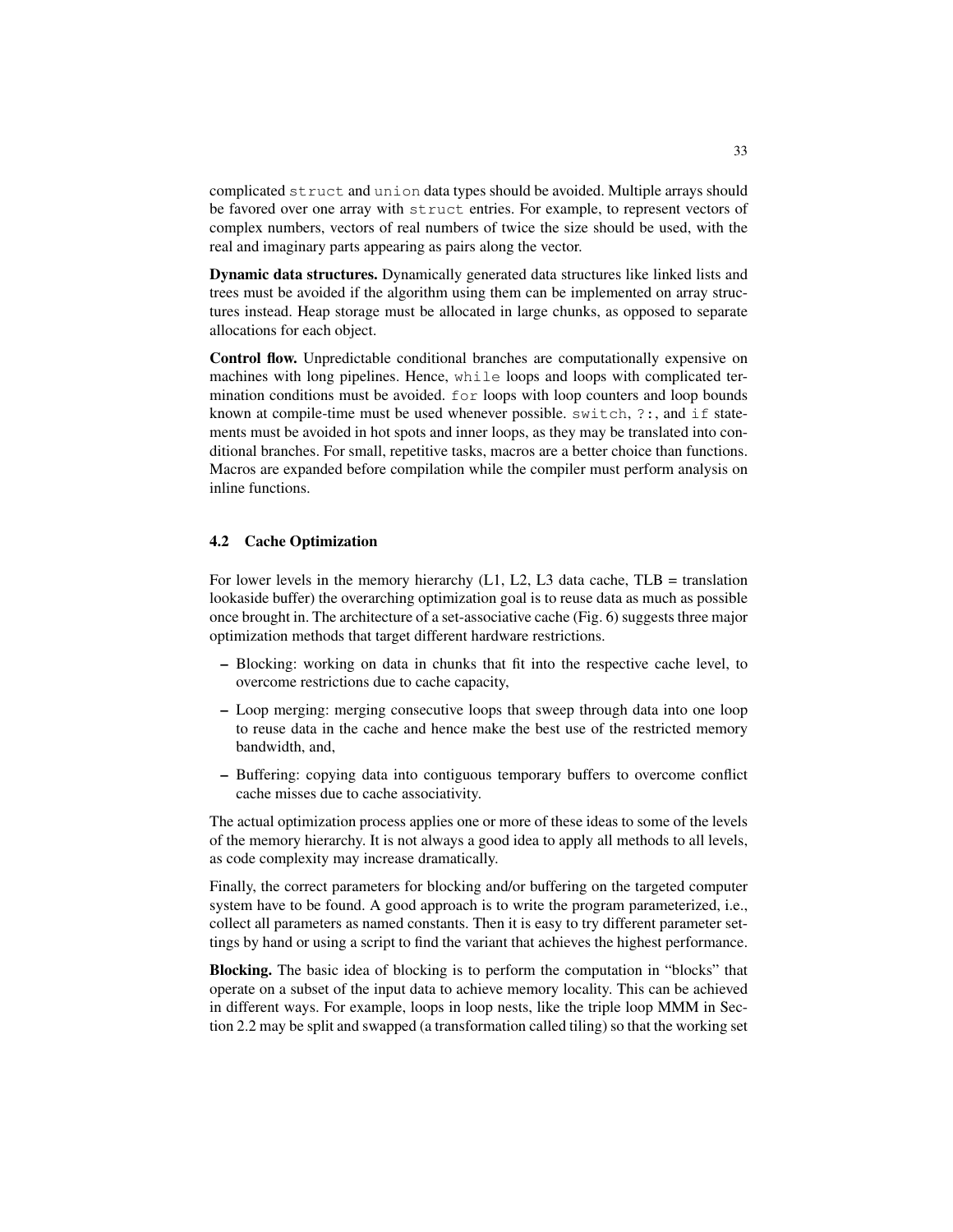of the inner loops fits into the targeted memory hierarchy level, whereas the outer loop jumps from block to block. Another way to achieve blocking is to choose a recursive algorithm to start with. Recursive algorithms naturally divide a large problem into smaller problems that typically operate on subsets of the data. If designed and parameterized well, at some level all sub-problems fit into the targeted memory level and blocking is achieved implicitly. An example of such an algorithm is the recursive Cooley-Tukey FFT introduced later in in (3).

Loop merging. Numerical algorithms often have multiple stages. Each stage accesses the whole data set before the next stage can start, which produces multiple sweeps through the working set. If the working set does not fit into the cache this can dramatically reduce performance.

In some algorithms the dependencies do not require that *all* operations of a previous stage are completed before *any* operation in a later stage can be started. If this is the case, loops can be merged and the number of passes through the working set can be reduced. This optimization is essential for implementing high-performance DFT functions.

Buffering. When working on multi-dimensional data like matrices, logically close elements can be far from each other in linearized memory. For instance, matrix elements in one column are stored at a distance equal to the number of columns of that matrix. Cache associativity and cache line size get into conflict if one wants to hold, for instance, a small rectangular section of such a matrix in cache, leading to cache thrashing. This means the elements accessed by the kernel are mapped to the same cache locations and hence are moved in and out during computation.

One simple solution is to copy the desired block into a contiguous temporary buffer. That incurs a one-time cost but alleviates cache thrashing. This optimization is often called buffering.

#### 4.3 CPU and Register Level Optimization

Optimization for the highest level in the memory hierarchy, the registers, is to some extent similar to optimizations for the cache. However it also needs to take into account microarchitectural properties of the target CPU. Current high-end CPUs are superscalar, out-of-order, deeply pipelined, feature complicated branch prediction units, and many other performance enhancing technologies. From a high-level point of view, one can summarize the optimization goals for a modern CPU as follows. An efficient C program should:

- have inner loops with adequately large loop bodies,
- have many independent operations inside an inner loop body,
- use automatic variables whenever possible,
- reuse loaded data elements to the extent possible,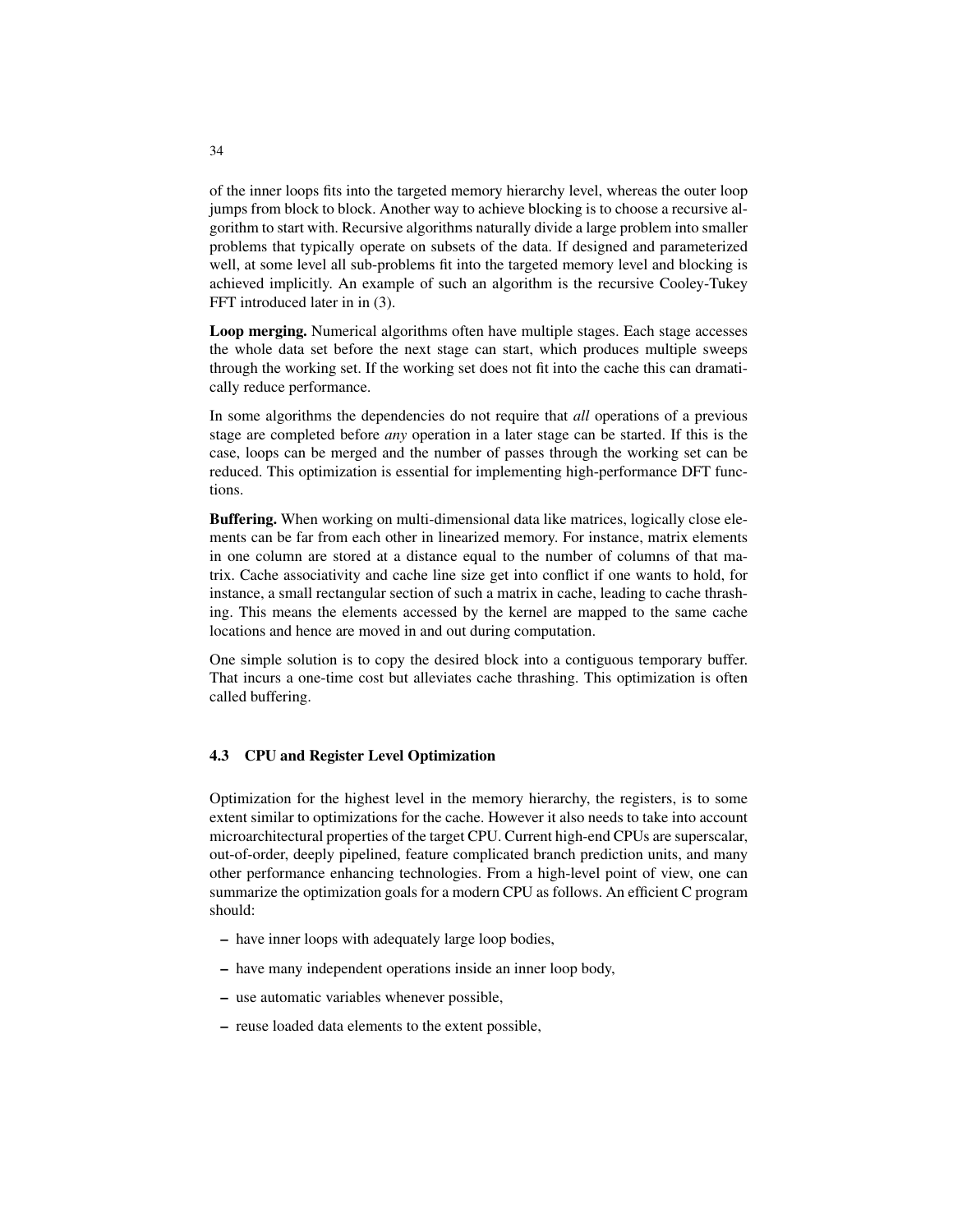– avoid math library function calls inside an inner loop if possible.

Some of these goals might conflict with others, or are constrained by machine parameters. The following methods help us achieve the stated goals:

- Blocking
- Unrolling and scheduling
- Scalar replacement
- Precomputation of constants

We now discuss these methods in detail.

Blocking. Register-level blocking partitions the data into chunks on which the computation can be performed within the register set. Only initial loads and final stores but no register spilling is required. Sometimes a small amount of spilling can be tolerated. We show the blocking of a single loop as example. Consider the example code below.

```
for(i=0; i<8; i++)
{ y[2 \star i] = x[2 \star i] + x[2 \star i + 1];
  y[2 \times i+1] = x[2 \times i] - x[2 \times i+1];
}
```
We block the  $\pm$  loop, obtaining the following code.

```
for(i1=0; i1<4; i1++)
 for(i2=0; i2<2; i2++)
  { y[4*i1+2*i2] = x[4*i1+2*i2] + x[4*i1+2*i2+1]};y[4*11+2*12+1] = x[4*11+2*12] - x[4*11+2*12+1];
  }
```
On many machines registers are only addressable by name but not indirectly via other registers (holding loop counters). In this case, once the data fits into registers, either loop unrolling or software pipelining with register rotation (as supported by Itanium) is required to actually take advantage of register-blocked computation.

Unrolling and scheduling. Unrolling produces larger basic blocks. That allows the compiler to apply strength reduction to simplify expressions. It decreases the number of conditional branches thus decreasing potential branch mispredictions and condition evaluations. Further it increases the number of operations in the basic block and allows the compiler to better utilize the register file. However, too much unrolling may increase the code size too much and overflow the instruction cache. The following code is the code above with unrolled inner loop i2.

```
for(i1=0; i1<4; i1++)
{ y[4*11]} = x[4*11] + x[4*11+1];
 y[4*11+1] = x[4*11] - x[4*11+1];
 y[4*11+2] = x[4*11+2] + x[4*11+3];
 y[4*11+3] = x[4*11+2] - x[4*11+3];
}
```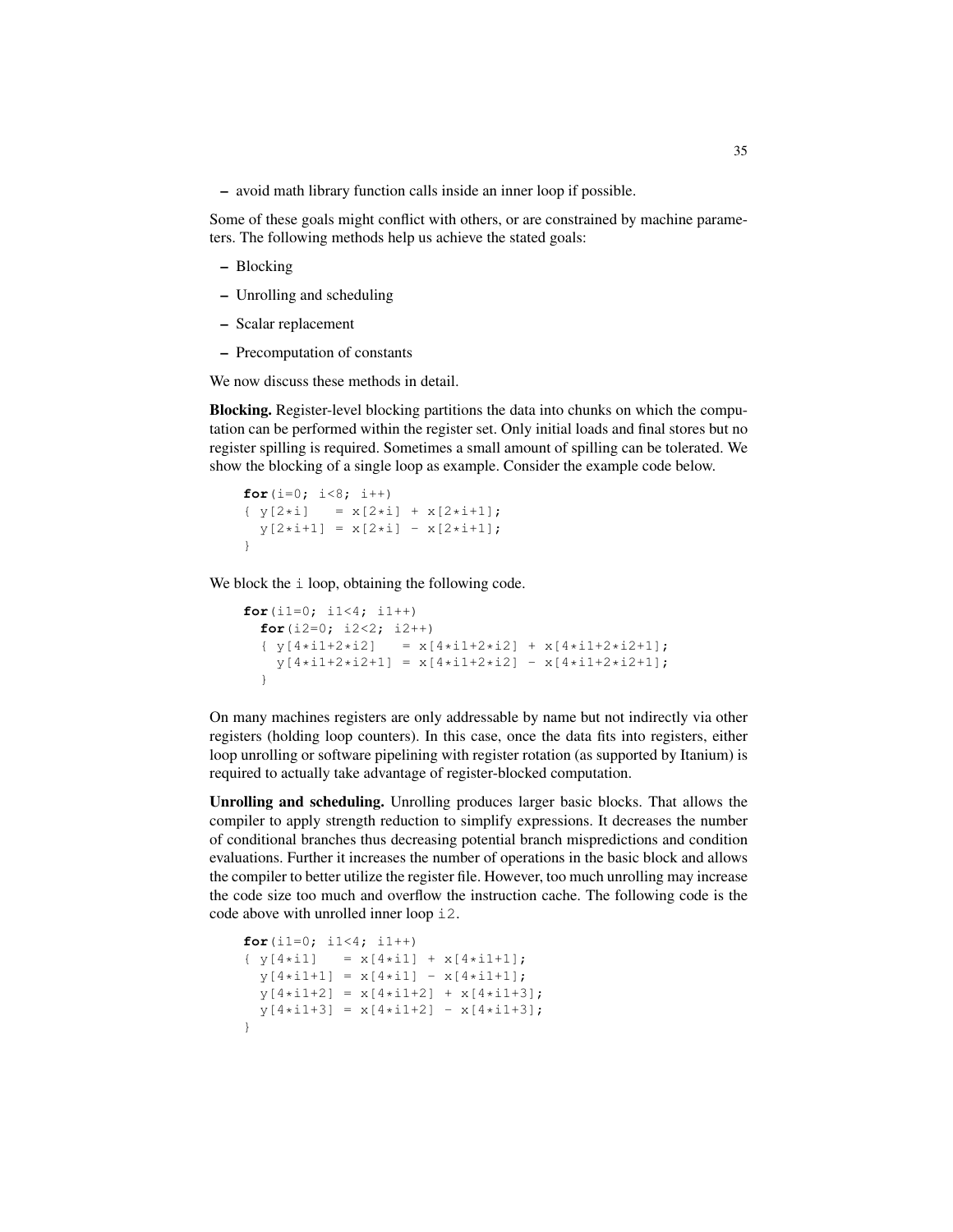Unrolling exposes an opportunity to perform instruction scheduling. With unrolled code, it becomes easy to determine data dependencies between instructions. Issuing an instruction right after a preceding instruction that it is dependent upon will lead to the CPU pipeline being stalled until the former instruction completes. Instruction scheduling is the process of rearranging code to include independent instructions in between two dependent instructions to minimize pipeline stalls.

Scheduling large basic blocks with complicated dependencies may be too challenging for the compiler. In this case source scheduling may help. Source scheduling is the (legal) reordering of statements in the unrolled basic block. Different scheduling algorithms apply different rules, aiming at, e.g., minimizing distance between producer and consumer (which may potentially not be too short), and/or minimizing the number of live variables for each statement in the basic block. It is sometimes better to source schedule basic blocks and turn off aggressive scheduling by the compiler.

The number of registers, quality of the C compiler, and size of the instruction cache limit the amount of unrolling, that increases performance. Experiments show that on current machines, roughly 1,000 operations are the limit. Note, that unrolling always increases the size of the loop body, but not necessarily the instruction-level parallelism. Depending on the algorithm, more complicated loop transformations may be required. One example is the MMM, discussed later.

Scalar replacement. In C compilers, pointer analysis is complicated, and using even the simplest pointer constructs can prevent "obvious" optimizations. This observation extends to arrays with known sizes. It is very important to replace arrays that are fully inside the scope of an innermost loop by one automatic, scalar variable per array element. This can be done as the array access pattern does not depend on any loop variable and will help compiler optimization tremendously. As an example, consider the following code:

```
double t[2];
for(i=0; i<8; i++)
\{ t[0] = x[2 \star i] + x[2 \star i + 1];t[1] = x[2 \star i] - x[2 \star i + 1];
  y[2 \star i] = t[0] \star D[2 \star i];y[2 \star i + 1] = t[0] \star D[2 \star i];}
```
Scalarizing  $t$  will result in code that the compiler can better optimize:

```
double t0, t1;
for(i=0; i<8; i++)
{ t0 = x[2 \times i] + x[2 \times i + 1];
  t1 = x[2 \star i] - x[2 \star i + 1];
  y[2 * i] = t0 * D[2 * i];y[2 \star i + 1] = t1 \star D[2 \star i];}
```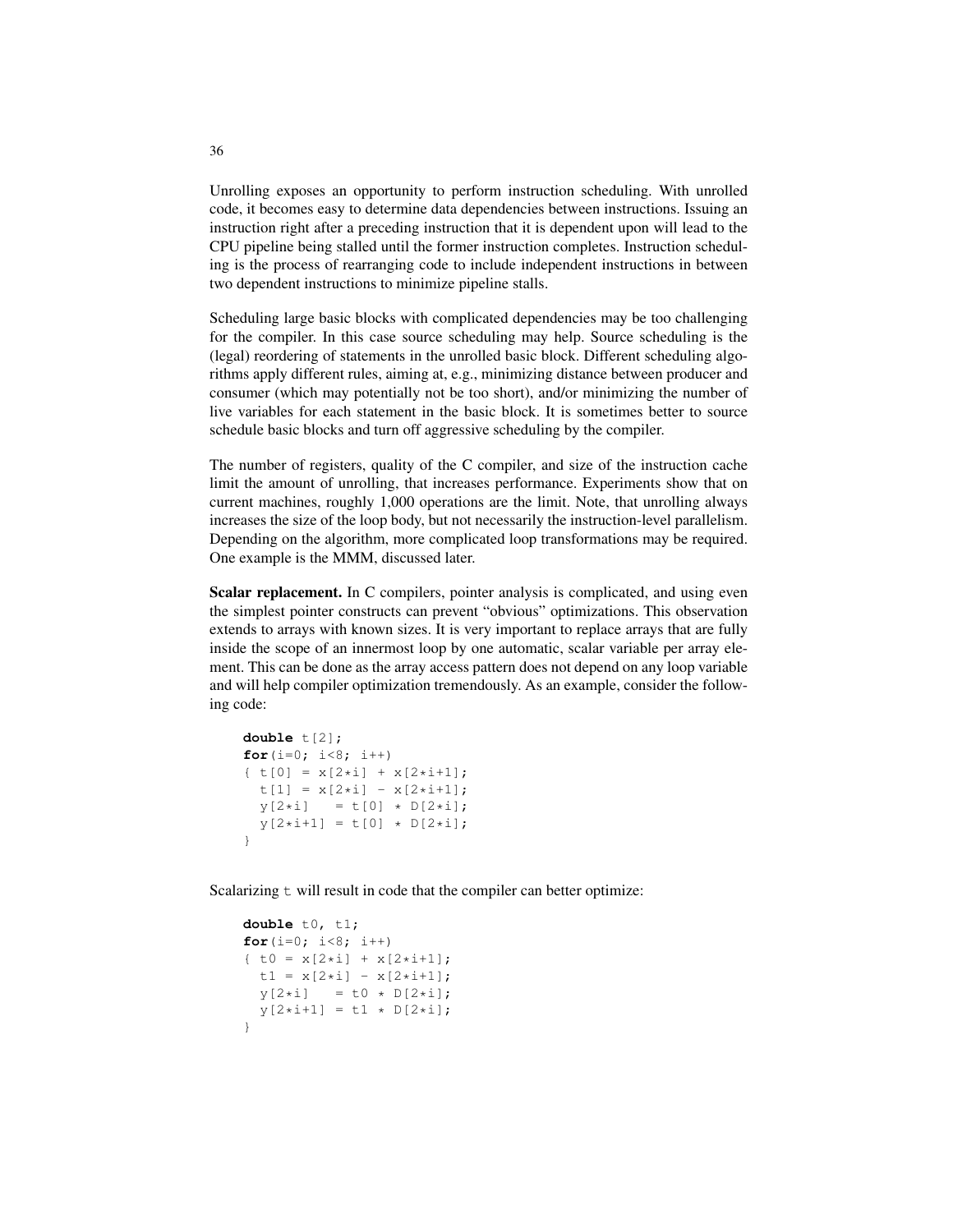The difference is that  $\pm 0$  and  $\pm 1$  are automatic variables and can be held in registers whereas the array  $t$  will most likely be allocated in memory, and loaded and stored from memory for each operation.

If an input value  $x[i]$  or precomputed data  $D[i]$  is reused it makes sense to first copy the value into an automatic variable  $(x_i)$  or  $D_i$ , respectively), and then reuse the automatic variable.

```
double t0, t1, x0, x1, D0;
for(i=0; i<8; i++)
\{ x0 = x[2 \times i]; \}x1 = x[2 \times i + 1];D0 = D[2 \star i];t0 = x0 + x1;t1 = x0 - x1;y[2*1] = t0 * D0;y[2 \times i + 1] = t1 \times D0;}
```
If the value of  $\sqrt{[i]}$  is used as source in operations like  $\sqrt{[i]}$  += t0, one should use scalar replacement for  $y[i]$ .

Precomputation of constants. In a CPU-bound kernel, all constants that are known ahead of time should be precompute at compile time or initialization time and stored in a data array. At execution time, the kernel simply loads the precomputed data instead of needing to invoke math library functions. Consider the following example.

**for**( $i=0$ ;  $i<8$ ;  $i++$ )  $y[i] = x[i] * sin(M_PI * i / 8);$ 

The program contains an function call to the math library in the inner loop. Calling sin() can cost multiple thousands of cycles on modern CPUs. However, all the constants are known before entering the kernel and thus can be precomputed.

```
static double D[8];
void init()
{ for(int i=0; i<8; i++)
    D[i] = \sin(MPI * i / 8);}
...
// in the kernel
for(i=0; i<8; i++)
  y[i] = x[i] \cdot D[i];
```
The initialization function needs to be called only once. If the kernel is used over and over again, precomputation results in enormous savings. If the kernel is used only once, chances are that performance does not matter.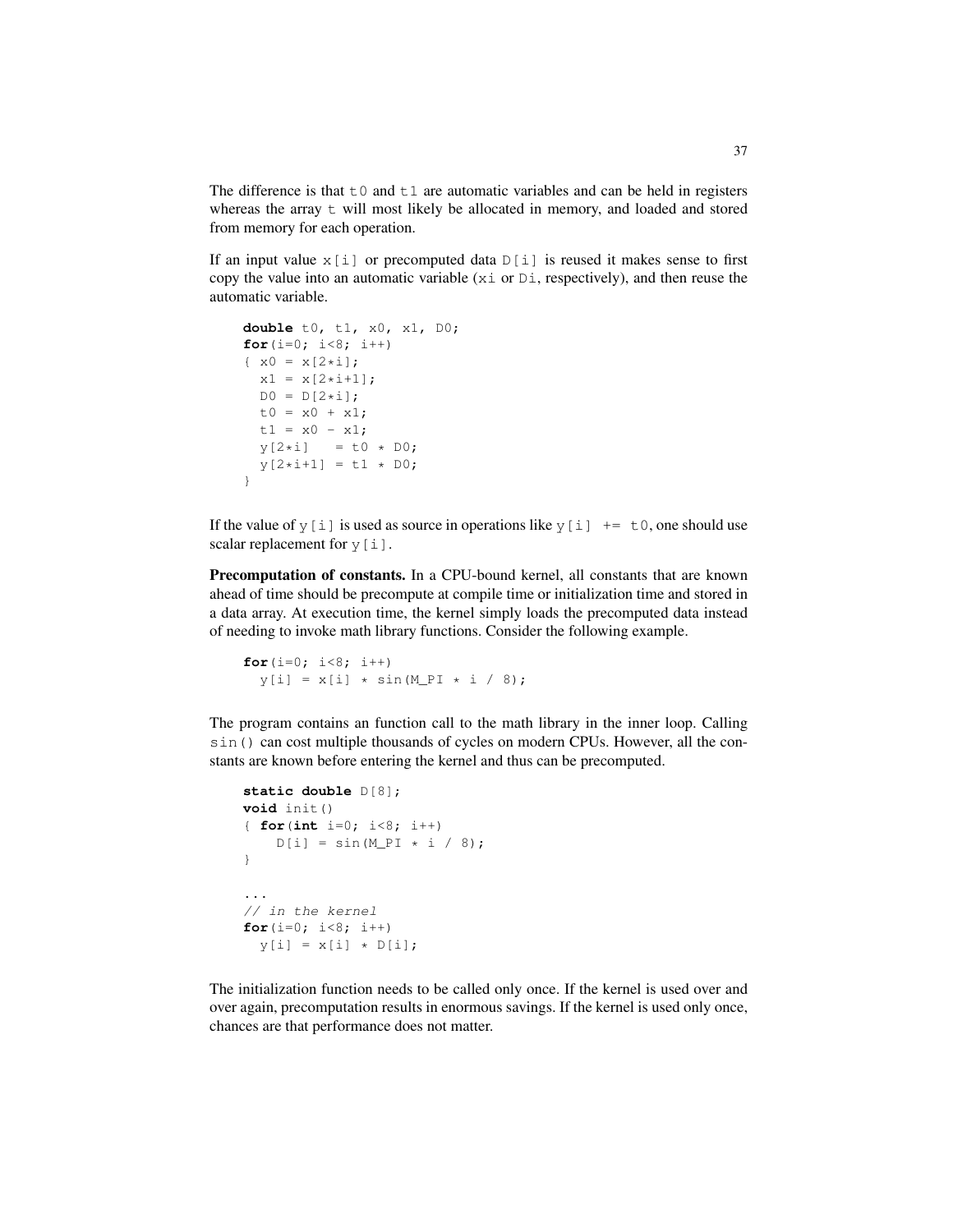#### 4.4 Parameter-Based Performance Tuning and Program Generation

Many of the optimizations for the memory hierarchy discussed above have inherent degrees of freedom such as the block size for blocking or the degree of unrolling the code. While it may be possible to derive a reasonable estimation of these parameters, the complexity of modern microarchitecture makes an exact prediction impossible. In fact, often the best value may come as a surprise to the programmer. As a consequence, it makes sense to perform an empirical search to find those parameters. This means creating the variants, ideally through a set of scripts, through parameterized coding (for instance, defining all parameters as C preprocessor constants in a separate header file), or through other program generation techniques, and measuring their performance to find the best choice. Since the result may depend on the target platform, the search should be repeated for each new platform.

This parameter-based performance optimization is one of the techniques used in recent research on automatic performance tuning [14].

However, parameter based tuning is inherently not extensible in the sense that new forms of code or algorithm restructuring cannot be incorporated easily. Examples could be transformations for various forms of parallelism. A better solution than parameterbased tuning may be properly designed domain-specific languages used in tandem with rewriting systems. We will see the difference between these two approaches later in Section 5.4 and 6.6 where we discuss program generation for MMM and the DFT.

# 5 MMM

In this section, we optimize matrix-matrix multiplication (MMM) for the memory hierarchy. We explain the optimizations implemented by the ATLAS [13], and organize the steps as in Section 4. ATLAS is a program generator for MMM and other BLAS routines and also performs other optimizations not discussed here. It is introduced in Section 5.4.

Our presentation closely follows the one in Yotov et al. [75], which presents a modelbased version of ATLAS.

For the rest of this section, we will assume the dimensions of the input matrices  $A$  and  $B$ to be  $N \times K$  and  $K \times M$  respectively, which implies an  $N \times M$  output matrix C. For simplicity, we will further assume that various optimization parameters are perfectly divisible by these dimensions whenever such a division is necessary. The computation considered is  $C = C + AB$ .

Naive Implementation. Matrix-matrix multiplication (MMM), as defined in Section 2.2, is naively implemented using the triple loop shown below. We use 2D array notation (for instance,  $C[i][j])$  to keep the code more readable. However, in an implementation where the matrix sizes are not known at compile time, one should resort to a linearized representation of  $C$ ,  $A$ , and  $B$  (see Section 4.1).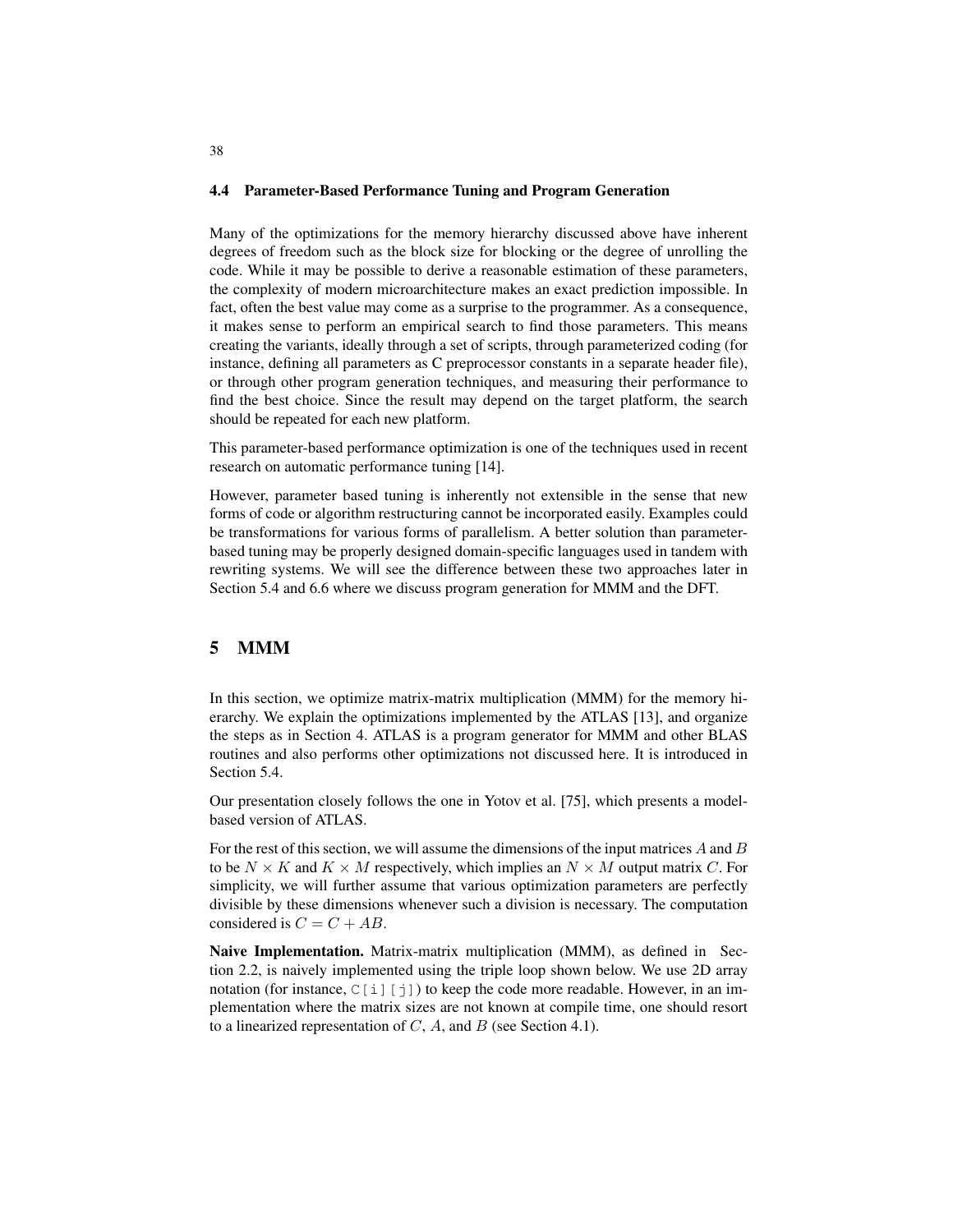```
// K, M, N are compile-time constants
double C[N][M], A[N][K], B[K][M];
// Assume C is initialized to zero
for(i=0; i< N; i++)
  for(j=0; j < M; j++){ for(k=0; k<K; k++)
      C[i][j] += A[i][k] * B[k][j];
  }
```
The C language stores two-dimensional arrays in row-major order. Therefore, a cache miss to a (memory aligned) matrix element causes that element and adjacent elements in the same row being loaded into one cache line of the cache (see Fig. 7). Thus, accessing a large matrix by rows is cache efficient, while accessing it by columns is not.



Fig. 9. Data access pattern for the naive MMM.

Fig. 9 illustrates the data access pattern of the naive implementation. From this figure, we see the output locality of the computation: all accesses to each element in  $C$  are consecutive, and C is completed element by element, row by row. However, unless all input and output arrays fit into the cache, the naive implementation has poor locality with respect to  $A$  and  $B$ .

We analyze the naive implementation by counting the number of cache misses. We assume a cache line size of 64 bytes, or 8 (double precision) floating point values, and that N is large with respect to the cache size. To compute the first entry in  $C$ , we need to access the entire first row of  $A$  and the entire first column of  $B$ . Accessing a row of A results in  $N/8$  misses (one for each group of 8) due to the row-major storage order, while accessing a column of B results in a full N misses, yielding a total of  $(9/8)N$ misses for the first entry in  $C$ .

To analyze the computation of the second entry of C, we first observe that the parts of  $A$ and  $B$  that will be accessed first are not in the cache. That is, since  $N$  is much larger than the cache, the first few elements of the first row of  $A$  were in cache but were eventually overwritten. Similarly, the first elements of the second column of  $B$  were already in cache (each element shared a cache line with its neighbor in the first column) but also have been overwritten. This is illustrated in Fig. 10, which shows in gray the parts of  $A$ and B that are in cache after the first entry of C is computed. Consequently, the number of misses involved in computing the second entry (and every subsequent entry of  $C$ ), produces also  $(9/8)N$  misses. Therefore, the total number of misses generated by this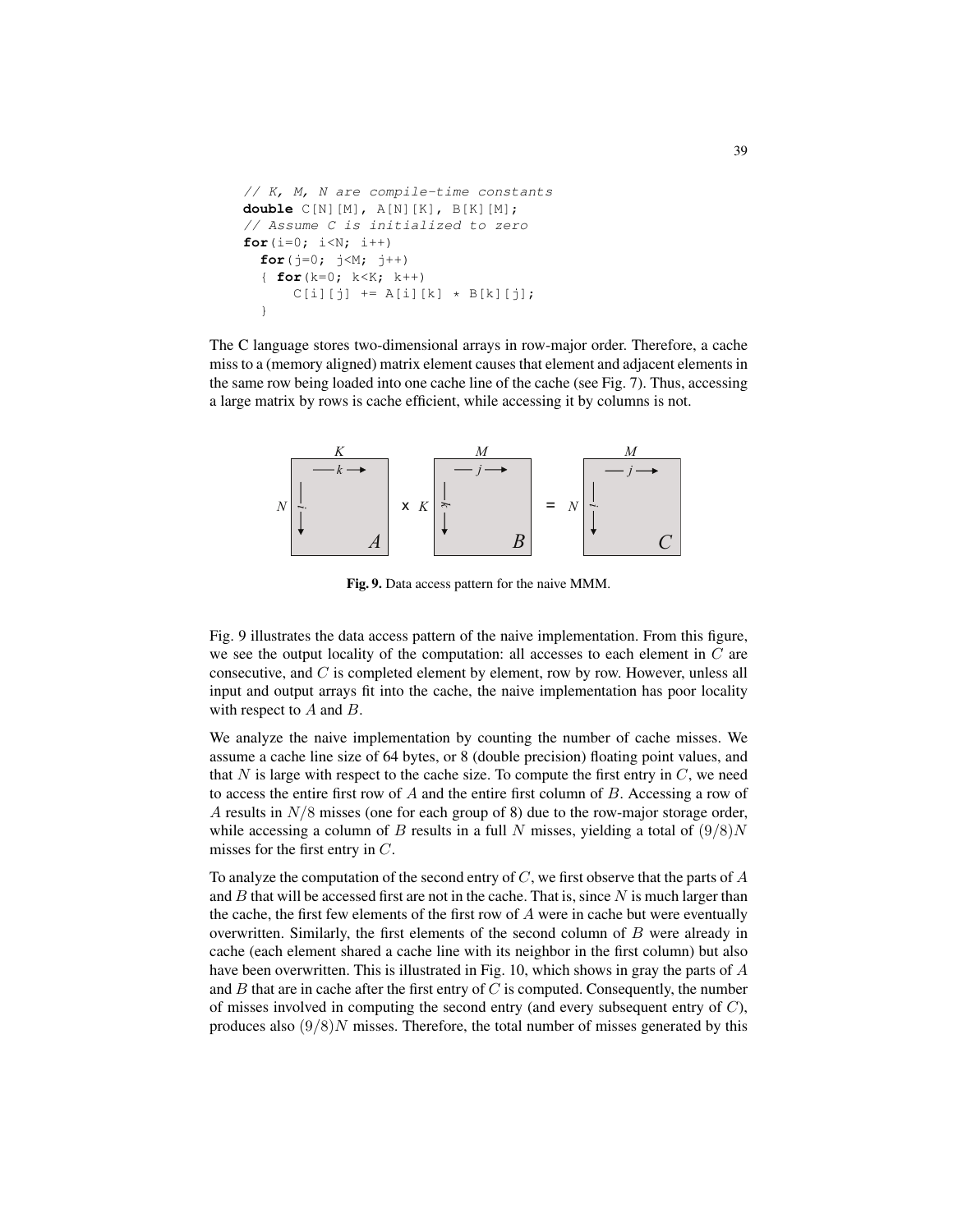

Fig. 10. The state of the cache at the end of computation of the first element of  $C$  (small black square) is shown. Areas of the input matrices marked in gray are cache resident at this point. The next element of C to be computed is shown as small white square.

algorithm (for the  $N^2$  entries in C) is  $(9/8)N^3$ . In summary, there is no reuse and no neighbor use, a problem resolved to the extent possible by the optimizations in the next sections.

# 5.1 Cache Optimization

Blocking. One of the most important optimizations for MMM (and linear algebra problems in general) is blocking, as introduced in Section 4.2. Blocking involves performing the addition and multiplication operations on *blocks* of the original matrix, instead of individual elements. The idea is to increase locality by restricting the computation at any point to work on small chunks that fit entirely into the cache. We will also see that blocking essentially increases reuse and neighbor use, the concepts previously presented in Section 2.4.

The compiler loop transformation that implements blocking is known as *tiling* [76, 13, 75]. Blocking or tiling the MMM for each level of the memory hierarchy involves adding three more nested loops to the basic triple loop implementation. The code for the MMM blocked for one memory level with block size  $N_B$  follows.

```
// MMM loop nest (j, i, k)
for(i=0; i<N; i+=NB)
  for(j=0; j<M; j+=NB)
    for(k=0; k\leq K; k+=NB)// mini-MMM loop nest (i0, j0, k0)
      for(i0=i; i0<(i + NB); i0++)
         for(j0=j; j0<(j + NB); j0++)
           for(k0=k; k0<(k + NB); k0++)
             C[i0][j0] += A[i0][k0] + B[k0][j0];
```
Fig. 11 shows the data access pattern of blocking for the cache. The three additional innermost loops cause each matrix to be divided into blocks of size  $N_B \times N_B$ . Notice the similarity in the access pattern to the naive implementation, except at the block level instead of at the element level.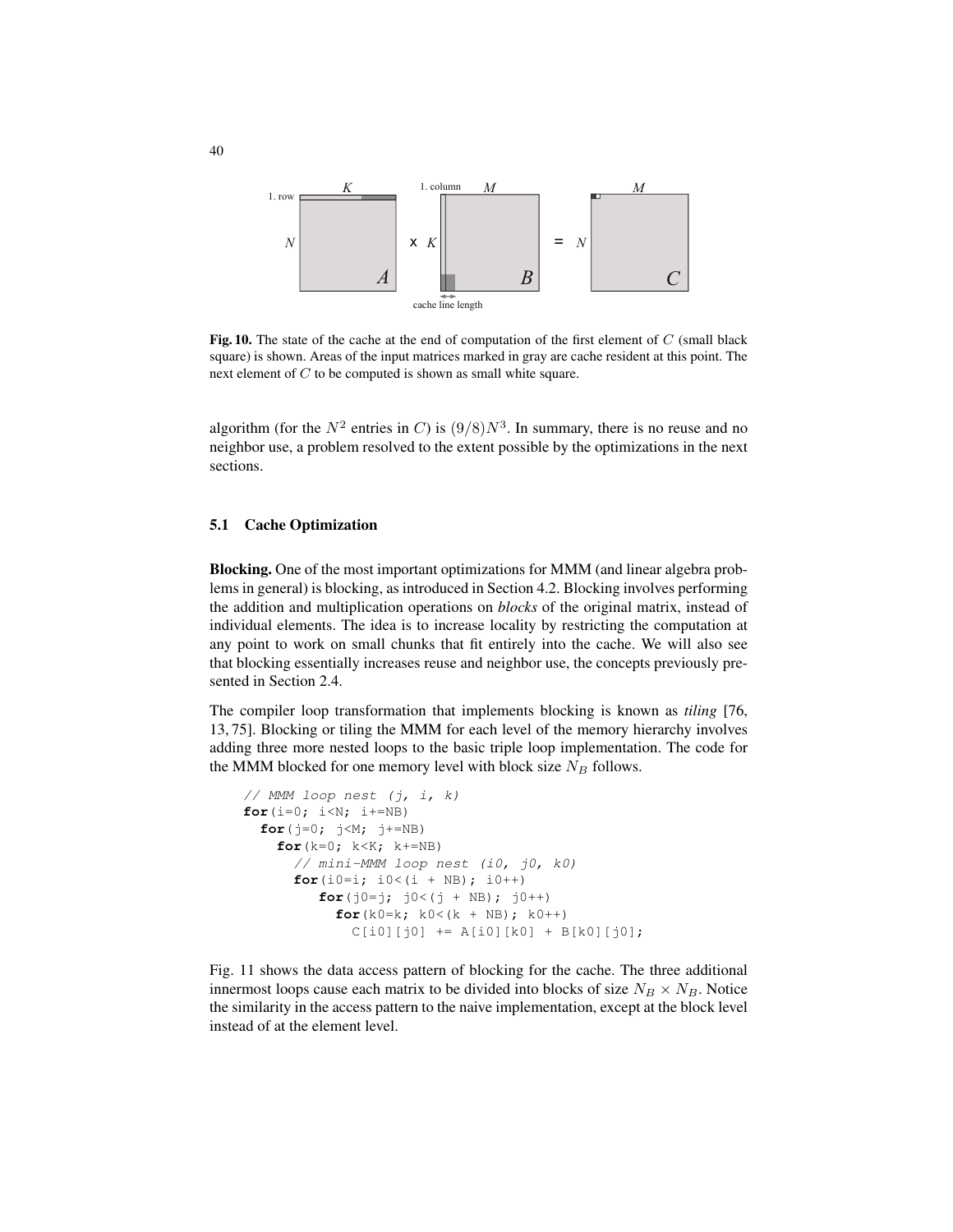

Fig. 11. Blocking for the cache: mini-MMMs.

We now analyze this version of the MMM to determine the impact on the number of cache misses. We assume that the block size is larger than the cache line size, and for now that several blocks can fit into the cache. This implies that accessing a block results only in  $N_B^2/8$  misses, regardless of the access sequence.

Computing the first *block* of C requires the first block row of A, and the first block column of B. This results in  $(N_B^2/8 + N_B^2/8)(N/N_B)$  cache misses. Similar to the reasoning used in the analysis of the naive version, computing each block of C results in the same amount of misses, and therefore, the total number of misses generated by this algorithm (for the  $(N/N_B)^2$  blocks in C) is  $N^3/(4N_B)$ , which is significantly less than the  $(9/8)N^3$  misses in the naive version.

We call the smaller blocks operations mini-MMMs, following [75].  $N_B$  is an optimization parameter that must be chosen such that the working set of the mini-MMM fits entirely into the cache. A simple translation of our assumption that blocks from the two input and output matrices (our *working set*) fit into a fully associative cache is expressed by the following equation:  $3N_B^2 \leq C_s$ , where  $C_s$  is the cache size. ATLAS determines  $N_B$  by searching and trying different arbitrary values and picking the one that results in the best performance.

In contrast, [75] use a model based approach, and chooses  $N_B$  based directly on cache parameters. Their careful examination of the data access pattern of the blocked MMM reveals that the working set at a finer granularity consists only of a single element in  $C$  (since each element in  $C$  is reused completely by the innermost k0 loop before it moves on to the next element), a single row of  $A$  (since a row is fully reused before the program moves on to the next row), and the entire  $B$ . Therefore, the following relationship needs to hold:  $N_B^2 + N_B + 1 \leq C_s$ . Thus, a good choice for  $N_B$  is the largest value that satisfies this inequality.

Blocking for MMM works because it increases cache reuse and neighbor use, our guiding principles discussed in Section 2. Cache reuse is increased because once a block is brought into the cache, it is used several times before being overwritten. Neighbor use is increased for the input matrix  $B$ , since all elements in the cache line are used before eviction.

Typically, MMM is blocked for the L1 cache but blocking for the L2 cache may be superior in certain cases [75].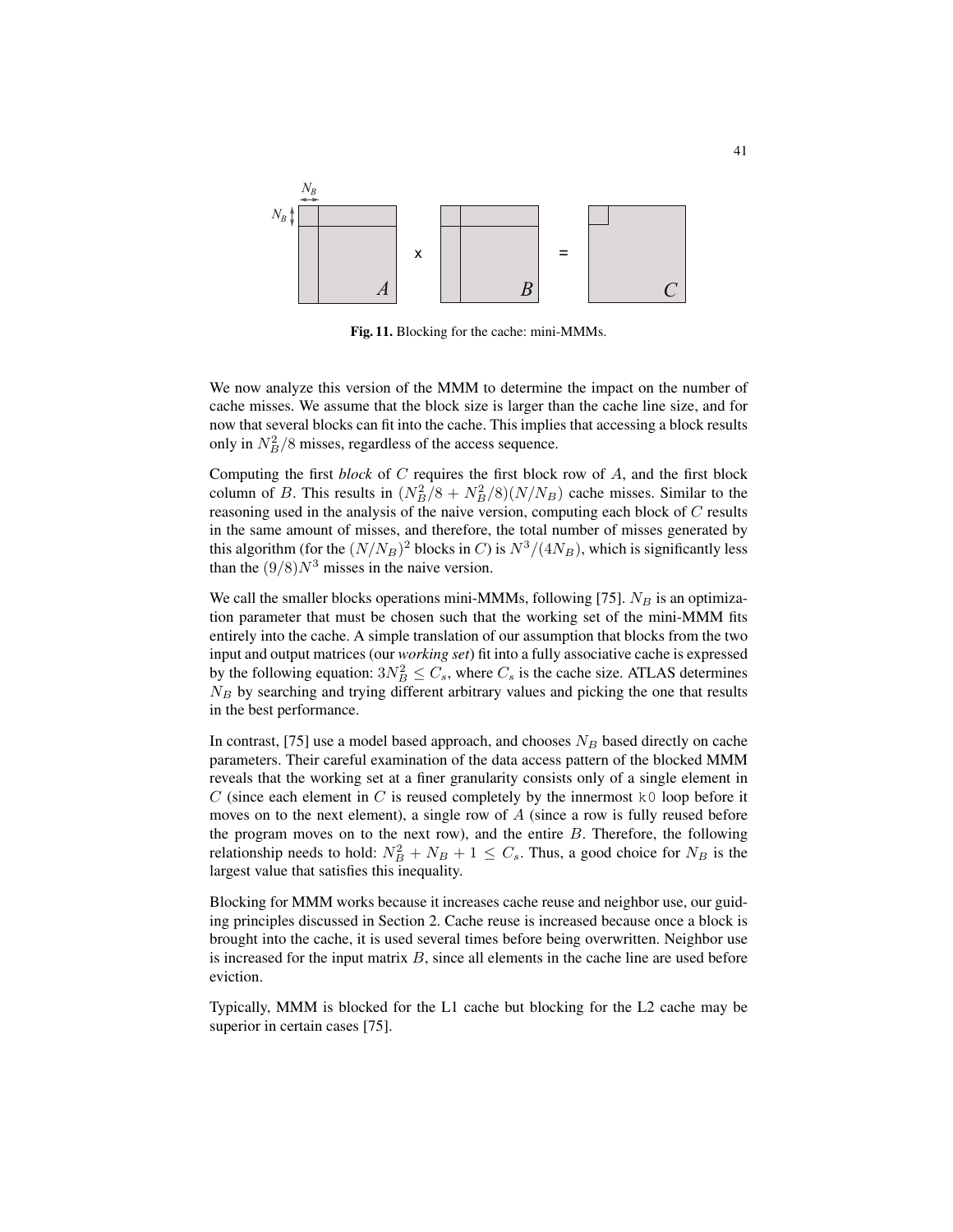An additional optimization that can be done for the cache is to exchange the  $i$  and the  $j$ loops, depending upon the relative sizes of the A and B matrices.

Loop merging. Loop merging is not applicable to the MMM.

Buffering. Buffering (also known as copying) for MMM is applicable for large sizes. The basic idea behind buffering is to copy tiles of the input and output matrices into sequential order in memory to minimize cache conflict misses (and TLB misses if the matrices span multiple pages), inside each mini-MMM. The following code illustrates buffering. The matrix B is fully buffered at the beginning since it is accessed in full during each iteration of the outermost  $i$  loop. Vertical panels of  $A$  are used during each iteration of  $j$ , and are buffered just before the  $j$  loop begins. Finally, in some cases, it might be beneficial to copy a single tile of  $C$  before the  $k$  loop, since a single tile is reused by each iteration of the  $k$  loop. Note that the benefits of buffering have to outweigh the costs, which might not hold true for very small or very large matrices.

```
// Buffer full B here
for(i=0; i < M; i+=NB)
  // Buffer a panel of A here
  for(j=0; j<N; j+=NB)
    // Copy a block (tile) of C here
    for(k=0; k\leq K; k+=NB)// mini-MMM loop nest as before (i0, j0, k0)
        ...
```
# 5.2 CPU and Register Level Optimization

We now look at optimizing the MMM for the CPU. We continue with our MMM example from the previous section.

Blocking. Blocking for the registers looks similar to blocking for the cache. Another set of nested triple loops is added. The resulting code is shown below:

```
// MMM loop nest (j, i, k)
for(i=0; i< N; i+=NB)
  for(j=0; j<M; j+=NB)
    for(k=0; k\leq K; k+=NB)// mini-MMM loop nest (i0, j0, k0)
      for(i0=i; i0<(i + NB); i0+=MU)
        for(j0=j; j0<(j + NB); j0+=NU)
          for(k0=k; k0<(k + NB); k0+=KU)
            // micro-MMM loop nest (j00, i00)
            for(k00=k0; k00 <= (k0 + KU); k00 + +)
              for(j00=j0; j00<=(j0 + NU); j00++)for(i00=i0; i00 <= (i0 + MU); i00 + +)
                  C[i00][j00]+=A[i00][k00]*B[k00][j00];
```
Note that the innermost loop nest now has the loop order  $k \in \mathcal{N}$ ; this is explained later. As Fig. 12 shows, each mini-MMM is now computed by blocking it into a sequence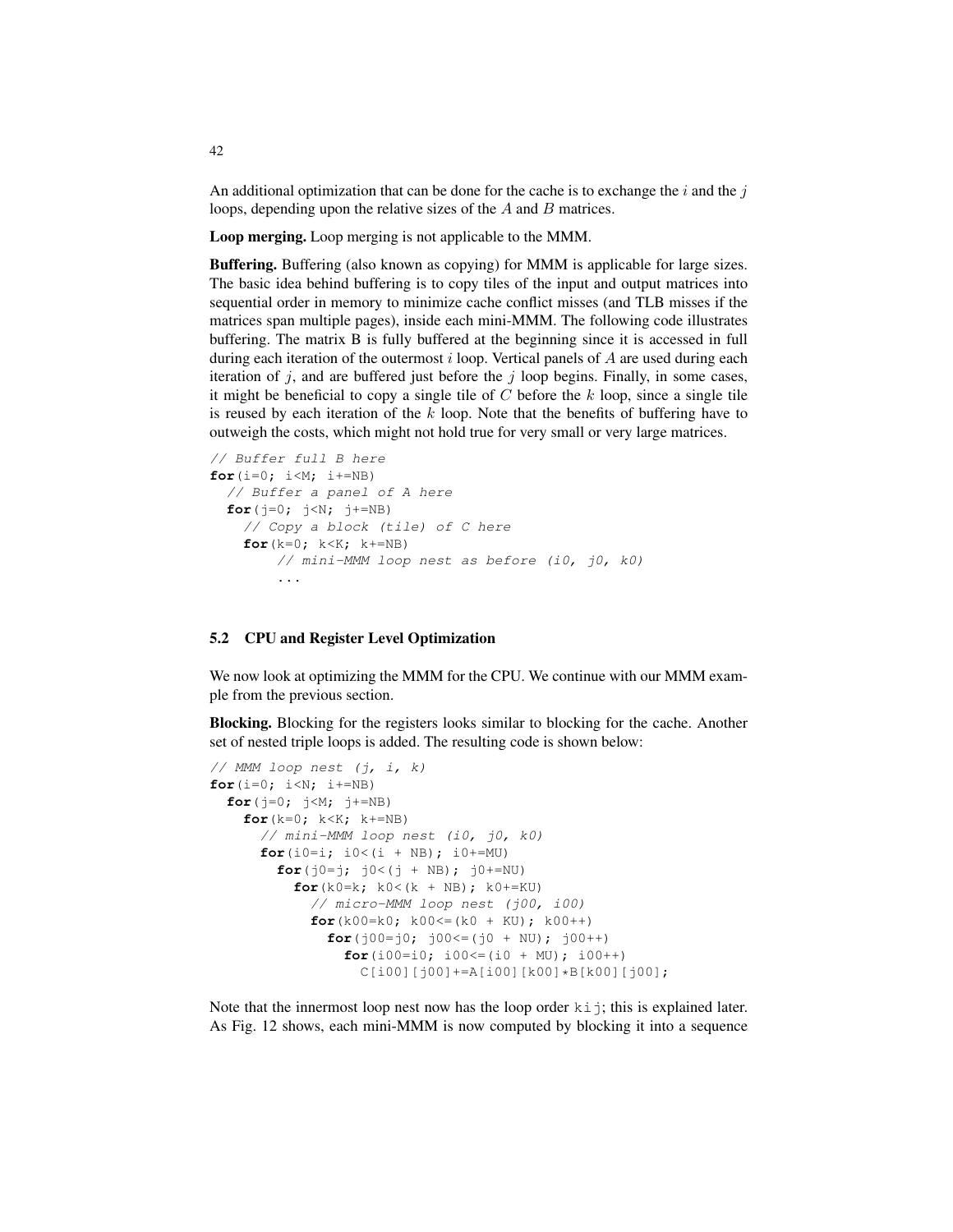

Fig. 12. mini-MMMs and micro-MMMs (from [75]).

of micro-MMMs. Each micro-MMM multiplies an  $M_U \times 1$  block of A by a  $1 \times N_U$ block of B, with the output being a  $M_U \times N_U$  block of C. At this level of blocking, we have a degree of freedom in choosing  $M_U$  and  $N_U$  (The  $K_U$  parameter controls the degree of unrolling, and is discussed soon). These parameters must be chosen so that a micro-MMM fits into register space (thus avoiding register spills).

ATLAS searches over arbitrary values for these parameters to choose the ones that result in the fastest code. In [75], with a reasoning that is similar to the one used in choosing  $N_B$  in the previous section, selects these parameters based on the inequality  $M_U + N_U + (M_U \times N_U) \leq N_R$ , where  $N_R$  is the number of data (integer or floating point) registers. This equality is then further refined.

Locality is not the only objective of blocking for register space. Note that in the code above, the micro-MMM have a loop order of  $k \perp j$ . While this reduces output locality, it also provides better instruction level parallelism (all the  $M_U N_U$  addition/multiplication pairs are independent) when combined with loop unrolling discussed next.

Unrolling and scheduling. Loop unrolling and scheduling, as discussed in Section 4.3, can be used to further optimize MMM. We unroll the two innermost loops to get  $M_U \times N_U$  additions and multiplications. Note that these instructions are of the form  $C+=AB$ . As mentioned in [21], such an instruction will not execute well on machines without a fused multiply-add unit, since the addition is dependent on the multiplication, and will cause a pipeline stall until the multiplication is completed. Thus, it may be beneficial to separate the addition and the multiplication operations here, and schedule them with unrelated intervening instructions to minimize pipeline stalls.

The  $k00$  loop can also be unrolled completely to reduce loop overhead.  $K_U$  controls the degree of unrolling, and is chosen so that the fully unrolled loop body (of the  $k0$  loop) still fits into the L1 instruction cache.

Scalar replacement. When the innermost loops are unrolled, each array element appears multiple times in the unrolled code. For the reasons discussed earlier in Section 4.3, replacing array references by scalar variables in unrolled code enables compiler optimizations to work better. As the MMM has a good reuse ratio, references to input arrays are also replaced by first copying the value to automatic variables and then reusing the automatic variable.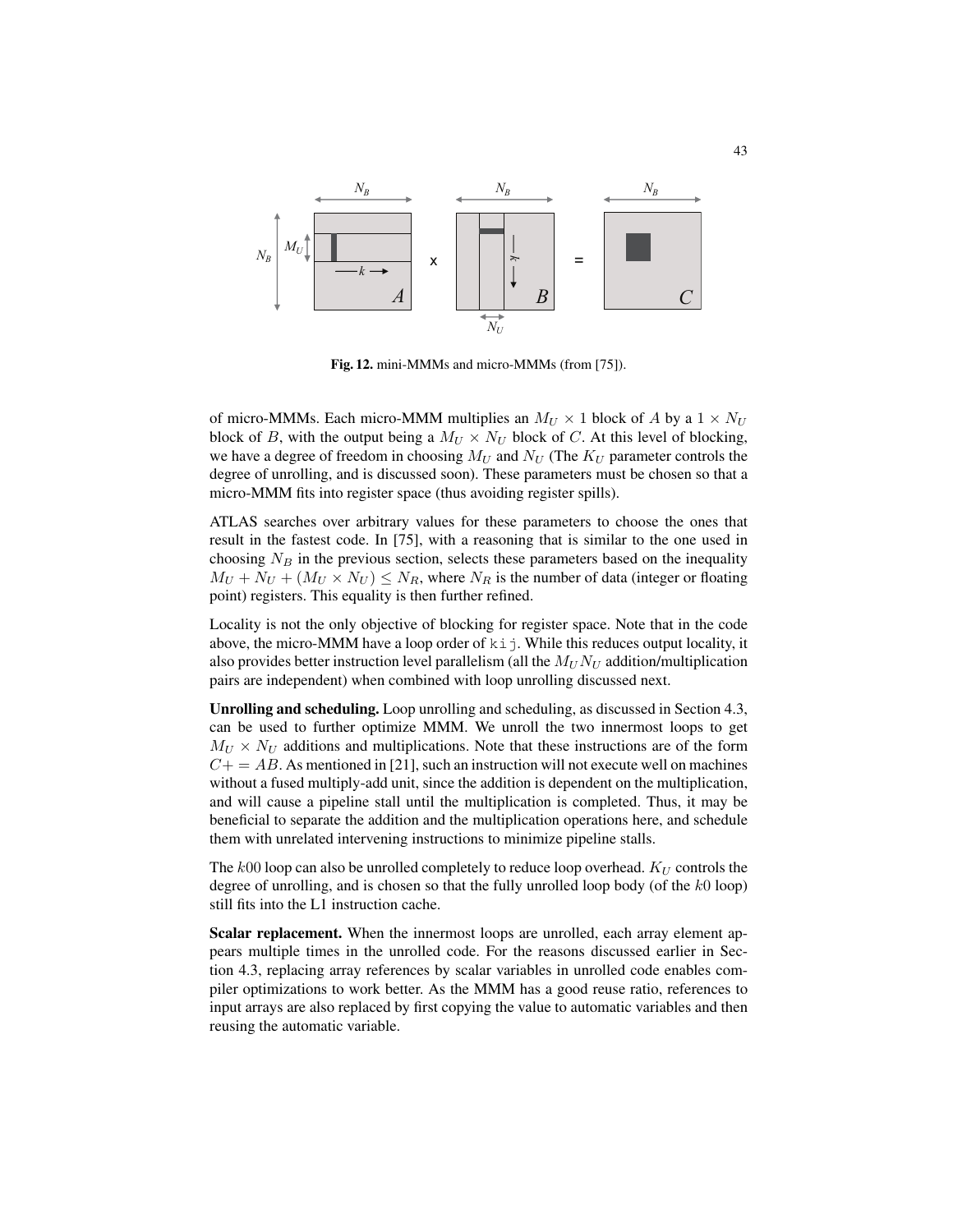Precomputation of constants. Since the MMM does not have constants that can be precomputed, this optimization does not apply.

### 5.3 Parameter-Based Performance Tuning

The above discussion identifies several parameters that can be used for tuning. ATLAS performs this tuning automatically by generating the variants and selecting the fastest using a search procedure.

**Blocking for cache.**  $N_B$  is the main optimization parameter used to control the block size of the mini-MMMs. If several levels of blocking are desired, additional blocking parameters arise.

**Blocking for registers.** When blocking for the registers,  $M_U$ , and  $N_U$  are the main tunable parameters, and must be chosen such that the micro-MMM does not produce register spills.  $K_U$  specifies the degree of unrolling and should be chosen as large as possible without overflowing the instruction cache.

Besides that, several other parameters can be identified for performance tuning and platform adaptation [21, 75].

# 5.4 Program Generation for MMM: ATLAS

The parameters shown in the previous section are only a small subset of all the parameters that can be used to tune the MMM. In theory, searching over the space of all tunable parameters will lead to the fastest code. Obviously, such a search would take an impractical amount of time to complete due to the vast search space. The best approach in this scenario is to prune the search space in a reasonable way and to automate the search over the remaining space. This in essence is the approach followed by ATLAS [21], which is briefly discussed in this section. In terms of the language previously used in this tutorial, ATLAS generates a mini-MMM with the highest performance, which is then used as a kernel in a generic MMM function.



Fig. 13. Architecture of ATLAS (from [75]).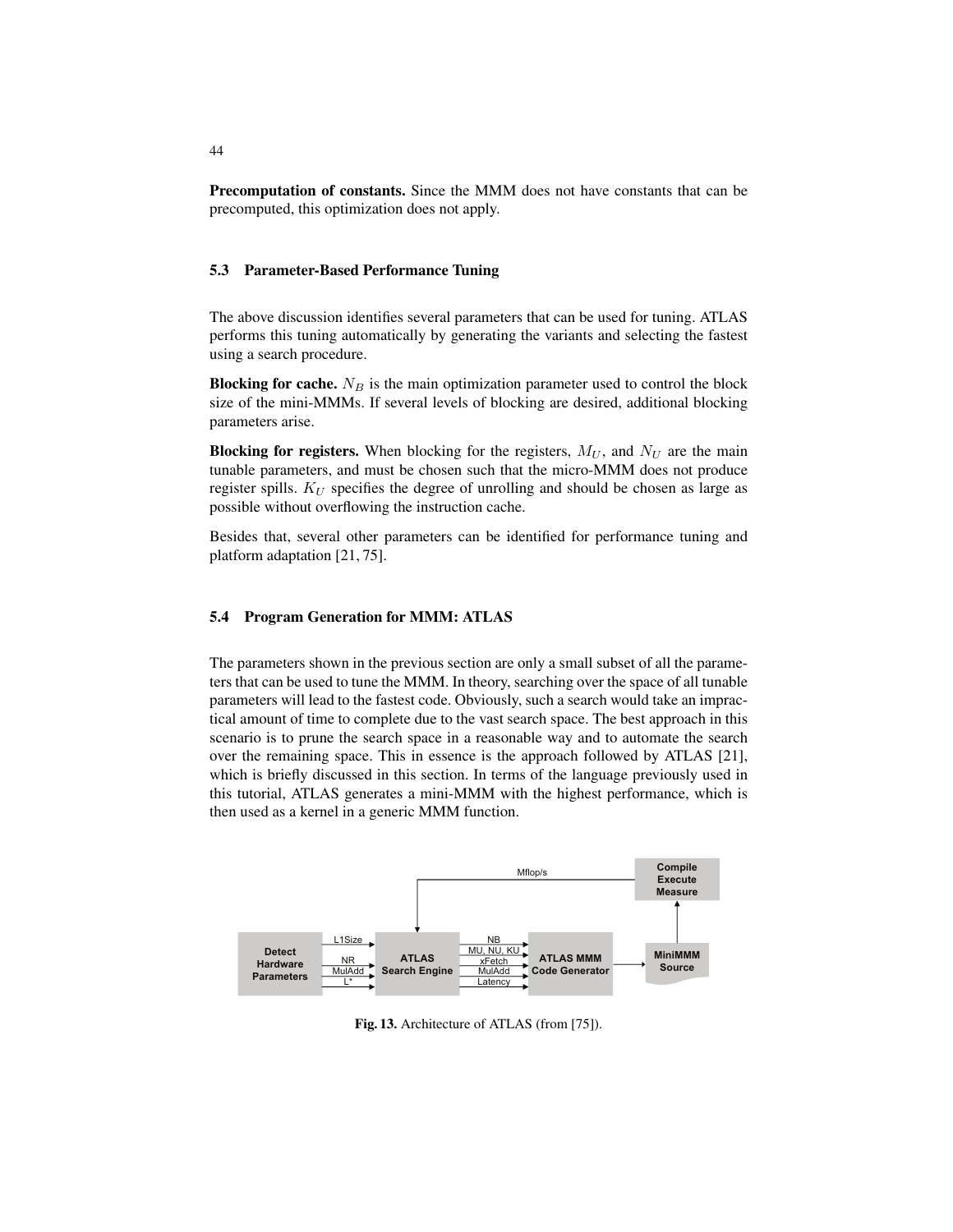Fig. 13 shows the architecture of ATLAS. When ATLAS is first installed on a platform, it runs a set of micro-benchmarks to determine a set of hardware parameters, including the L1 cache size and the number of registers  $N_R$ . These parameters are then used to prune the originally unbounded search space to a finite one. ATLAS then proceeds by searching the space of possible mini-MMMs using a feedback loop. In this feedback loop, a search engine decides on the parameters that specify a mini-MMM, the corresponding code is generated, its performance evaluated, and the next set of parameters is tried.

Since the search space is too large, ATLAS uses an *orthogonal line search* to find the optimal values for the set of parameters it searches over. Given a function  $y =$  $f(x_1, x_2, \ldots, x_n)$  to optimize, orthogonal line search determines an approximation by solving a *sequence* of n 1-dimensional optimization problems, where each problem corresponds to one of the *n* parameters. When optimizing for  $x_i$ , the set of optimal values already found for x<sup>1</sup> . . . xi−<sup>1</sup> are used, and *reference values* are used for the remaining parameters  $x_{i+1} \ldots x_n$ . ATLAS provides the parameter sequence, and ranges and reference values for each of the parameters, using a combination of built-in defaults and the determined microarchitectural parameters.

It has been shown that a suitably designed model, based on a detailed understanding of the microarchitecture, can replace the search in ATLAS to find the best parameters deterministically [75].

Discussion. ATLAS has been very successful in generating very fast MMM code for many architectures and has been widely used. In fact, ATLAS, and its predecessor PHiPAC [22], were the first efforts on automatic performance tuning in the area of numerical computing; as such, it raised awareness to the increasing difficulty of deciding on coding choices and achieving high performance in general on machines with deep memory hierarchies. As we have seen, in this case, using program generation is crucial to efficiently evaluate the many possible choices of parameters.

However, since ATLAS is based on (properly chosen) parameters it is not clear how to extend its approach to novel architectural paradigms such as vector instructions, multicore processing, or others. To date, these are not supported by ATLAS. We argue that the reason is the lack of an internal domain-specific language that can express all the necessary transformations at a higher abstraction level, which also enables the inclusion of new transformations. This is the approach taken by Spiral, a program generator for the domain of linear transforms discussed later in Section 6.6.

### 5.5 Exercises

- 1. Mini-MMM. The goal of this exercise is to implement a fast mini-MMM to multiply two square  $N_B \times N_B$  matrices ( $N_B$  is a parameter), which is then used within an MMM.
	- (a) *Based on definition.* Use your naive implementation of the MMM as mini-MMM (code from Exercise 1 in Section 2.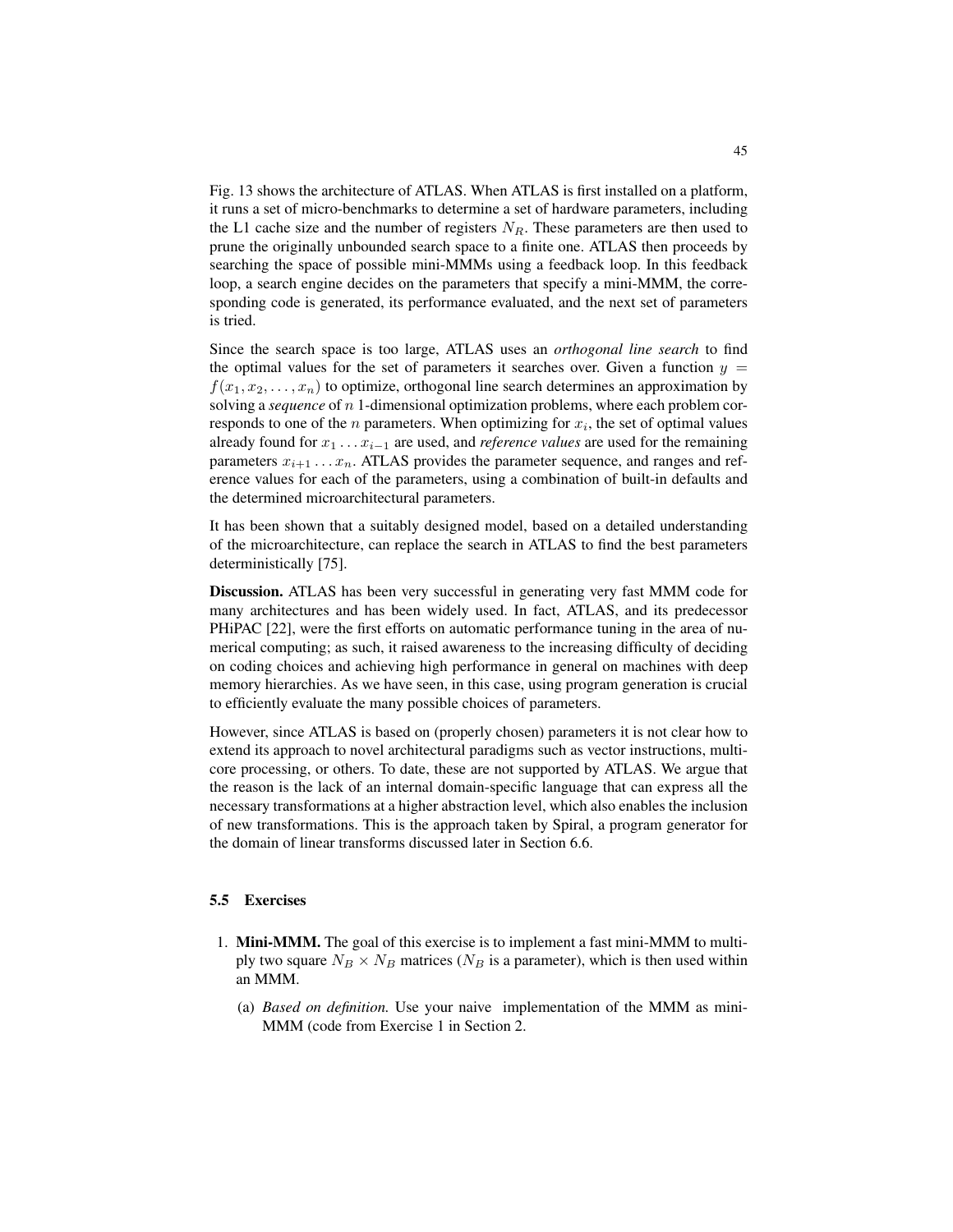- (b) *Register blocking*. Block into micro MMMs with  $M_U = N_U = 2$ ,  $K_U = 1$ . The inner triple loop must have the  $k \text{ i } j$  order. Manually unroll the innermost i and j loops and schedule your code to perform alternating additions and multiplications (one operation per line of code). Perform scalar replacement on this unrolled code manually.
- (c) *Unrolling*. Unroll the innermost k loop by a factor of 2 and 4 ( $K_U = 2, 4$ , which doubles and quadruples the loop body) and again do scalar replacement. Assume that 4 divides  $N_B$ .
- (d) *Performance plot, search for best block size.* Determine the L1 data cache size C (in doubles, i.e., 8B units) of your computer. Measure the performance (in √ Mflop/s) of your four codes for all  $N_B$  with  $16 \le N_B \le \min(80, \sqrt{C})$  with 4 dividing  $N_B$ . Create a plot with the x-axis showing  $N_B$ , and y-axis showing performance. The plot should contain 4 lines: one line for each of the programs (MMM by definition, register blocking, and unrolling by a factor of 2 and 4). Discuss the plot, including answers to the following questions: which  $N_B$  and which code yields the maximum performance? What is the percentage of peak performance in this case?
- (e) *Loop order.* Does it improve if in the best code so far you switch the outermost loop order from  $i \in k$  to  $i \in k$ ? Create a plot to show the answer.
- (f) *Blocking for L2 cache.* Consider now your L2 cache instead. What is its size (in doubles)? Can you improve the performance of your fastest code so far by further increasing the block size  $N_B$  to block for L2 cache instead? Answer through an appropriate experiment and performance plot.

#### 2. MMM.

- (a) Implement an MMM for multiplying two square  $N \times N$  matrices assuming  $N_B$  divides N, blocked into  $N_B \times N_B$  blocks. Use your best mini-MMM code from Exercise 1.
- (b) Create a performance plot comparing this implementation and the implementation based on definition above for an interesting range of  $N$  (up to sizes where the matrices do not fit into the L2 cache). Plot the size  $N$  on the x-axis, against the performance (in Mflop/s or Gflop/s) on the  $y$ -axis.
- (c) Analyze and discuss the plot.

# 6 DFT

In this section we describe the design and implementation of a high-performance function to compute the FFT. The approach we must take is different from the one taken to optimize the MMM in Section 5: we do not start with a naive implementation that is transformed into an optimized form, but design the code from scratch. This is due to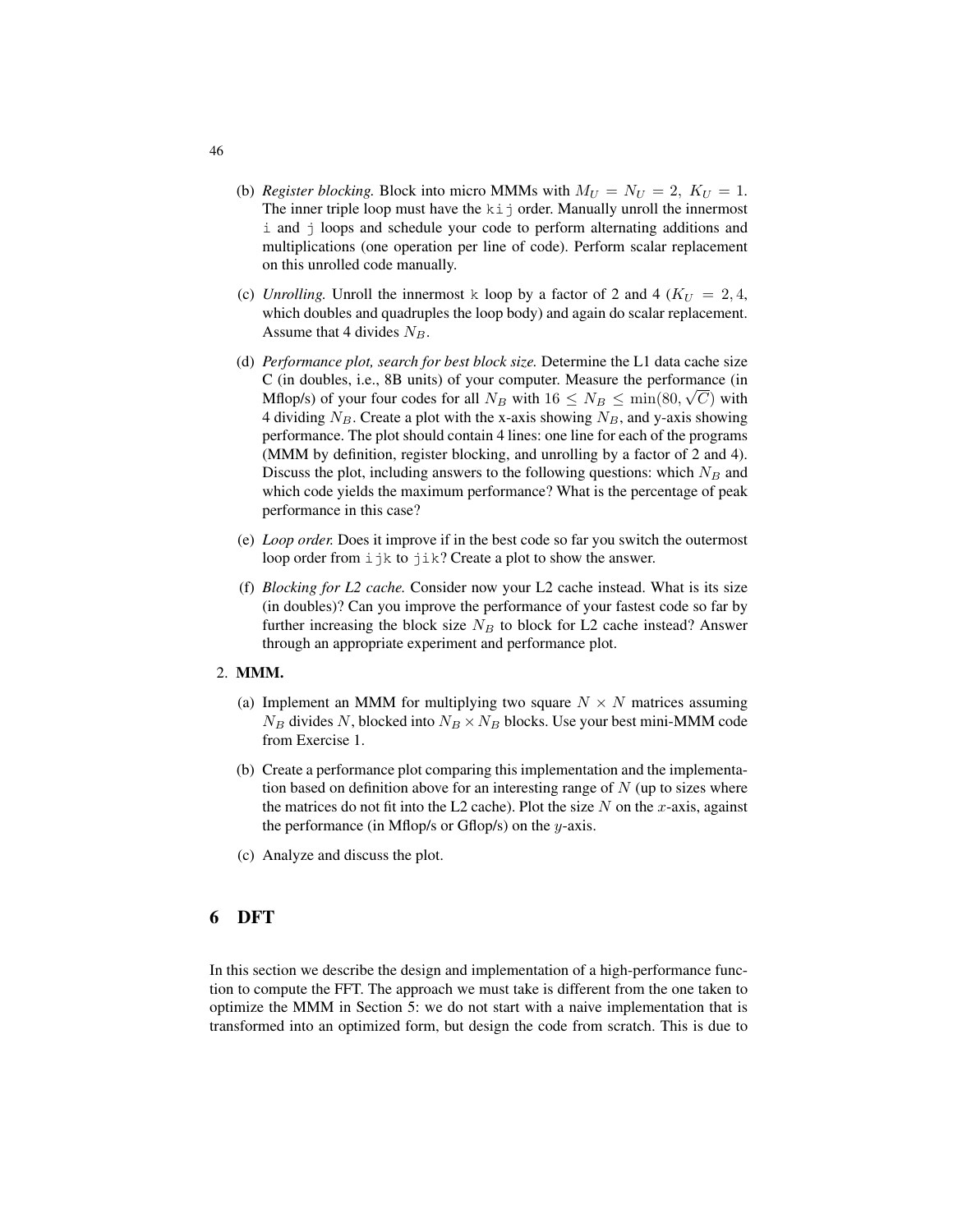the more complex structure of the available FFT algorithms. Note that, in contrast to MMM, an implementation based on the definition of the DFT is not competitive.

The first main problem is the choice of a suitable FFT algorithm, since many different variants are available that differ vastly in structure. It makes no sense to start with the wrong FFT algorithm and optimize the implementation step by step. In particular, when targeting a machine with a memory hierarchy, starting the optimization with the iterative radix-2 FFT used in Numerical Recipes (Section 2.3) is suboptimal since it requires  $\log_2$ (input size) many sweeps through the input data, which results in poor cache locality. Further, no unrolled and optimized basic block is used for optimal register performance.

In our discussion below we design a recursive radix-4 FFT implementation. Generalization to a mixed-radix recursive implementation is relatively straightforward in concept, but technically complex. The optimization steps taken follow to a large extent the design of FFTW 2.x [9]. FFTW uses a program generator in addition, to automatically implement optimized unrolled basic blocks [23].

In all our DFT code examples the (complex) data is assumed to be stored in interleaved complex double-precision arrays (alternating real and imaginary parts of the vector elements). We pass around pointers of type double, and two neighboring double elements are one complex number. All strides are relative to complex numbers.

#### 6.1 Background

In this section we provide background on the DFT and FFTs. We explain these algorithms using the Kronecker product formalism. We start with restating the DFT definition from Section 2.3. For code readability we denote the size of the input vector with N. As usual, matrices are written as  $A = [a_{k,\ell}]$ , where  $a_{k,\ell}$  are the matrix elements. An index range for  $k, \ell$  may be given in the subscript.

**Definition.** The discrete Fourier transform (DFT) of a complex input vector  $x$  of length N is defined as the matrix-vector product

$$
y = \text{DFT}_N x
$$
,  $\text{DFT}_N = [\omega_N^{k\ell}]_{0 \le k,\ell \le N}$ ,  $\omega_N = e^{-2\pi i/N}$ .

Kronecker product formalism. We describe fast algorithms for the DFT using the Kronecker product formalism [5]. There are several reasons for using this formalism: First, the representation is visual and index free and hence readable by humans. Second, it is easy to translate algorithms expressed this way directly into code, as we shall see later. Third, in this representation, algorithm variants are easily obtained by both inserting recursions into each other and manipulating algorithms to *match* them to a specific hardware architecture. For instance, the algorithms can be mapped to vector and multicore architectures this way [26, 25].

These are also the reasons why the program generator Spiral (explained in Section 6.6) uses this formalism as its internal domain-specific language.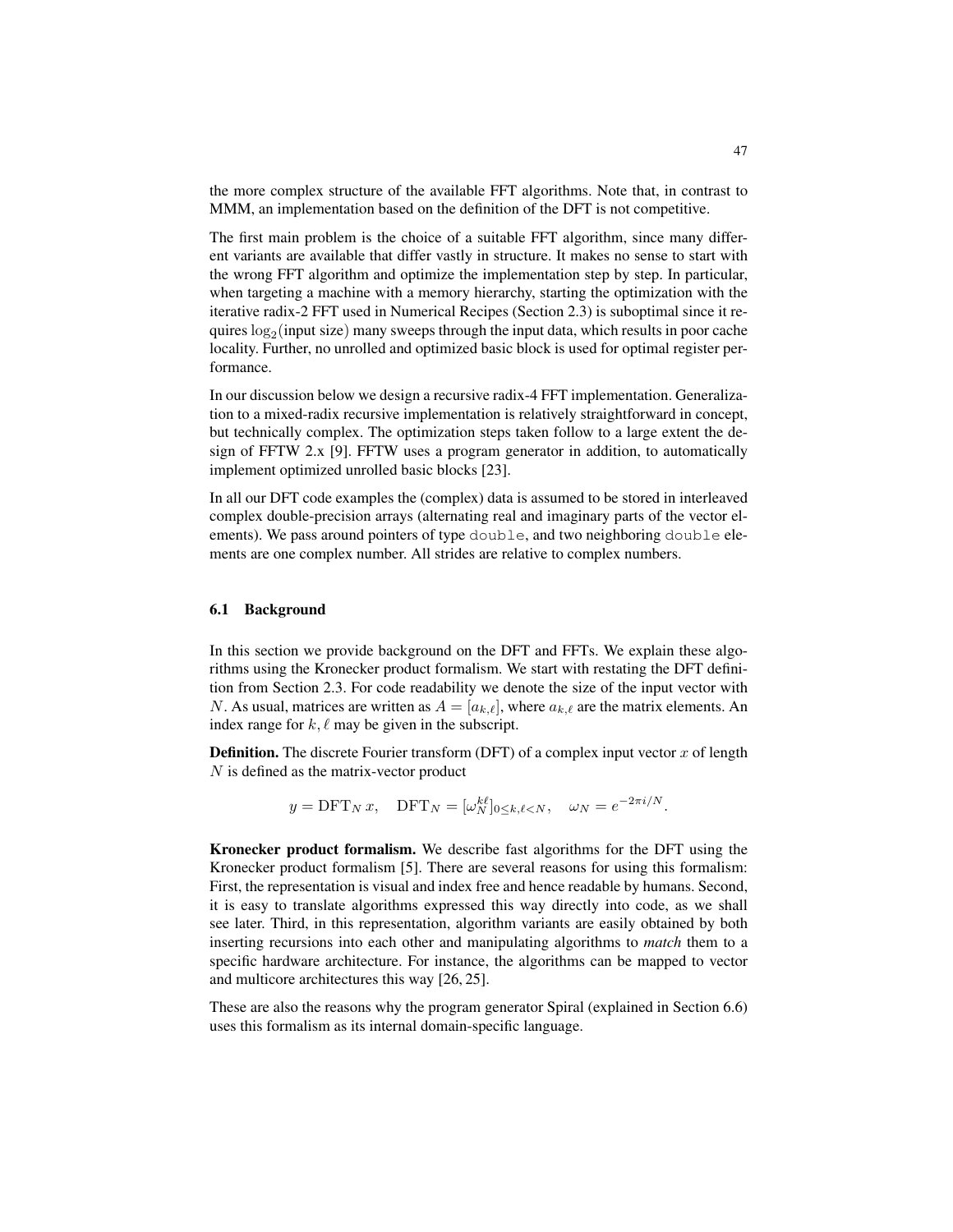We define  $I_n$  as the  $n \times n$  identity matrix. The tensor (or Kronecker) product of matrices is defined as

$$
A \otimes B = [a_{k,\ell} B]_{k,\ell} \quad \text{with} \quad A = [a_{k,\ell}]_{k,\ell}.
$$

In particular,

$$
I_n \otimes A = \begin{bmatrix} A & & \\ & A & \\ & & \ddots & \\ & & & A \end{bmatrix}
$$

is block-diagonal. We also introduce the iterative direct sum

$$
\bigoplus_{i=0}^{n-1} A_i = \begin{bmatrix} A_0 & & \\ & A_1 & & \\ & & \ddots & \\ & & & A_{n-1} \end{bmatrix},
$$

which generalizes  $I_n \otimes A$ .

We visualize  $I_4 \otimes A$  below; the four As are shown with different shades of gray.

$$
I_4 \otimes A = \begin{array}{|c|c|} \hline A & & \\ & A & \\ & & A & \\ \hline & & A & \\ \hline \end{array} \tag{1}
$$

Now we look at the tensor product  $A \otimes I_n$ . This matrix also contains n blocks of A, but they are spread out and interleaved at stride  $n$ . This is best understood by visualization: the equivalent of  $(1)$  is

$$
A \otimes I_4 = \begin{bmatrix} \mathbf{1} \mathbf{1} \mathbf{1} \mathbf{1} \mathbf{1} \mathbf{1} \mathbf{1} \mathbf{1} \mathbf{1} \mathbf{1} \mathbf{1} \mathbf{1} \mathbf{1} \mathbf{1} \mathbf{1} \mathbf{1} \mathbf{1} \mathbf{1} \mathbf{1} \mathbf{1} \mathbf{1} \mathbf{1} \mathbf{1} \mathbf{1} \mathbf{1} \mathbf{1} \mathbf{1} \mathbf{1} \mathbf{1} \mathbf{1} \mathbf{1} \mathbf{1} \mathbf{1} \mathbf{1} \mathbf{1} \mathbf{1} \mathbf{1} \mathbf{1} \mathbf{1} \mathbf{1} \mathbf{1} \mathbf{1} \mathbf{1} \mathbf{1} \mathbf{1} \mathbf{1} \mathbf{1} \mathbf{1} \mathbf{1} \mathbf{1} \mathbf{1} \mathbf{1} \mathbf{1} \mathbf{1} \mathbf{1} \mathbf{1} \mathbf{1} \mathbf{1} \mathbf{1} \mathbf{1} \mathbf{1} \mathbf{1} \mathbf{1} \mathbf{1} \mathbf{1} \mathbf{1} \mathbf{1} \mathbf{1} \mathbf{1} \mathbf{1} \mathbf{1} \mathbf{1} \mathbf{1} \mathbf{1} \mathbf{1} \mathbf{1} \mathbf{1} \mathbf{1} \mathbf{1} \mathbf{1} \mathbf{1} \mathbf{1} \mathbf{1} \mathbf{1} \mathbf{1} \mathbf{1} \mathbf{1} \mathbf{1} \mathbf{1} \mathbf{1} \mathbf{1} \mathbf{1} \mathbf{1} \mathbf{1} \mathbf{1} \mathbf{1} \mathbf{1} \mathbf{1} \mathbf{1} \mathbf{1} \mathbf{1} \mathbf{1} \mathbf{1} \mathbf{1} \mathbf{1} \mathbf{1} \mathbf{1} \mathbf{1} \mathbf{1} \mathbf{1} \mathbf{1} \mathbf{1} \mathbf{1} \mathbf{1} \mathbf{1} \mathbf{1} \mathbf{1} \mathbf{1} \mathbf{1} \mathbf{1} \mathbf{1} \mathbf{1} \mathbf{1} \mathbf{1} \
$$

where we assume that A is  $4 \times 4$ . All elements with the same shade of gray taken together constitute one A, so the matrix again contains four As. The pattern shows that multiplying (2) to an input vector  $x$  is equivalent to multiplying  $A$  to four subvectors of x, extracted at stride 4, and writing the result into the same locations.

The stride permutation matrix  $L_m^{mn}$  permutes an input vector x of length  $mn$  as

$$
in+j \mapsto jm+i, \quad 0 \le i < m, \ 0 \le j < n.
$$

If x is viewed as an  $n \times m$  matrix, stored in row-major order, then  $L_m^{mn}$  performs a transposition of this matrix.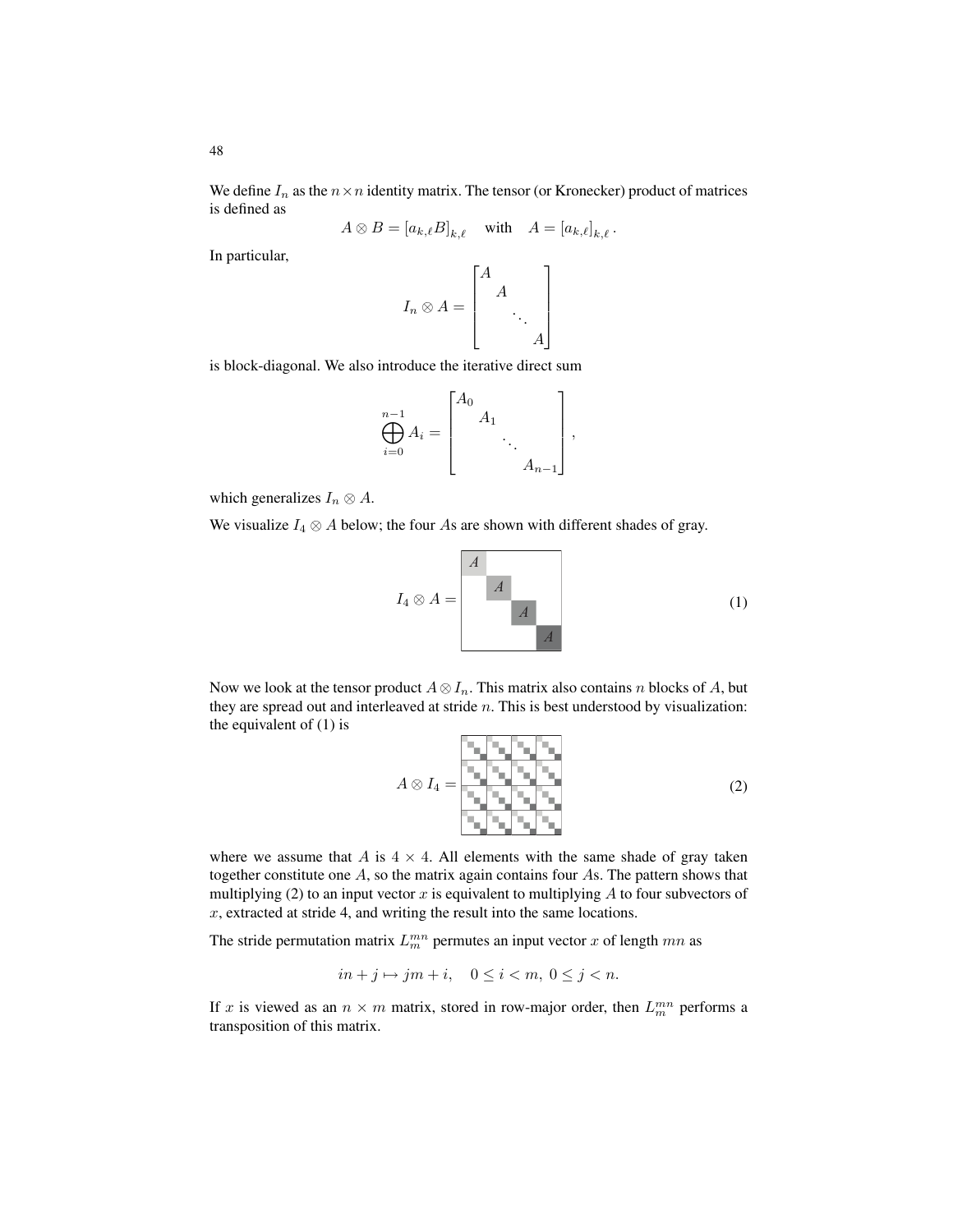Recursive FFT. Using the above formalism, the well-known Cooley-Tukey FFT in its recursive form can be written as a factorization of the  $\text{DFT}_N$  matrix into a product of sparse matrices. That is, for  $N = mn$ ,

$$
\text{DFT}_{mn} = (\text{DFT}_m \otimes I_n) D_{m,n} (I_m \otimes \text{DFT}_n) L_m^{mn}.
$$
 (3)

Here  $D_{m,n}$  is the diagonal "twiddle" matrix defined as

$$
D_{m,n} = \bigoplus_{j=0}^{m-1} \text{diag}(\omega_{mn}^0, \omega_{mn}^1, \dots, \omega_{mn}^{n-1})^j.
$$
 (4)

Equation (3) computes a DFT of size  $mn$  in four steps. First, the input vector is permuted by  $L_m^{mn}$ . Second, m DFTs of size n are computed recursively on segments of the vector. Third, the vector is scaled element wise by  $D_{m,n}$ . Lastly, n DFTs of size m are computed recursively at stride m.

The recursively called smaller DFTs are computed similarly until the base case  $n = 2$ is reached, which is computed by definition using an addition and a subtraction:

$$
DFT_2 = \begin{bmatrix} 1 & 1 \\ 1 & -1 \end{bmatrix}.
$$
 (5)

In summary, (3) and (5) are sufficient to compute DFTs of arbitrary two-power sizes. To compute DFTs of other sizes, other FFT algorithms are required [5].

Algorithms and formulas. There is a degree of freedom in applying (3) to recursively compute a DFT, namely in factoring the given DFT input size  $N$ . For instance one can factor  $8 \rightarrow 2 \times 4 \rightarrow 2 \times (2 \times 2)$  using two recursive applications of (3). The complete FFT algorithm for this factorization could then be written as the following *formula*:

$$
\text{DFT}_8 = (\text{DFT}_2 \otimes I_4) D_{8,4} (I_2 \otimes (\text{DFT}_2 \otimes I_2) D_{4,2} (I_2 \otimes \text{DFT}_2) L_2^4) L_2^8. \tag{6}
$$

Direct implementation. A straightforward implementation of (3) can be easily obtained since the occurring matrix formulas have a direct interpretation in terms of code as shown in Table 4. The implementation of (3) would hence have four steps corresponding to the four factors in (3).

Observe in Table 4 that the multiplication of a vector by a tensor product containing an identity matrix can be computed using loops. The working set for each of the  $m$ iterations of  $y = (I_m \otimes A_n)x$  (see (1)) is a contiguous block of size n and the base address is increased by n between iterations. In contrast, the working sets of size  $m$  of the *n* iterations of  $y = (A_m \otimes I_n)x$  (see (2)) are interleaved, leading to stride *n* within one iteration and a unit stride base update across iterations.

Cost analysis. Computing the DFT using (3) requires, independent of the recursion strategy,  $n \log_2(n) + O(n)$  complex additions and  $\frac{1}{2}n \log_2(n) + O(n)$  complex multiplications.

The exact number of real operations depends on the chosen factorizations of  $n$  and is at most  $5n \log_2(n) + O(n)$ .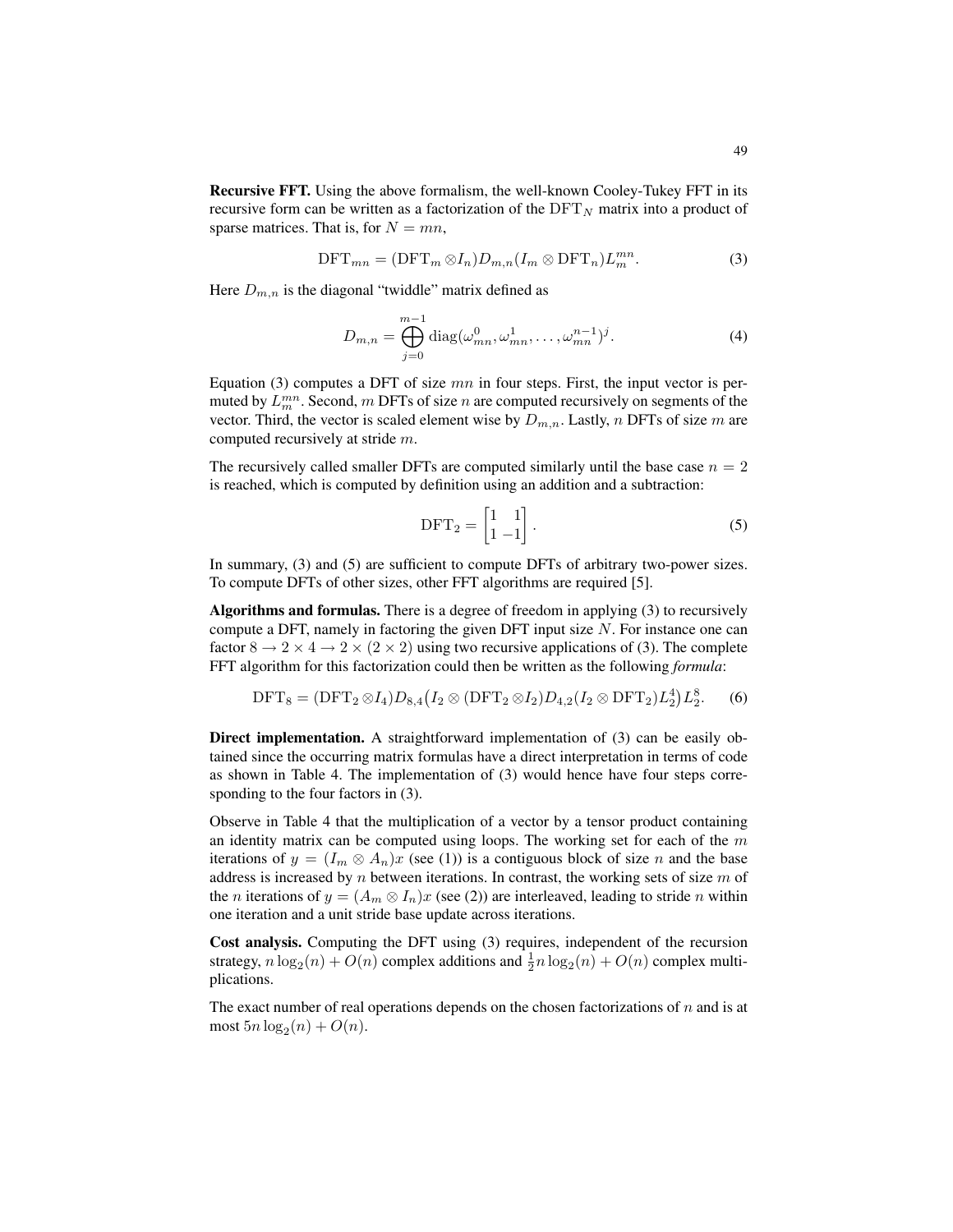| formula                              | code                                                                                             |
|--------------------------------------|--------------------------------------------------------------------------------------------------|
| $y=(A_nB_n)x$                        | $t[0:1:n-1] = B(x[0:1:n-1])$ ;<br>$y[0:1:n-1] = A(t[0:1:n-1])$                                   |
| $y=(I_m\otimes A_n)x$                | for $(i=0; i < m; i++)$<br>$y[i \star n:1:i \star n+n-1] =$<br>$A(x[i\star n:1:i\star n+n-1])$ ; |
| $y=(A_m\otimes I_n)x$                | for $(i=0; i < m; i++)$<br>$y[i:n:i+m-1] =$<br>$A(x[i:n:i+m-1])$ ;                               |
| $y = (\bigoplus_{i=0}^{m-1} A_n^i)x$ | for $(i=0; i \le m; i++)$<br>$v[i*n:1:i*n+n-1] =$<br>$A(i, x[i*n:1:i*n+n-1]);$                   |
| $y = D_{m,n}x$                       | for $(i=0; i \le m*n; i++)$<br>$v[i] = Dmn[i]*x[i];$                                             |
| $y = L_m^{mn}x$                      | for $(i=0; i < m; i++)$<br>for $(i=0; j < n; j++)$<br>$y[i+m \star j] = x[n \star i + j];$       |

**Table 4.** Translating formulas to code. x denotes the input and  $\eta$  the output vector. The subscript of A and B specifies the size of the (square) matrix. We use Matlab-like notation:  $x [b:s:e]$ denotes the subvector of  $x$  starting at  $b$ , ending at  $e$  and extracted at stride  $s$ .

Iterative FFTs. The original FFT by Cooley and Tukey [77] was not the recursive algorithm (3), but an iterative equivalent and for  $N = 2<sup>n</sup>$ . It can be obtained by expanding the DFT recursively always using the factorization  $N = 2 \cdot N/2$ , and then rearranging the parentheses and fusing adjacent permutations. The result is the iterative FFT

$$
\text{DFT}_N = \left( \prod_{i=1}^k (I_{2^{i-1}} \otimes \text{DFT}_2 \otimes I_{N/2^i}) D'_{N,i} \right) R_N, \tag{7}
$$

where the  $D'_{N,i}$  are diagonal matrices and  $R_N$  is the bit-reversal permutation [5]. Numerical Recipes implements a variant of (7), shown in Section 2.3.

# 6.2 Cache Optimization

In this section we derive the recursive skeleton and the kernel specification for our DFT implementation.

Blocking. Blocking a DFT algorithm is done by choosing the recursive Cooley-Tukey FFT algorithm (3) as starting point instead of the iterative FFT used by the Numerical Recipes code in Section 2.3. The block size is the chosen *radix* m in (3), which is a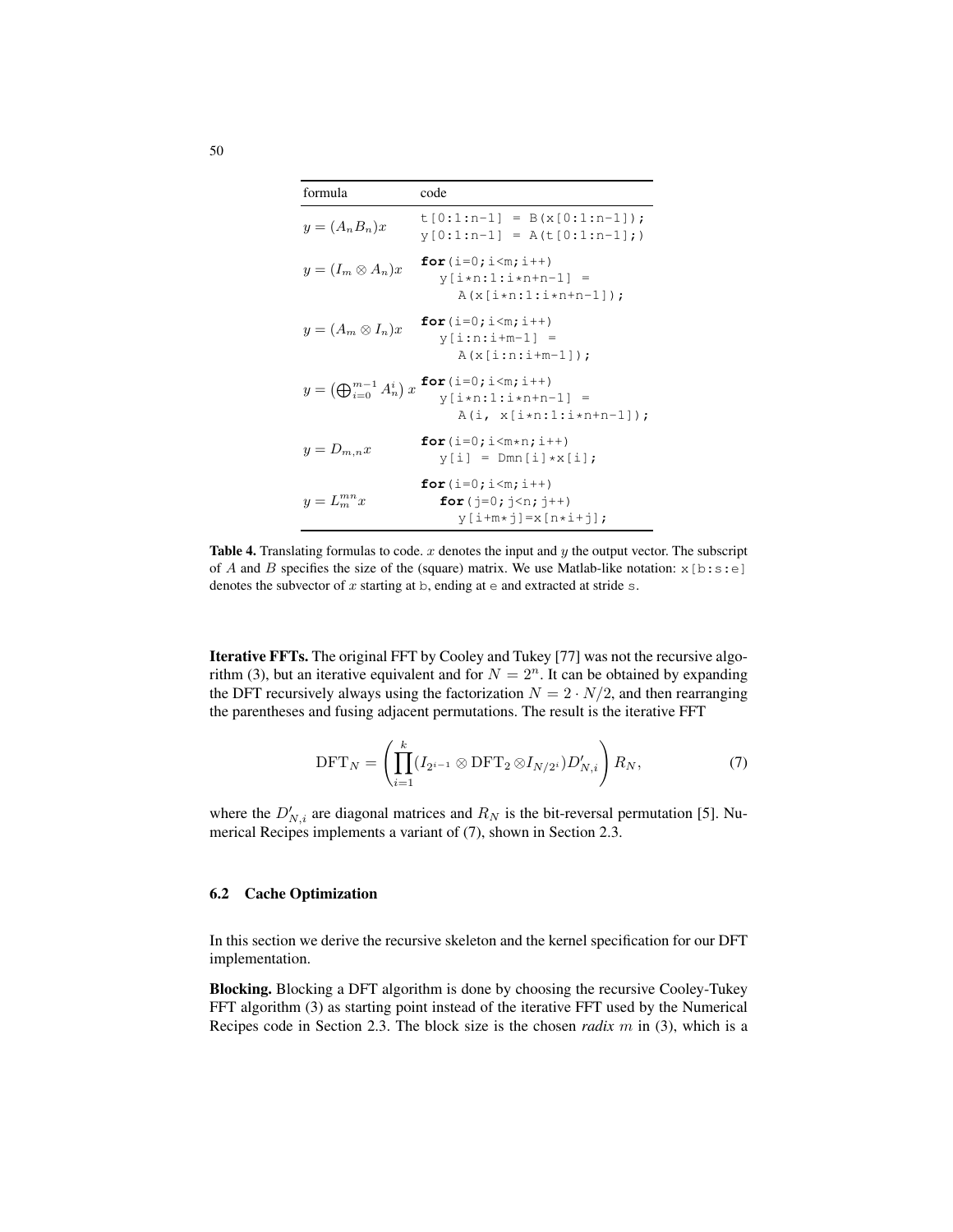degree of freedom. We assume a radix-4 implementation with  $N = 4<sup>n</sup>$ , i.e., we factor  $N = 4 \cdot 4^{n-1}$ . The corresponding recursion is

$$
\text{DFT}_{4^n} = (\text{DFT}_4 \otimes I_{4^{n-1}}) D_{4,4^{n-1}} (I_4 \otimes \text{DFT}_{4^{n-1}}) L_4^{4^n}.
$$
 (8)

We visualize (8) below for  $n = 2$ . We see four stages, corresponding to the four factors in the matrix factorization.



For  $n > 1$  our implementation will recursively apply (8) to the terms DFT<sub>4n-1</sub> in the right side of (8). The terms  $DFT_4$  are recursion leaves and not implemented using (8). We will discuss their implementation in Section 6.3.

This recursion is *right-expanded*—the first stage gets recursively expanded while the second stage uses radix-4 kernels. Right-expanded recursive implementations have superior data locality as only a small amount of temporary storage is needed and the second stage can be implemented in-place.

Loop merging. A naive implementation of (8) leads to a recursive function with four stages (corresponding to the four matrix factors) and thus four sweeps through the data. However, the stride permutation  $L_4^{4^n}$  is just a data reordering and thus is a candidate for loop merging. Similarly, the twiddle factor matrix  $D_{4,4^{n-1}}$  is a diagonal matrix and can be merged with the subsequent stage.

We now sketch the derivation of a recursive implementation of  $(8)$ . We partition  $(8)$  into two expressions as

$$
\text{DFT}_{4^n} = \left( (\text{DFT}_4 \otimes I_{4^{n-1}}) D_{4,4^{n-1}} \right) \cdot \left( (I_4 \otimes \text{DFT}_{4^{n-1}}) L_4^{4^n} \right), \quad (10)
$$

which become two stages (instead of four) in the recursive function

**void** DFT(**int** N, **double** \*Y, **double** \*X);

that implements (8).

For  $n = 2$  we visualize the merging of the stride permutation with the adjacent tensor product,  $DFT_4 \otimes I_4$ , in (11) below. The merging of the diagonal  $D_{4,4}$  with the adjacent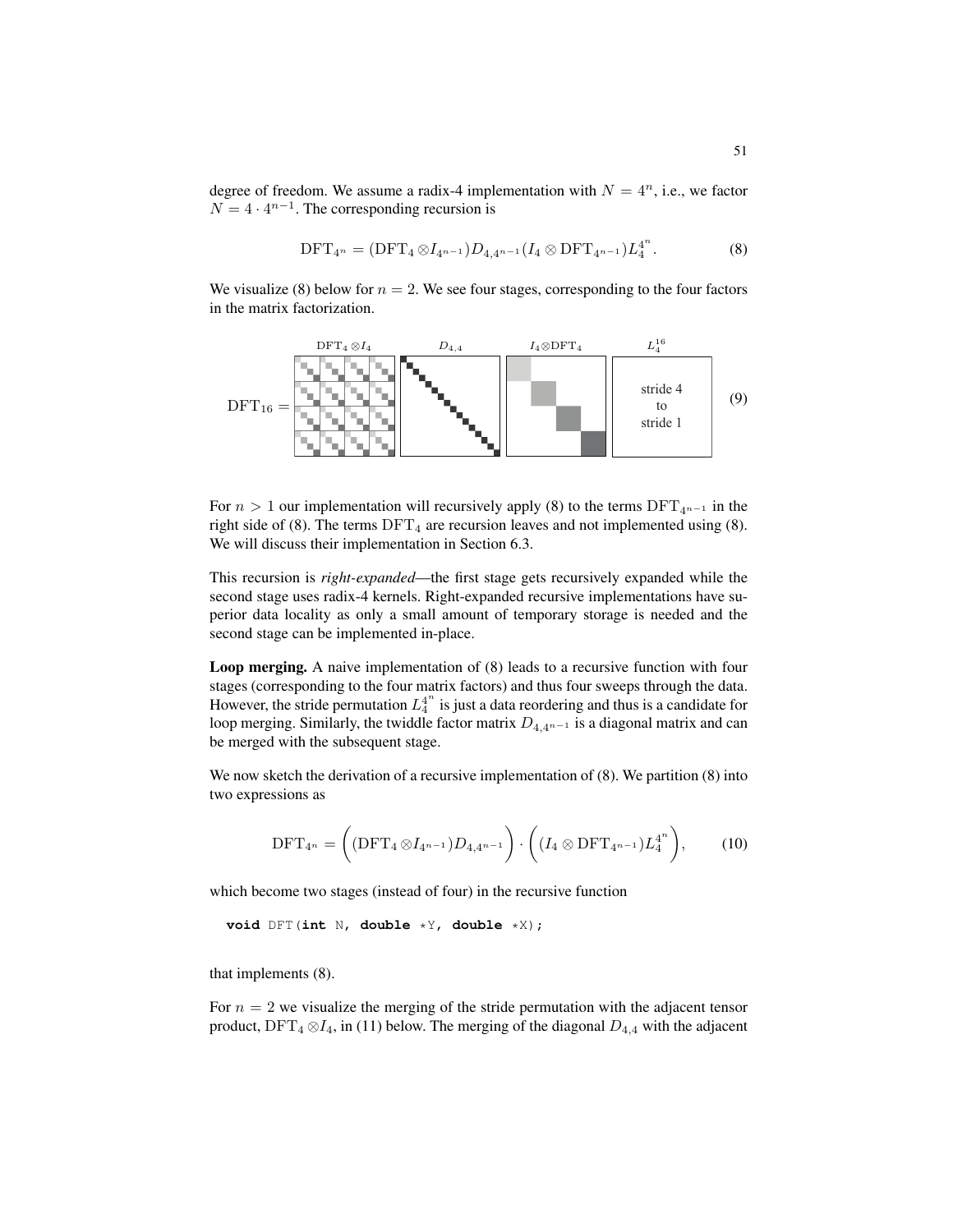tensor product  $I_4 \otimes \mathrm{DFT}_4$  cannot easily be visualized.



The first stage of (10),  $y = (I_4 \otimes DFT_{4^{n-1}})L_4^{4^n}x$ , is handled as follows. According to Table 4, the tensor product  $I_4 \otimes \text{DFT}_{4^{n-1}}$  alone is translated into a loop with 4 iterations. The same is true for  $(I_4 \otimes DFT_{4^{n-1}})L_4^{4^n}$ ; only, as (11) shows, the input is now read at stride 4 but the output is still written at stride 1. This means that the corresponding DFT function needs to have the stride as an additional parameter and has to be implemented out-of-place, i.e.,  $x$  and  $y$  need to be different memory regions. Hence it is of the form

```
void DFT_rec(int N, int n, double *Y, double *X, int s)
```
We pass  $n$  together with  $N$  to avoid computing the logarithm.

Now the function  $DFT$  above just becomes a special case of  $DFT$  rec and can hence be implemented using a C macro ( $log 4$  (), computes n from  $4^n$ ):

**#define** DFT(N, Y, X) DFT\_rec(N, log4(N), Y, X, 1)

For  $N = 4$ , we reach the leaf of the recursion and call a base case kernel function.

**void** DFT4\_base(**double** \*Y, **double** \*X, **int** s);

The second stage,  $y = (DFT_4 \otimes I_{4n-1})D_{4,4n-1}x$ , first scales the input by a diagonal matrix and then sweeps with a  $DFT_4$  kernel over it, applied at a stride. More precisely, DFT<sub>4</sub> operates on  $x_j$ ,  $x_{j+4^{n-1}}$ ,  $x_{j+2,4^{n-1}}$ , and  $x_{j+3,4^{n-1}}$ , where j is the loop iteration number.

Again, we merge these two steps, this time by replacing the DFT<sub>4</sub>s in DFT<sub>4</sub> $\otimes I_{4^{n-1}}$  by  $DFT_4 D_j$ , where  $D_j$  is a  $4 \times 4$  diagonal matrix containing the proper diagonal elements from  $D_{4,4^{n-1}}$ . Inspection shows that  $D_j$  (as a function of the problem size 4<sup>n</sup>) is given by

$$
D_j = \text{diag}(\omega_{4^n}^0, \omega_{4^n}^j, \omega_{4^n}^{2j}, \omega_{4^n}^{3j}), \quad 0 \le j < 4^{n-1}.\tag{12}
$$

Hence, the function implementing  $y = (DFT_4 D_i)x$  also needs a stride as parameter, and j to compute the elements of  $D_i$ . Also, it can be in-place since it reads from and writes to the same locations of input and output vector. Hence it takes the form:

```
void DFT4_twiddle(double *Y, int s, int n, int j);
```
The final recursive function is given below. There are some address multiplications by 2, required to implement arrays of complex numbers as arrays (of twice the size) of real numbers.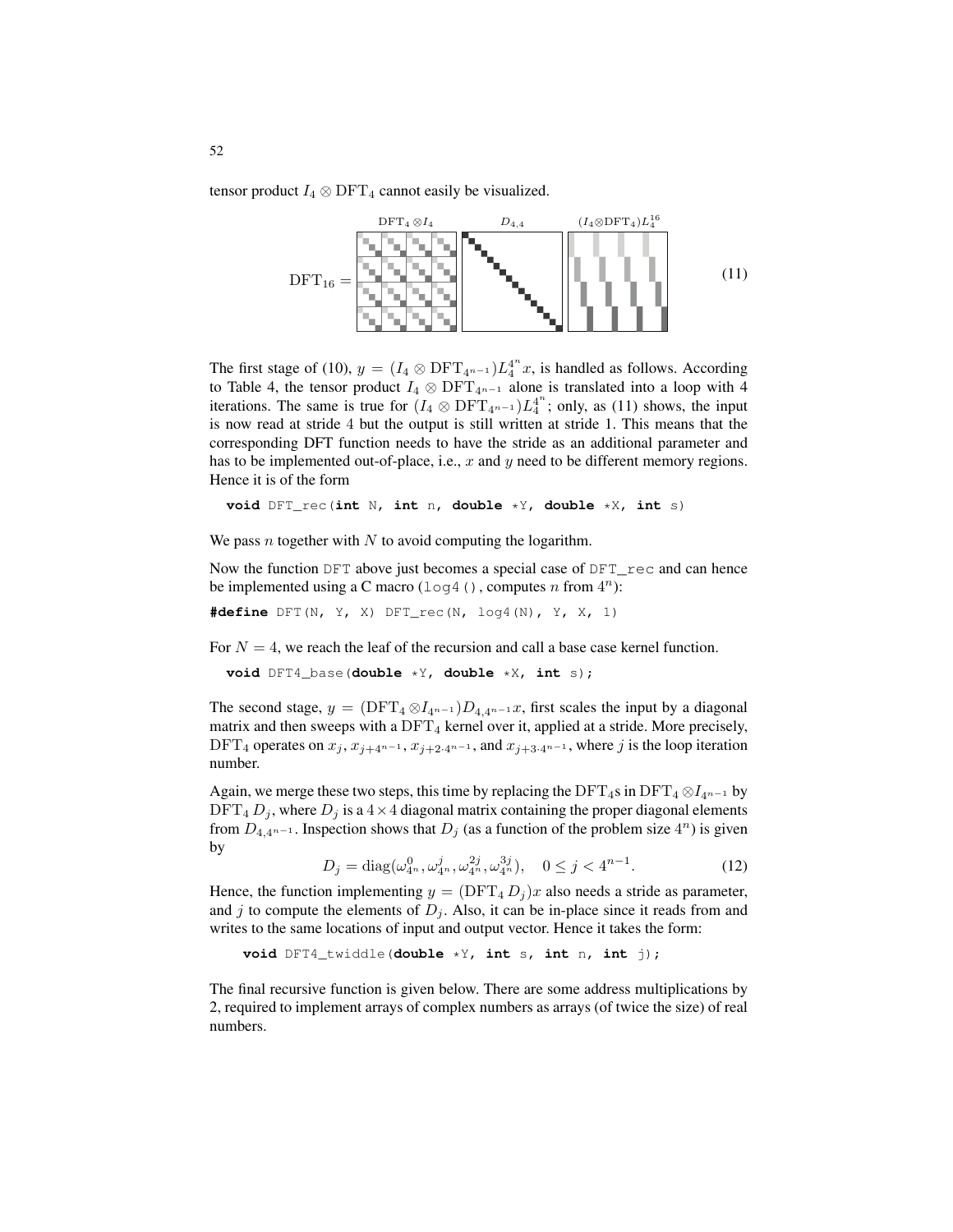```
// recursive radix-4 DFT implementation
// compute the exponent
#include <math.h>
#define log4(N) (int)(log(N)/log(4))
// top-level call to DFT function
#define DFT(N, Y, X) DFT_rec(N, log4(N), Y, X, 1)
// DFT kernels
void DFT4_base(double *Y, double *X, int s);
void DFT4_twiddle(double *Y, int s, int N, int j);
// recursive radix-4 DFT function
// N: problem size
// Y: output vector
// X: input vector
// s: stride to access X
void DFT_rec(int N, int n, double *Y, double *X, int s)
{ int j;
  if (N==4)// Y = DFT_4 XDFT4_base(Y, X, s);
  else {
    // Y = (I_4 \times DFT_N/4)(L^N_4)for(j=0; j<4; j++)
     DFT_rec(N/4, n-1, Y+(2*(N/4)*j), X+2*j*s, s*4);
    // Y = (DFT_4 \times I_{N/4}) (D_N, 4) Yfor(j=0; j<N/4; j++)
     DFT4_twiddle(Y+2*j, N/4, n, j);
  }
}
```
Buffering. The kernel DFT4\_twiddle accesses both input and output in a stride. For large sizes  $N = 4^n$ , this stride is a large two-power, which means that all elements accessed by the kernel are mapped to the same set in the cache (see Fig. 6). If the cache does not have sufficient associativity, cache thrashing occurs. Namely, each iteration of the  $DFT4$ -twiddle loop has to load 4 cache lines and all these cache lines get evicted before the next iteration of the DFT4\_twiddle loop can use the already loaded remaining cache lines.

Buffering alleviates these problems to a certain degree. An initial and final copy operation introduce overheads, but all intermediate steps are done on contiguous data, preventing cache thrashing.

As an example, buffering is performed on the second loop of the preceding code, leading to the following code. We assume a cache line size of  $LS$  complex numbers (= 4 doubles). (If LS is larger than the radix size, one needs special cases for some recur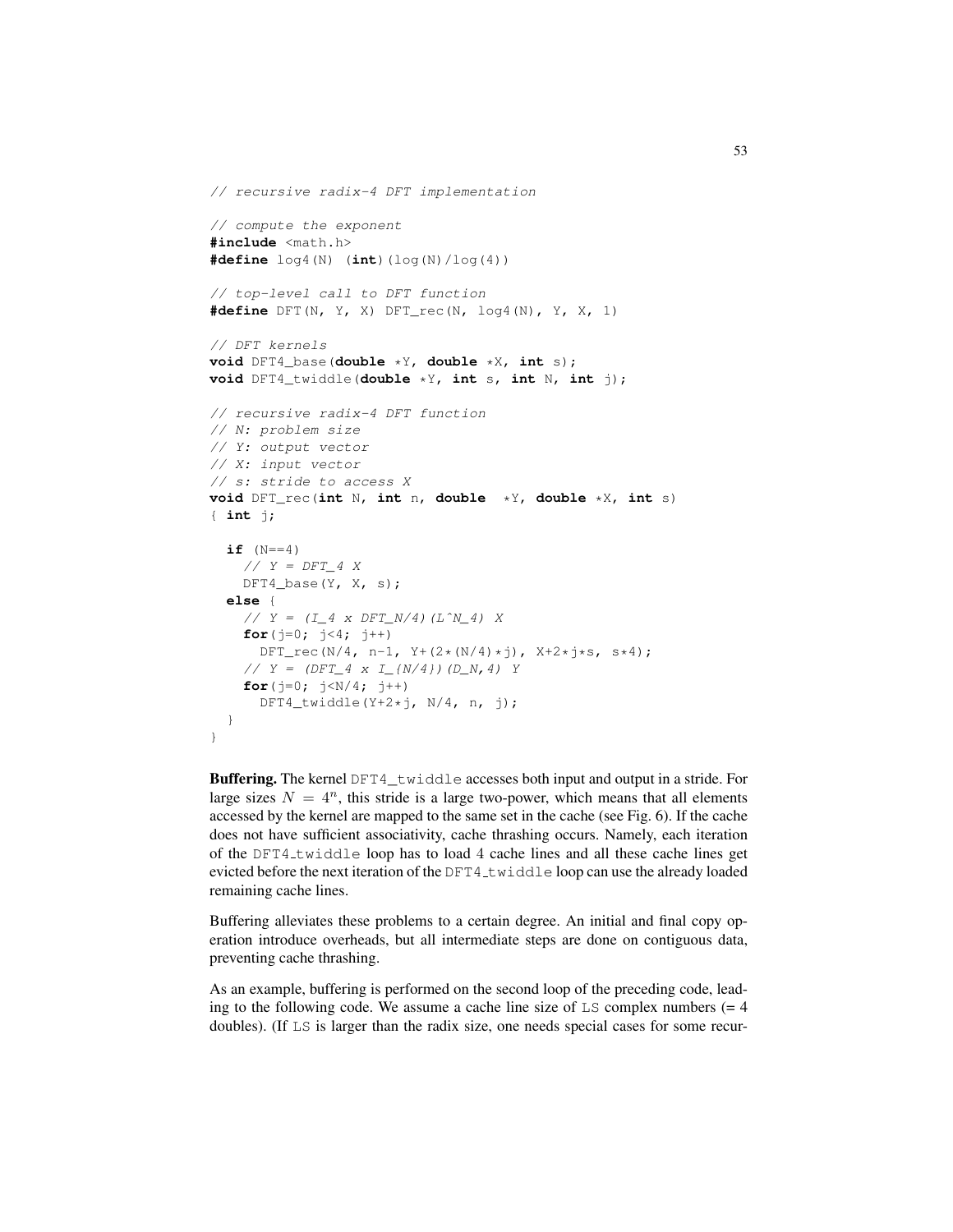sion steps.) To implement buffering, we first split the  $j$  loop into N/(2\*LS)× LS iterations. We add copying to the body of the *outer* tiled j1 loop. Our copy operation handles cache lines and thus data for multiple DFTs. In particular, we copy 4 sets of LS consecutive complex elements (4 cache lines) into a local buffer. The inner tiled  $\dot{1}2$ loop performs LS DFTs on the local contiguous buffer. The large, performance degrading complex stride  $4^{n-1}$  in the original j loop gets replaced by a small complex stride LS in the  $\exists$  2 loop at the cost of two copy operations that copy whole cache lines. The threshold parameter th controls the sizes for which the second loop gets buffered.

```
// cache line size = 2 complex numbers (16 bytes)
# define LS 2
// recursive radix-4 DFT function with buffering
// N: problem size
// Y: output vector
// X: input vector
// s: stride to access X
// th: threshold size to stop buffering
void DFT_buf_rec(int N, int n, double *Y, double *X, int s, int th)
{ int i, j, j1, j2, k;
  // local buffer
  double buf[8*LS];
  if (N==4)// Y = DFT_4 XDFT4_base(Y, X, s);
  else
  \{ // Y = (I_4 \times DFT_{N/4})(L^N_{N-4}) X
    if (N > th)
      for(j=0; j<4; j++)
        DFT_buf_rec(N/4, n-1, Y+(2*(N/4)*j), X+2*j*s, s*4, th);
    else
      for(j=0; j<4; j++)
        DFT\_rec(N/4, n-1, Y+(2*(N/4)*j), X+2*j*s, s*4);// Y = (DFT_4 \times I_{N/4}) (D_{N,4}) Y, buffered for LS
    // j loop tiled by LS
    for(j1=0; j1<N/(4*LS); j1++)
    { // copy 4 chunks of 2*LS double to local buffer
      for(i=0; i<4; i++)
        for(k=0; k < 2 * LS; k++)
          buf[2*LS*i+k] = Y[(2*LS*j1)+(2*(N/4)*i)+k];
      // perform LS DFT4 on contiguous data
      // buf = (DFT4 Dj x I_LS) butfor(j2=0; j2<LS; j2++)
        DFT4_twiddle(buf+2*j2, LS, n, j1*LS+j2);
      // copy 4 chunks of 2*LS double to output
      for(i=0; i<4; i++)
```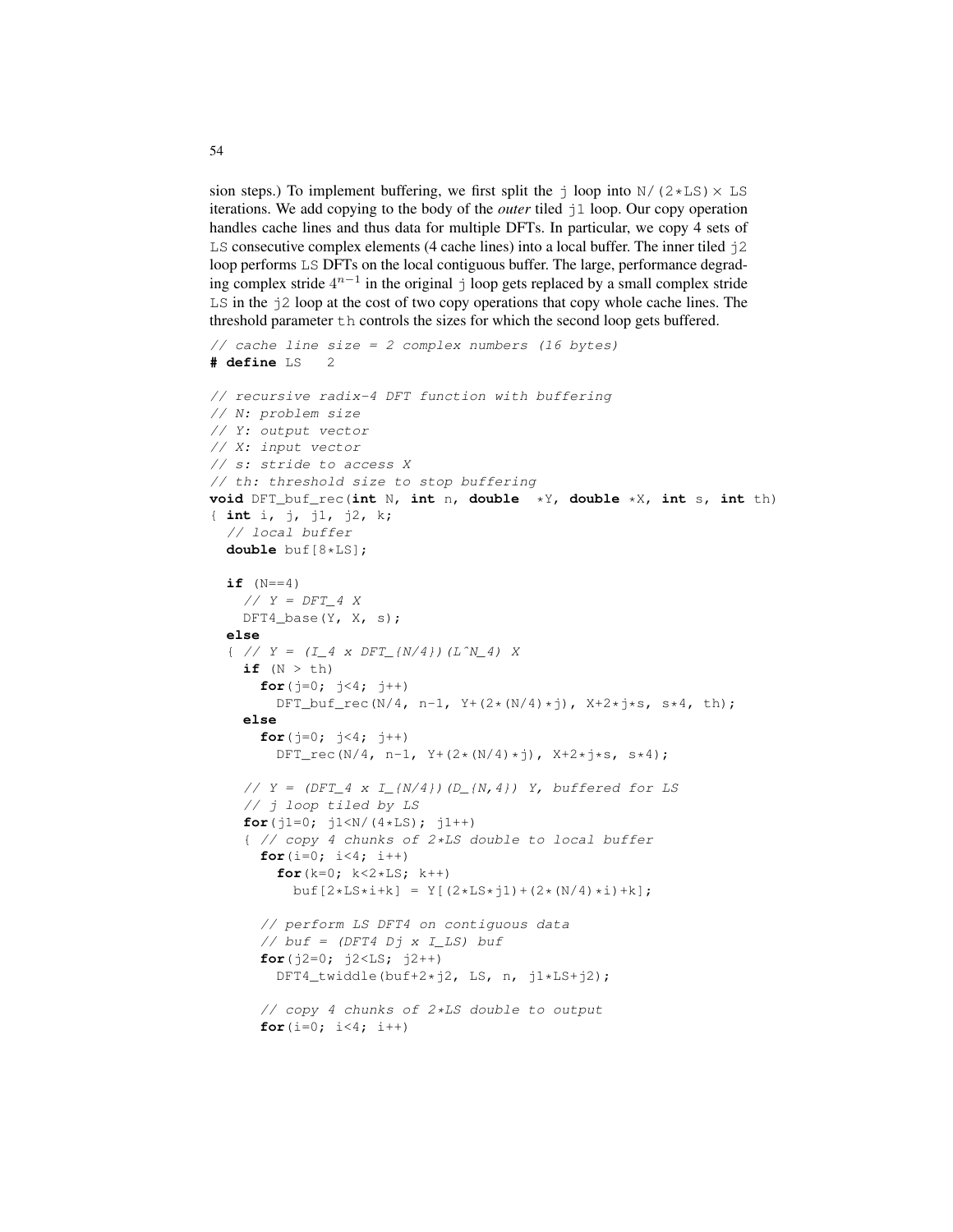```
for(k=0; k < 2 * LS; k++)
           Y[(2*LS+j1)+(2*(N/4)*i)+k] = \text{buf}[2*LS*ik];}
  }
}
```
One can perform a similar buffering operation on the input  $X$  for the call to  $DFT\_rec$ , as X is accessed at a large stride. This buffering must take place as special case for  $N = 16$  in DFT rec and requires a third variant of the recursive function DFT rec.

#### 6.3 CPU and Register Level Optimization

This section describes the design and implementation of optimized DFT base cases (kernels). We again restrict the discussion to the recursive radix-4 FFT algorithm. Extensions to mixed-radix implementations requires different kernel sizes, all implemented following the ideas presented in this section. High-performance implementations may use kernels of up to size 64 [23, 78].

**Blocking.** We apply (3) to the  $DFT_4$ :

$$
DFT_4 = (DFT_2 \otimes I_2)D_{4,2}(I_2 \otimes DFT_2)L_2^4.
$$
 (13)

As (13) is a recursive formula, an implementation based on (13) is automatically blocked.

Unrolling and scheduling. We implement (13) according to the rules summarized in Table 4. We aim at implementing recursion leafs. Thus the code needs to be unrolled. Due to the recursive nature of (13), kernels derived from (13) are automatically reasonably scheduled.

For DFT kernels, larger unrolled kernels lead to slightly less operations, as more twiddle factors are known at optimization time and one can take better advantage of trivial complex multiplications. However, larger kernels do not increase the available instruction level parallelism as much as in MMM, since the DFT data flow is more complicated and imposes stronger constraints on the operation ordering.

Scalar replacement. We next apply scalar replacement as described in Section 4.3. Every element in the input array X is only referenced twice, and every location of the output array  $Y$  is written once. Hence, we only replace the temporary array  $t$  by scalar variables, but do not replace accesses to X and Y. Experiments suggest that this strategy is sufficient for obtaining maximum performance. This leads to the following code for DFT4\_base. From the discussion in Section 6.2 we know that this function loads at complex stride s from  $\star$ X and writes at unit stride to  $\star$ Y. We obtain the following code:

```
// DFT4 implementation
void DFT4_base(double *Y, double *X, int s)
{ double t0, t1, t2, t3, t4, t5, t6, t7;
 t0 = (X[0] + X[4*s]);
```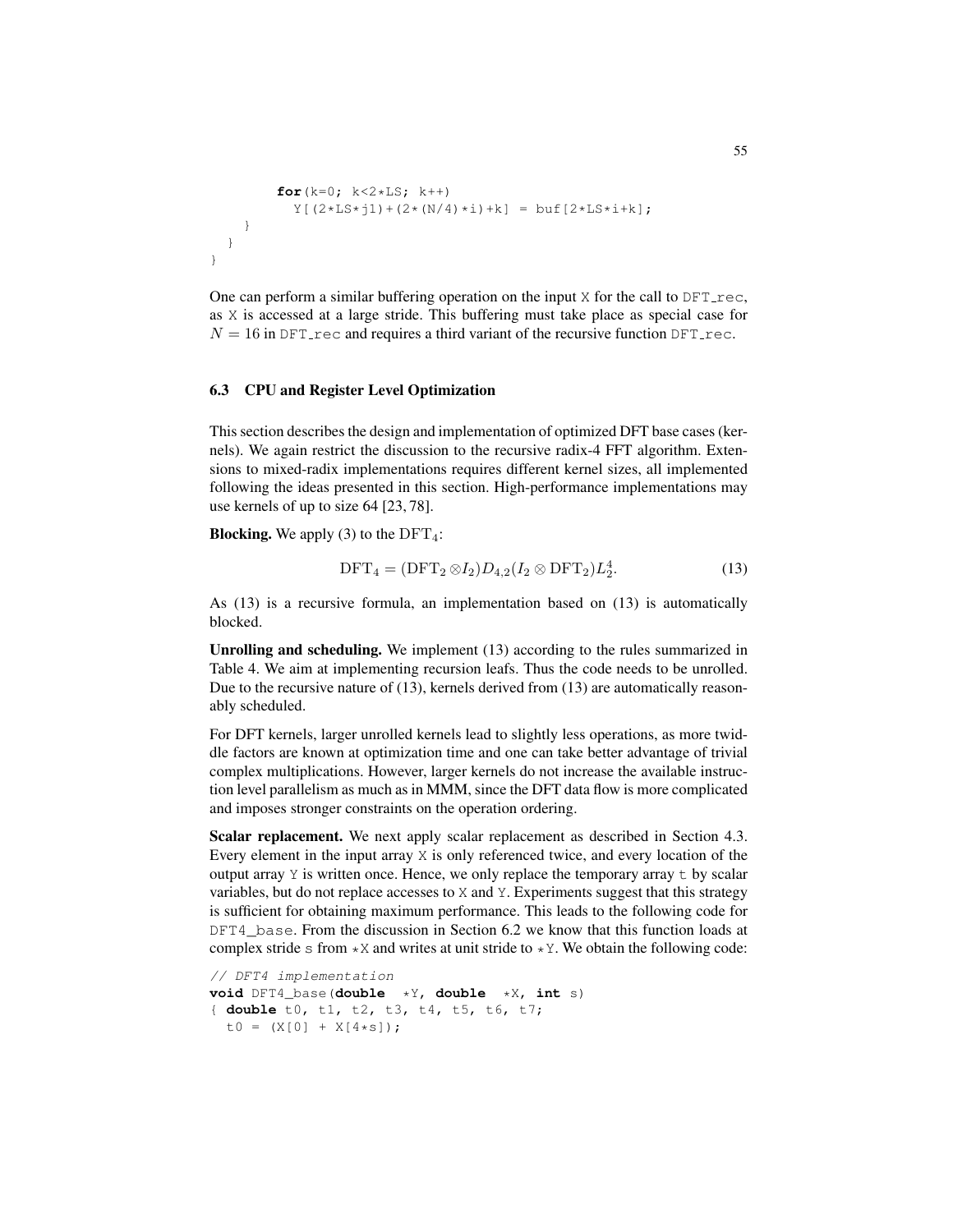```
t1 = (X[2*s] + X[6*s]);t2 = (X[1] + X[4*s+1]);t3 = (X[2*s+1] + X[6*s+1]);
t4 = (X[0] - X[4*s]);
t5 = (X[2*s+1] - X[6*s+1]);
t6 = (X[1] - X[4*s+1]);t7 = (X[2*s] - X[6*s]);Y[0] = (t0 + t1);Y[1] = (t2 + t3);Y[4] = (t0 - t1);Y[5] = (t2 - t3);Y[2] = (t4 - t5);Y[3] = (t6 + t7);Y[6] = (t4 + t5);Y[7] = (t6 - t7);
```
**Precomputation of constants.** The kernel DFT4\_twiddle computes  $y =$  $(DFT<sub>4</sub> D<sub>i</sub>)x$ , which contains multiplication with the complex diagonal  $D<sub>i</sub>$  as defined in (12). The entries of  $D_i$  are complex roots of unity (twiddle factors) that depend on the recursion level and the loop counter  $\overline{j}$ . Computing the actual entries of  $D_j$  requires evaluations of  $\sin \frac{k\pi}{N}$  and  $\cos \frac{k\pi}{N}$  for suitable values of k and N, which requires expensive calls to the math library. Hence these numbers should be precomputed.

We introduce an initialization function init\_DFT that precomputes all diagonals required for size  $N$  and stores pointers to the tables (one table for each recursion level) in the global variable double  $\star$  $\times$ DN, as shown below.

```
#define PI 3.14159265358979323846
// twiddle table, initialized by init_DFT(N)
double **DN;
void init_DFT(int N)
{ int i, j, k, size_Dj = 16, n_max = log4(N);
 DN = malloc(sizeof(double*)*(n_max-1));
  for (j=1; j < n_max; j++), size_D j * = 4){ double *Dj = DN[j-1] = malloc(2*sizeof(double)*size_Dj);
    for (k=0; k < size D_1/4; k++)for (i=0; i<4; i++)
      \{ * (Dj++) = \cos(2*PI*ik/size_D) \}*(Dj++) = \sin(2*PI*ik/size_D);
      }
 }
}
```
The function DFT4\_twiddle is shown below.

```
// C macro for complex multiplication
#define CMPLX_MULT(cr, ci, a, b, idx, s) \
```
56

}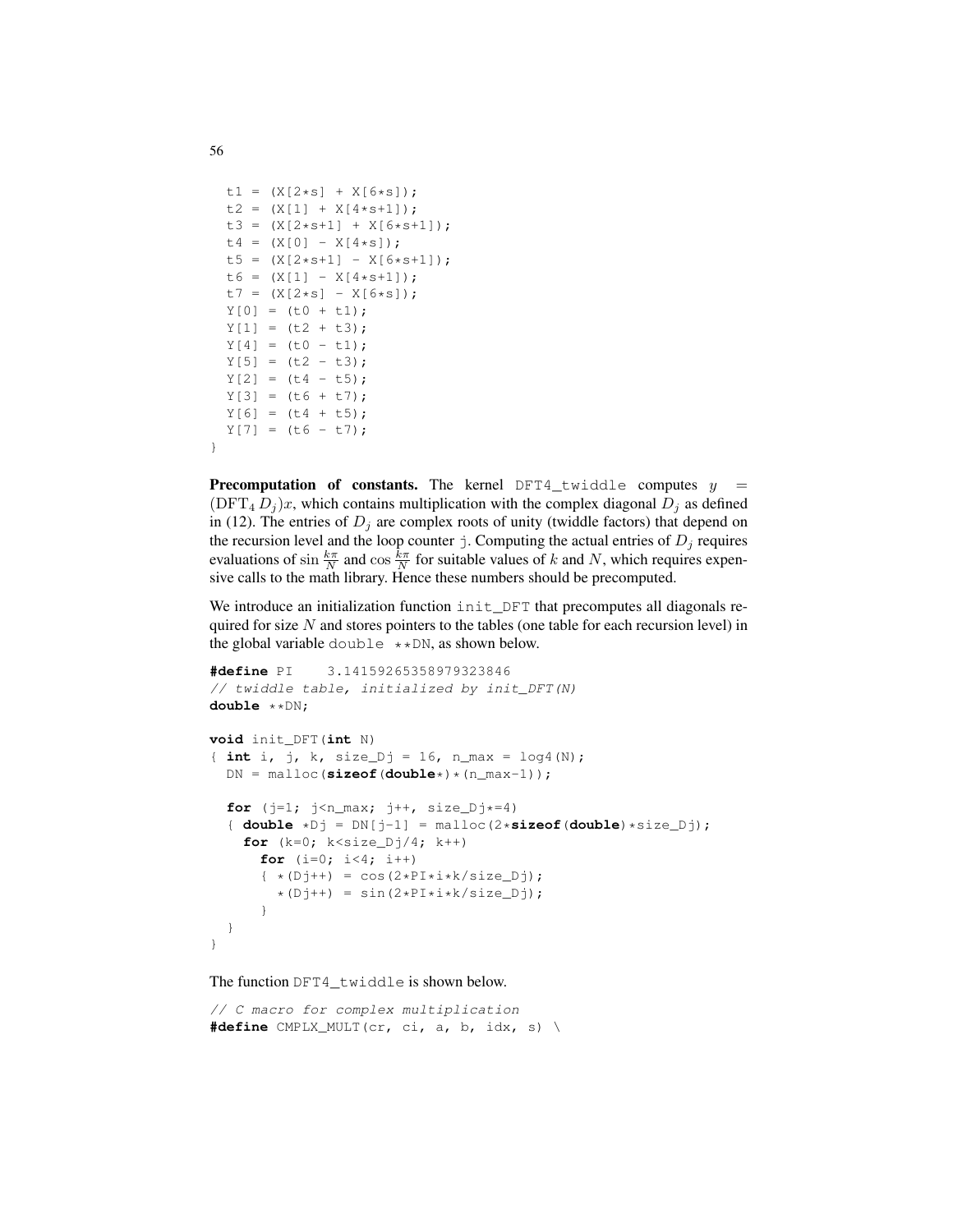```
{ double ar, ai, br, bi; \
 ar = a[2*s*idx]; ai = a[2*s*idx+1];
 br = b[2*idx]; bi = b[2*idx+1];
 cr = ar * br - ai * bi;ci = ar * bi + ai * br;}
// DFT4*D_j implementation
void DFT4_twiddle(double *Y, int s, int n, int j)
{ double t0, t1, t2, t3, t4, t5, t6, t7,
   X0, X1, X2, X3, X4, X5, X6, X7;
 double *Dj;
 // complex multiplications from D_N
 Dj = DN[n-2]+8+j;CMPLX_MULT(X0, X1, Y, Dj, 0, s);
 CMPLX_MULT(X2, X3, Y, Dj, 1, s);
 CMPLX_MULT(X4, X5, Y, D_1, 2, s);CMPLX_MULT(X6, X7, Y, Dj, 3, s);
 // operations from DFT4
 t0 = (X0 + X4);t1 = (X2 + X6);
 t2 = (X1 + X5);t3 = (X3 + X7);t4 = (X0 - X4);
 t5 = (X3 - X7);t6 = (X1 - X5);t7 = (X2 - X6);
 Y[0] = (t0 + t1);Y[1] = (t2 + t3);Y[4*s] = (t0 - t1);Y[4*s+1] = (t2 - t3);Y[2*s] = (t4 - t5);Y[2*s+1] = (t6 + t7);Y[6*s] = (t4 + t5);Y[6*s+1] = (t6 - t7);}
```
#### 6.4 Performance Evaluation

We now evaluate the performance of the recursive radix-4 FFT derived in this section and compare it to the Numerical Recipes and the sequential, scalar (single core, x87) version of FFTW 3.1.2. All implementations are run on a single core of a 2.66 GHz Intel Core2 Duo, with a theoretical scalar peak performance of 5.32 Gflop/s. We compile all implementation with the Intel C++ compiler 10.0 with options "/O3 /QxT" to obtain maximum optimization. The radix-4 implementation was copied directly from the code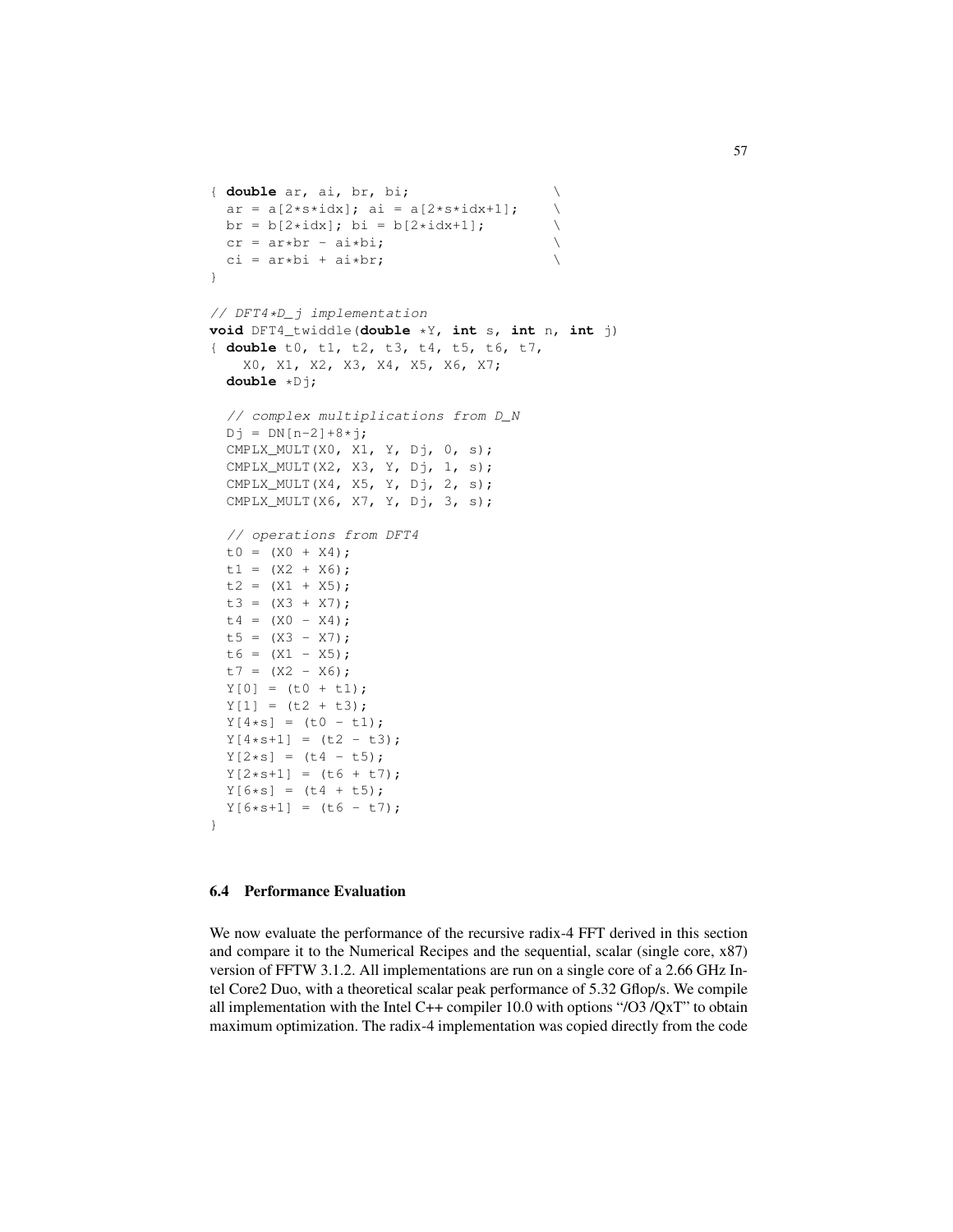listings above. The Numerical Recipes FFT implementation is in single-precision and inplace while both our radix-4 FFT and FFTW are double-precision and out-of-place. This gives a slight performance advantage to the Numerical Recipes FFT implementation.

Fig. 14 shows the performance results for the three FFT implementations. We see that Numerical Recipes reaches about 1 Gflop/s and drops sharply to 160 Mflop/s when the memory footprint for the problems is too large for the L2 cache. The radix-4 FFT implementation we derived in this tutorial reaches about 2 Gflop/s for problem sizes that fit into the L2 cache. For larger sizes the performance drops down to about 1 Gflop/s. FFTW 3.1.2 in sequential scalar mode shows the upper bound for practically achievable performance when using x87 instructions and a single core. FFTW reaches about 2.5–3 Gflop/s for cache-resident sizes and 1.6 Gflop/s for out-of-cache sizes.



**DFT on 2.66 GHz Core2 Duo (32-bit Windows XP, Single Core, x87) performance [Gflop/s]**

Fig. 14. Performance results for three FFT implementations on a 2.66 GHz Intel Core2 Duo. All implementations are sequential and scalar (single core, x87). Higher is better.

Analysis of the above data can be summarized as follows.

- The recursive radix-4 FFT is twice as fast as Numerical Recipes for in-cache sizes and about 6 times faster for out-of-cache sizes.
- The radix-4 FFT implementation reaches more than two thirds of the performance of scalar FFTW. The performance difference is mainly due to FFTW's larger basic block sizes (codelets), its ability to choose different radices at different recursion steps, and a few additional loop optimizations.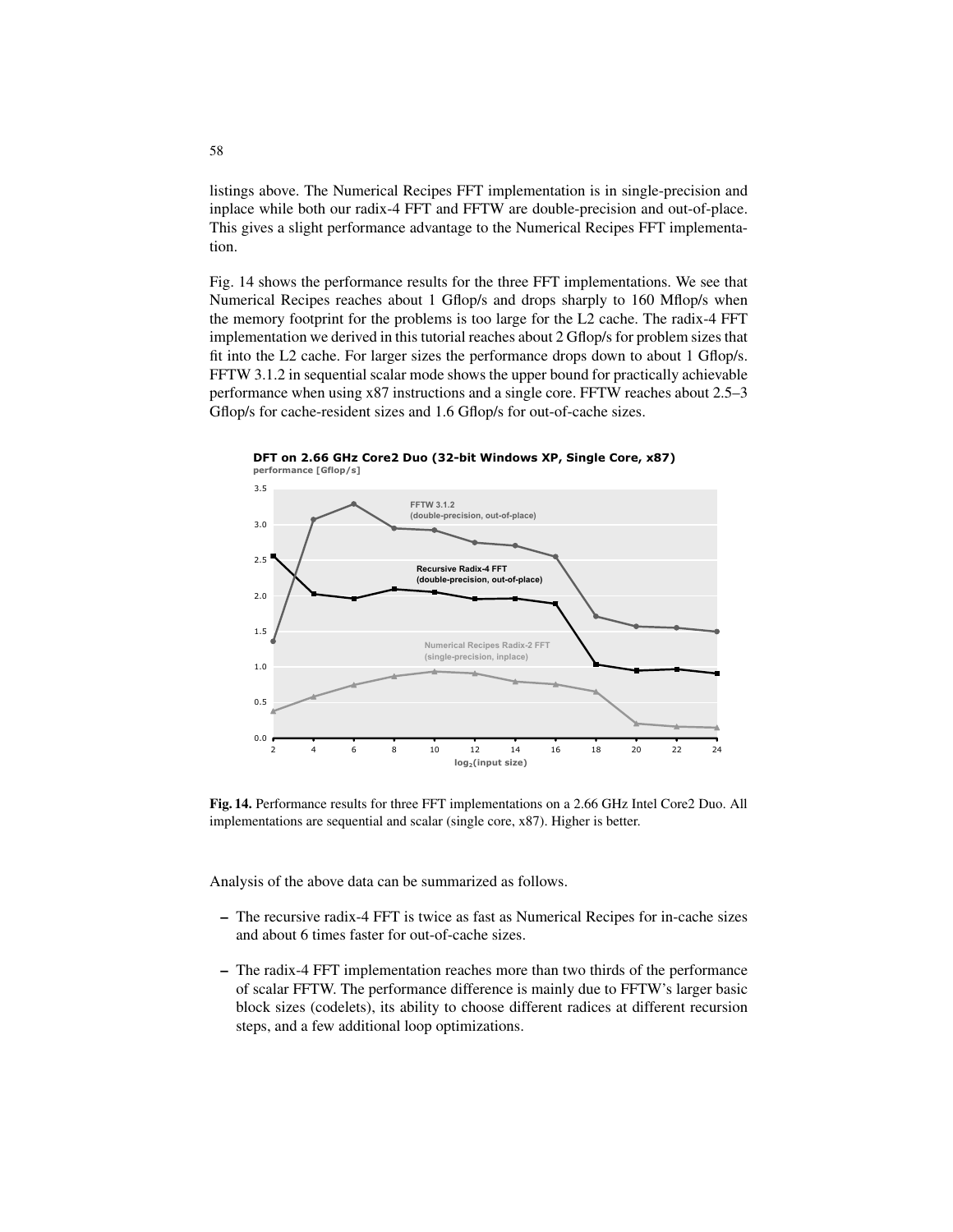– There is still a lot of room for further improvement using Intel's SSE instructions and both cores (see Fig. 2).

In addition, our experiments show that buffering does not produce any performance gain in this case, since the cache associativity on the Core2 architecture is 8, which is large enough for a radix-4 kernel.

### 6.5 Parameter-Based Performance Tuning

We now discuss the parameters in our DFT implementation that can be tuned to the memory hierarchy.

Base case sizes. The most important parameter tuning is the selection of base cases. To allow for multiple base cases  $DFT$  base and  $DFT$  twiddle, the program structure must become more complex, as a data structure describing the recursion and containing function pointers to the appropriate kernels replaces the two parameters  $N$  and  $n$  in DFT\_rec. The resulting program would be very similar to FFTW 2.x.

After this infrastructural change the system can apply any function  $DFT$  twiddle in the second stage of the recursion and any function DFT\_base as recursion leaf. The tuning process needs to find for each recursion step the right kernel size. FFTW uses both a cost estimation and runtime experiments based on dynamic programming to find good parameter choices [10]. Showing the full implementation is beyond the scope of this tutorial.

Threshold for buffering. The second parameter decides the sizes for which buffering should be applied. This depends on the cache size of the target machine, as buffering only becomes beneficial for problem sizes that are not resident in the L2 cache.

Buffer size. Finally, we need to set the buffer size based on the cache line size of the target machine to prevent cache thrashing. The cache line size can be either looked up or found experimentally.

#### 6.6 Program Generation for DFT: Spiral

Spiral [7] is a program generator for linear transforms. It can generate optimized fixedsize and variable-size code for the DFT, the Walsh-Hadamard transform (WHT), the discrete cosine and sine transforms, finite impulse response (FIR) filters, the discrete wavelet transform, and others. Spiral builds on the Kronecker product framework for the DFT, described in Section 6.1, but extends it to the whole domain of linear transforms. Further, Spiral automates the optimization process outlined in Sections 6.2–6.5 as well as many other optimizations including various forms of parallelization [54, 26, 79, 80]. The fastest FFT implementation shown in Fig. 2 is generated using Spiral.

In contrast to ATLAS, Spiral is not based on searching a parameterized space, but on a domain-specific language (DSL) that enables the enumeration and systematic optimization of algorithms. More specifically, there are two key ideas underlying Spiral: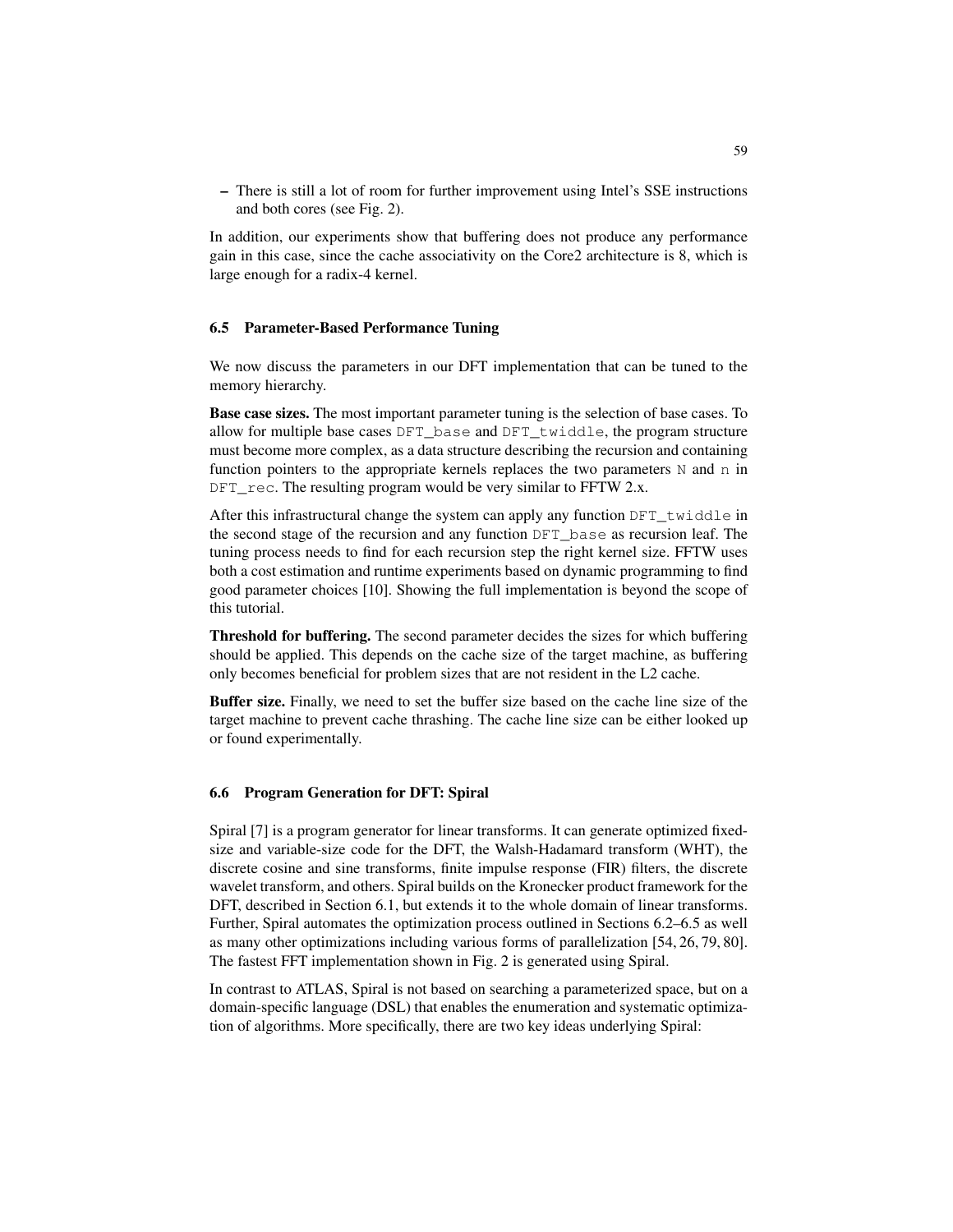- 1. *Mathematical, structural, declarative DSL.* Spiral uses a DSL to describe algorithms. The DSL is called SPL [81] and is directly derived from the transform domain: it is precisely (an extension of) the Kronecker formalism described in Section 6.1. The language describes only the structure of algorithms and is hence declarative. This property enables structural algorithm optimizations including parallelization that is not practical to perform on C code.
- 2. *Optimization through rewriting.* Spiral uses rewriting systems [82] for both the generation of alternative algorithms and the structural optimization of algorithms at a high level of abstraction. The rewriting rules for the former are divide-and-conquer algorithms specified as in (3) and for the latter, they are known matrix identities.

Architecture. The input to Spiral is a formally specified transform (for instance,  $DFT<sub>384</sub>$ ; the output is a highly optimized C program implementing the transform. These highly optimized programs may use language extensions or software libraries to access special machine features like multiple cores or SIMD vector instructions. We show the architecture of Spiral in Fig. 15 and discuss it below.



Fig. 15. The architecture of Spiral (from [7]).

- *Algorithm level.* This stage is responsible for generating and optimizing algorithms for the specified transforms.
	- *Formula generation*. A transform like  $DFT_{384}$  is considered to be a nonterminal. Spiral uses *breakdown rules* to describe recursive algorithms for linear transforms. For example, (3) and (7) are breakdown rules expressing larger DFTs in terms of smaller DFTs. Base cases terminate the recursion. For instance, (5) is the DFT base rule.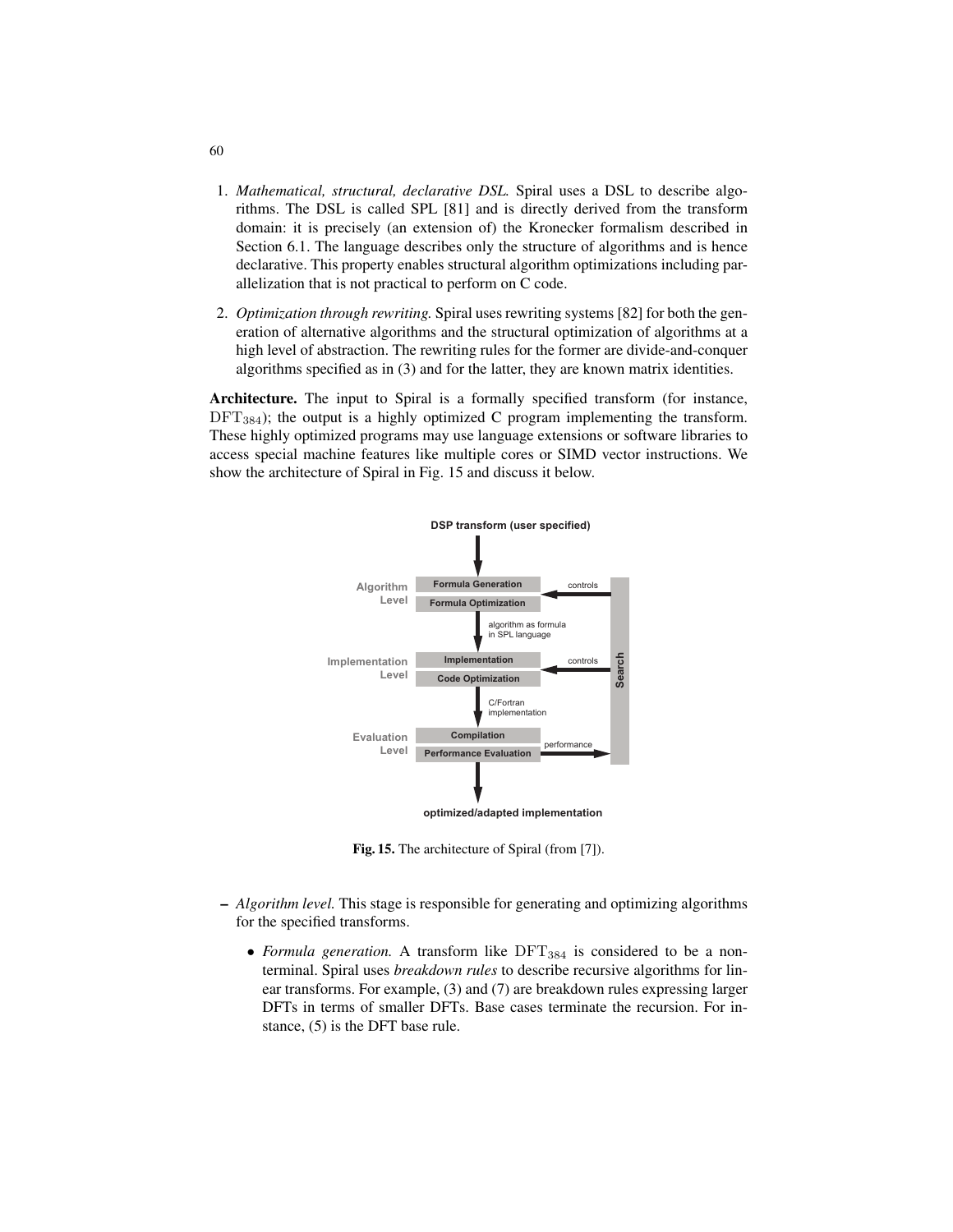A rewriting system recursively applies breakdown rules to the specified transform to produce alternative algorithms represented as SPL expressions, also called formulas.

- *Formula optimization.* Formulas are structurally optimized, also using a rewriting system. Loop fusion is performed using rewriting rules which essentially perform the same reasoning and restructuring as described in Section 6.2. The loop fusion by rewriting requires the extension of SPL to a more powerful language called  $\Sigma$ -SPL [24]. Further, rewriting is used for various forms of parallelization including the efficient mapping to multiple processor cores or SIMD vector instructions. The next section will provide more details on this topic.
- *Implementation level.* Spiral contains a special-purpose compiler that translates formulas into code. The compiler is based on (an extension of) Table 4. Moreover, it performs all kernel-level optimizations described in Section 6.3. Depending upon an unrolling threshold, subformulas smaller than the threshold are treated as kernels, while larger formulas are implemented using loops.
- *Evaluation level.* This stage is responsible for compiling and measuring the runtime of the generated code.
- *Search.* The measured runtime guides Spiral in picking a new candidate formula by changing the breakdown of the non-terminal. The feedback loop is guided by a search strategy, usually a form of dynamic programming. The main purpose of the search is adaptation to the platform's memory hierarchy.

Structural optimization through rewriting. A core component of Spiral's optimization process is the structural optimization of formulas using a rewriting system. As briefly discussed above, two major optimization goals are achieved through rewriting: 1) loop merging [24], and 2) the mapping of algorithms to parallel architectures like multicore CPUs or SIMD vector extensions [54, 26]. Loop merging is beyond the scope of this tutorial as it requires the introduction of a new language,  $\Sigma$ -SPL. Thus, we only briefly discuss the mapping to parallel architectures.

Analysis of the access pattern of tensor products shows that certain tensor products can be mapped very well to some architectures but only poorly to others. As example, in (3) the construct

$$
I_m \otimes \text{DFT}_n \tag{14}
$$

has a perfect structure for m-way parallel machines with either shared or distributed memory. However, implementing it with SIMD vector instructions introduces considerable overhead [54]. Similarly, the construct

$$
\text{DFT}_m \otimes I_n \tag{15}
$$

has a perfect structure for  $n$ -way vector SIMD architectures. However, implementing it on shared memory machines leads to false sharing, while on distributed memory machines tiny messages would be required, which degrades performance.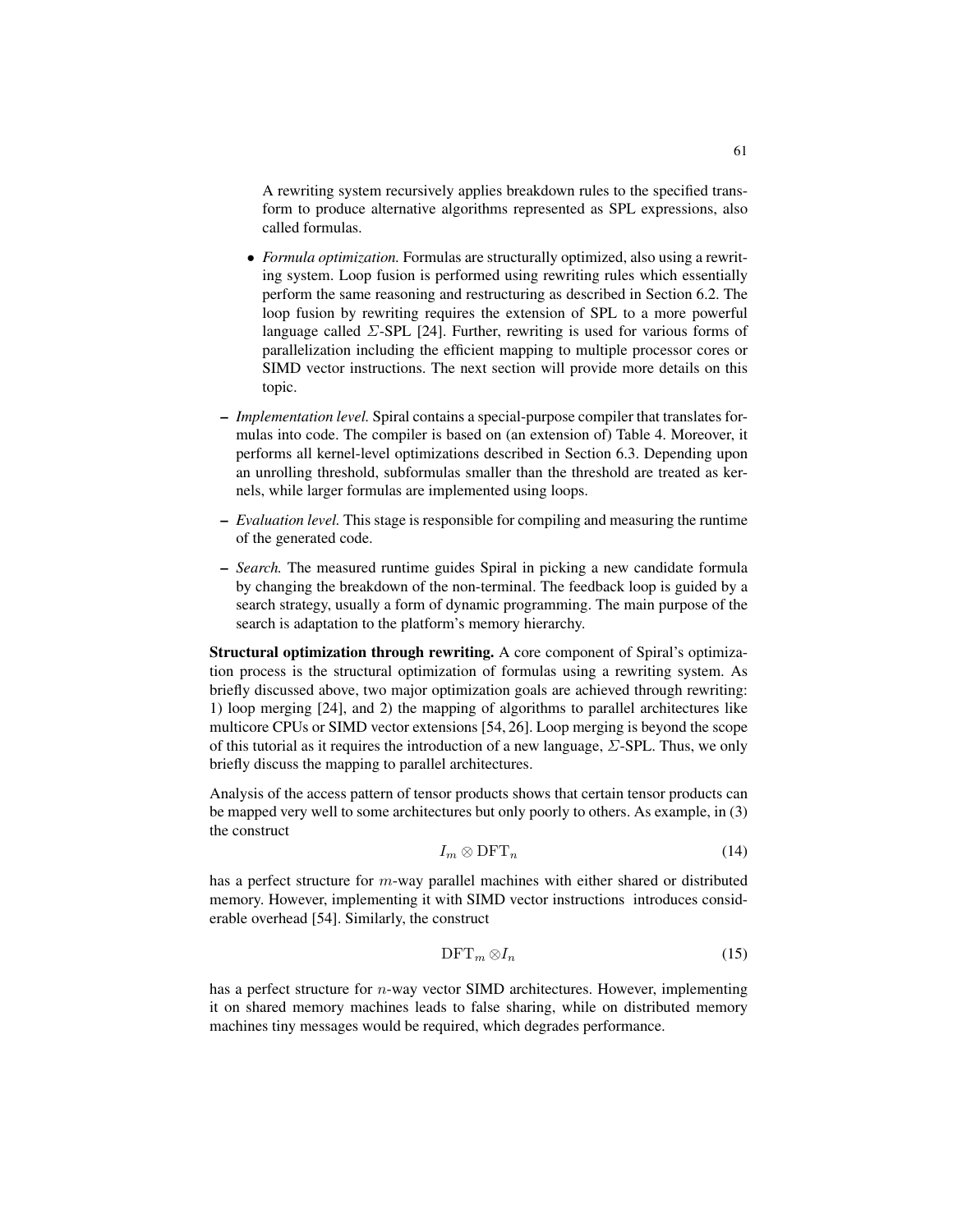Using algebraic identities [53] one can change the structure of formulas. For instance, the identity

$$
\text{DFT}_m \otimes I_n = L_m^{mn} (I_n \otimes \text{DFT}_m) L_n^{mn} \tag{16}
$$

replaces a vector formula by a parallel formula and introduces two stride permutations.

Spiral uses a rewriting system to perform formula manipulations like (16), using a tagging mechanism to steer the manipulation toward the final formula optimized for a certain architecture. Spiral's rewriting system consists of three main components.

- *Tags* encode target architecture types and parameters. They contain high-level information about the target architecture. For instance, Spiral uses the tags "vec( $\nu$ )" for SIMD vector extensions ( $\nu$  encodes the vector length of the architecture) and "smp(p,  $\mu$ )" for shared memory (p is the number of processors and  $\mu$  the length of cache lines).
- *Base cases* describe formula constructs that are guaranteed to be mapped efficiently to the target hardware. Spiral uses special operator variants to encode base cases. For instance, a p-way parallel base case is denoted by the tagged operator " $\otimes$ <sub>I</sub>";  $A_n$  is any  $n \times n$  matrix expression.
- *Rewriting rules* encode formula manipulation identities, but in addition "know" the target machine and thus deduce the "right" parameters for identities with degrees of freedom. For instance, the identity (16) is translated into the rewriting rule

$$
\underbrace{A_m \otimes I_n}_{\text{smp}(p,\mu)} \to \underbrace{L_m^{mn}}_{\text{smp}(p,\mu)} (I_p \otimes_{\parallel} (I_{n/p} \otimes A_m)) \underbrace{L_n^{mn}}_{\text{smp}(p,\mu)}.
$$

This rule has the additional knowledge of the target system's processor count, and utilizes this knowledge when applying the helper identity

$$
I_{mn}=I_m\otimes I_n.
$$

The stride permutations  $L_m^{mn}$  and  $L_n^{mn}$  will be handled by further rewriting.

For every type of parallelism, these three components are added to Spiral to enable the corresponding structural optimization. In addition, every class of target machines may require a small extension of the SPL compiler to translate tagged operators into target code. For instance, "⊗<sub>ll</sub>" will be translated into OpenMP parallel for loops, when Spiral generates shared memory code using OpenMP.

Discussion. Spiral fully automates the process of optimizing linear transforms for a large class of state-of-the-art architectures. The code it generates is competitive with expertly hand-tuned implementations and often outperforms these. The key is Spiral's domain-specific, declarative, mathematical language to describe algorithms. Spiral's algorithm (breakdown rule) database contains the algorithmic knowledge of more than a hundred journal papers on transform algorithms. Spiral's rewriting system is the key to structural optimization and parallelization of algorithms. With this approach it is possible to re-target Spiral to new parallel platforms. So far Spiral successfully generated (at least prototypical) fast implementations for SIMD vector extensions, multicore CPUs,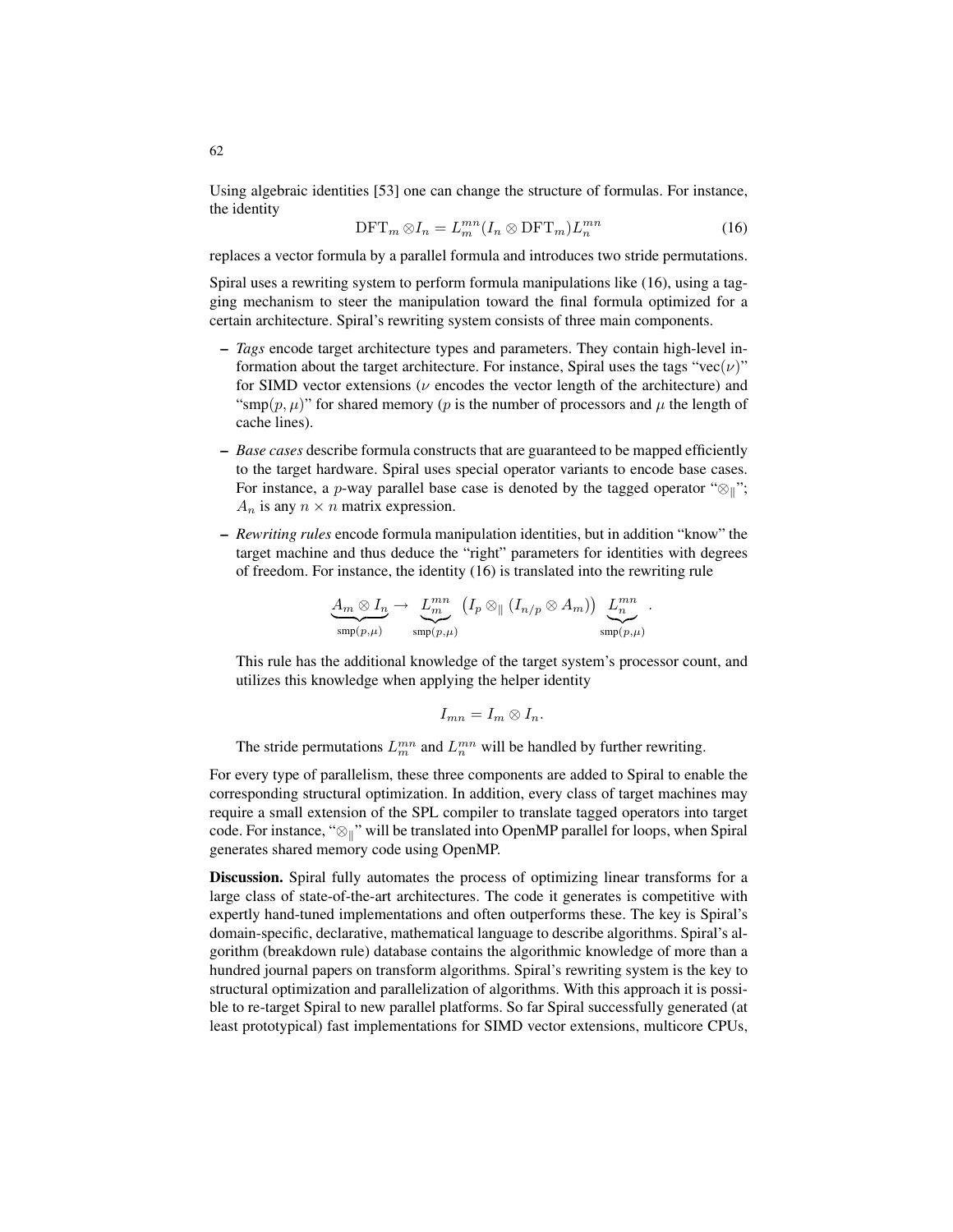cluster computers, graphics processors (GPUs), and the Cell BE processor. In addition, Spiral generates hardware designs for field-programmable gate arrays (FPGAs), and hardware-software partitioned implementations.

While Spiral focuses on transforms, the basic principles underlying it may be applicable to other numerical problem domains.

# 6.7 Exercises

1. WHT: Operations count. The Walsh-Hadamard transform (WHT) is related to the DFT but has a simpler structure and simpler algorithms. The WHT is defined only for 2-power input sizes  $N = 2<sup>n</sup>$ , as given by the matrix

$$
WHT_{2^n} = \underbrace{DFT_2 \otimes DFT_2 \otimes \ldots \otimes DFT_2}_{n \text{ factors}},
$$

where  $DFT_2$  is as defined in (5).

- (a) How many entries of the WHT are zeros and why? Determine the number of additions and the number of multiplications required when computing the WHT by definition.
- (b) The WHT of an input vector can be computed iteratively or recursively using the following formulas:

$$
WHT_{2^n} = \prod_{i=0}^{n-1} (I_{2^{n-i-1}} \otimes DFT_2 \otimes I_{2^i}) \quad \text{(iterative)} \tag{17}
$$

$$
WHT_{2^n} = (DFT_2 \otimes I_{2^{n-1}})(I_2 \otimes WHT_{2^{n-1}}) \quad \text{(recursive)} \tag{18}
$$

(c) Determine the exact operations counts (again, additions and multiplications separately) of both algorithms. Also determine the degree of reuse as defined in Section 2.1.

## 2. WHT: Implementation.

- (a) Implement a recursive implementation of the WHT based on (18).
- (b) Implement the triple loop (iterative) version of the WHT using (17). Create a performance plot (size versus Mflop/s) for sizes  $2^{1} - 2^{20}$  comparing the iterative and the recursive versions. Discuss the plot.
- (c) Create unrolled WHTs of sizes 4 and 8 based on the recursive WHT algorithm. (The number of operations should match the cost computed in Exercise 1c on page 63).
- (d) Now implement recursive radix-4 and radix-8 implementations of the WHT based on the formulas

$$
WHT_{2^n} = (WHT_4 \otimes I_{2^{n-2}})(I_4 \otimes WHT_{2^{n-2}}) \quad \text{(radix-4)}
$$
  

$$
WHT_{2^n} = (WHT_8 \otimes I_{2^{n-3}})(I_8 \otimes WHT_{2^{n-3}}) \quad \text{(radix-8)}
$$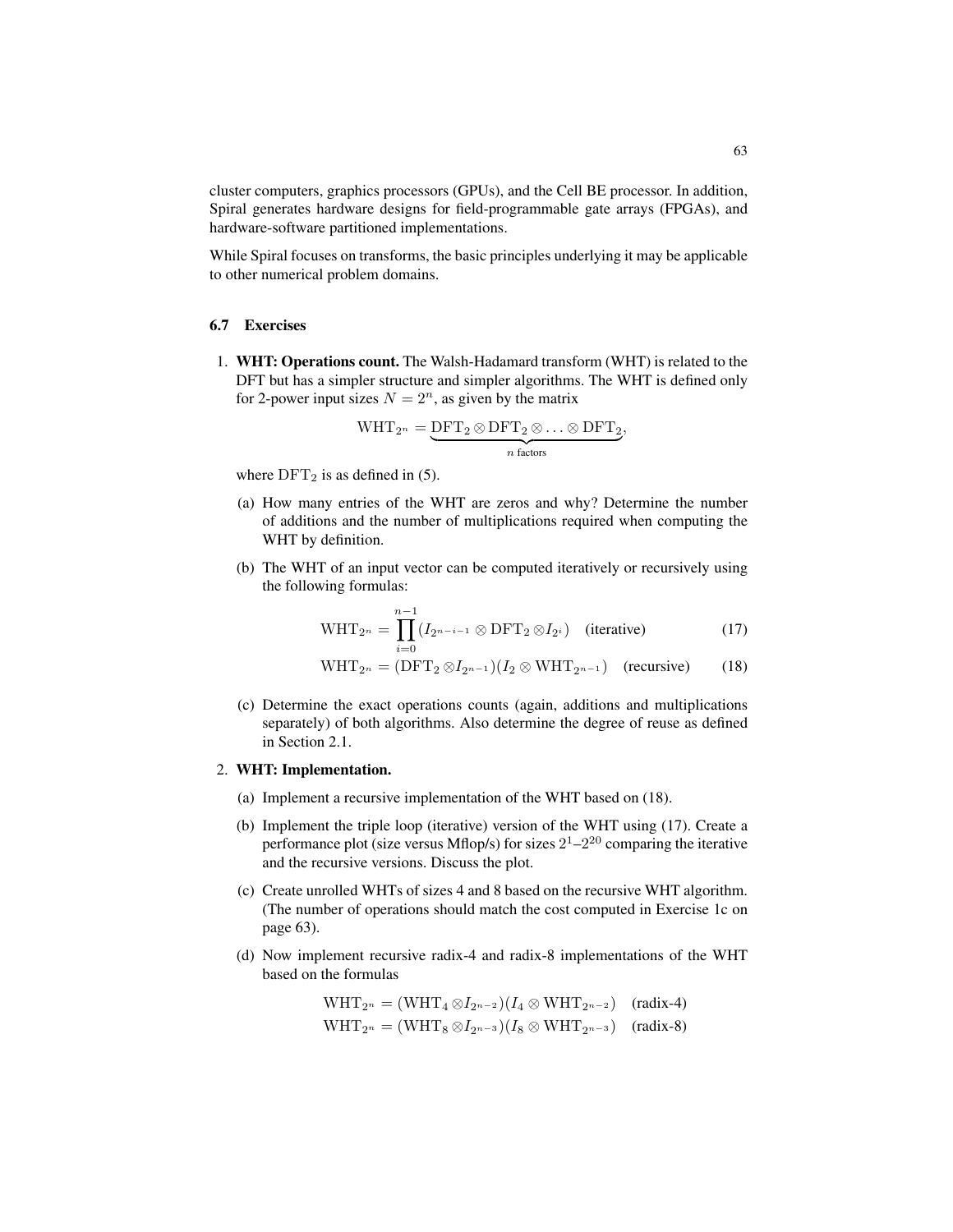In these implementations, the left hand side WHT (of size 4 or 8) should be your unrolled kernel (which then has to handle input data at a stride) called in a loop; the right hand side is a recursive call (also called in a loop). Further, in both implementations, you may need one step with a different radix to handle all input sizes.

Measure the performance of both implementations, again for sizes  $2^1-2^{20}$  and add it to the previous plot (four lines total).

(e) Try to further improve the code or perform other interesting experiments. For example, what happens if one considers more general algorithms based on

$$
\mathrm{WHT}_{2^n} = (\mathrm{WHT}_{2^i} \otimes I_{2^{n-i}})(I_{2^i} \otimes \mathrm{WHT}_{2^{n-i}})
$$

The unrolled code could be the WHT on the left hand side of the above equation. Alternatively, one could run a search to find the best radix in each step independently.

# 7 Conclusions

Writing fast libraries for numerical problems is difficult and requires a thorough understanding of the interaction between algorithms, software, and microarchitecture. Looking ahead, the situation is likely to get worse due to the recent shift to parallelism in mainstream computing, triggered by the end of frequency scaling. We hope this guide conveys the problem, its origin, and a set of basic methods to write fast numerical code.

However, problems also open research opportunities. In this case the problem is the need to automate high performance library development, a difficult challenge that, in its nature, is at the core of computer science. To date this problem has been attacked mostly by the scientific computing and compiler community, and the list of successes is still short. We believe that other areas of computer science need to get involved, including programming languages, and in particular domain-specific languages, generative programming, symbolic computation, and optimization and machine learning. For researchers in these areas, we hope that this tutorial can serve as an entry point to the problem and the existing work on automatic performance tuning.

# Acknowledgement

This work was supported by DARPA through the DOI grant NBCH1050009 and the ARO grant W911NF0710416, by NSF through awards 0325687 and 0702386, and by an Intel grant.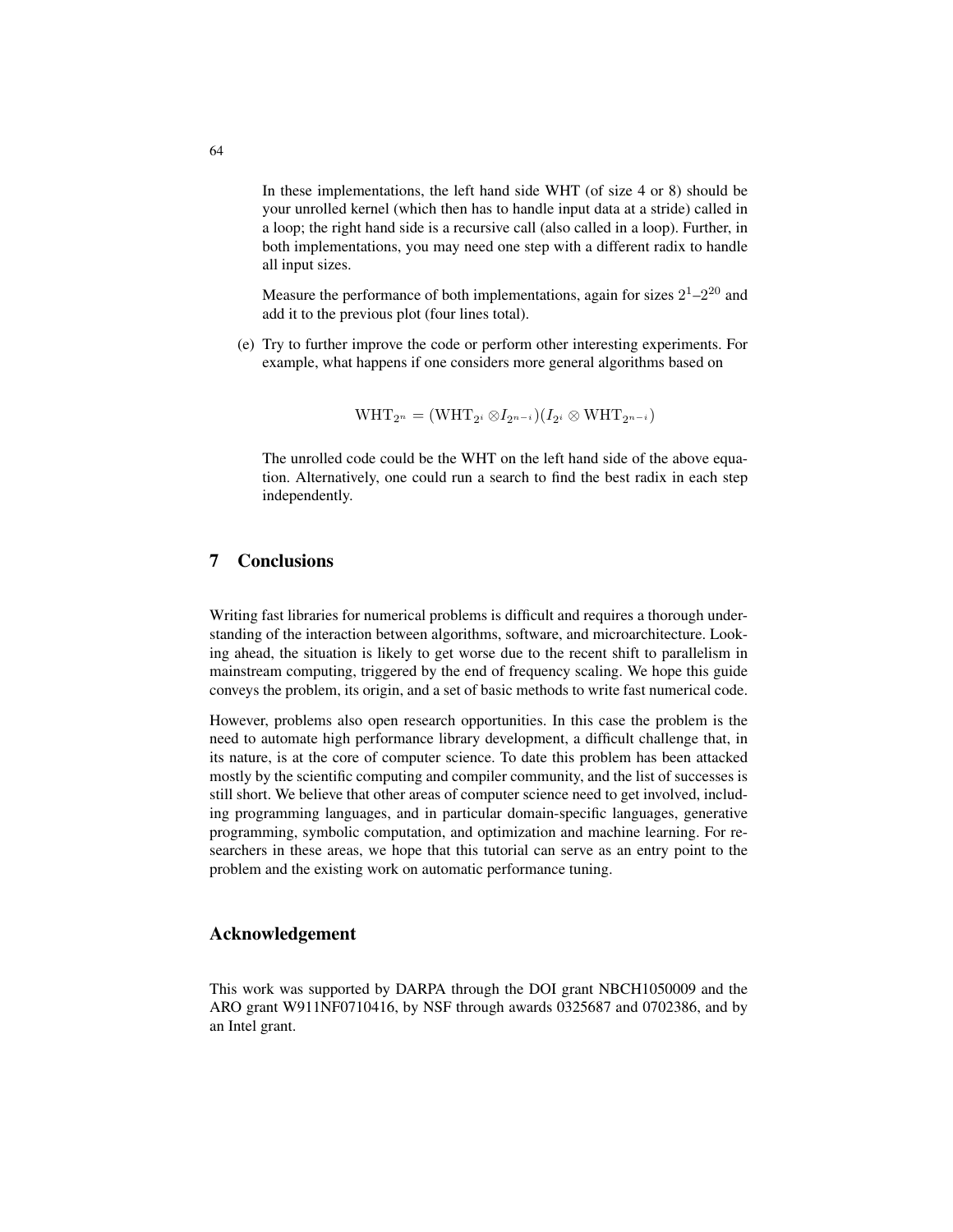# References

- 1. Moore, G.E.: Cramming more components onto integrated circuits. Readings in computer architecture (2000) 56–59
- 2. Meadows, L., Nakamoto, S., Schuster, V.: A vectorizing, software pipelining compiler for LIW and superscalar architecture. In: Proceedings of Risc. (1992)
- 3. Group, S.S.C.: SUIF: A parallelizing & optimizing research compiler. Technical Report CSL-TR-94-620, Computer Systems Laboratory, Stanford University (May 1994)
- 4. Franke, B., O'Boyle, M.F.P.: A complete compiler approach to auto-parallelizing C programs for multi-DSP systems. IEEE Trans. Parallel Distrib. Syst. 16(3) (2005) 234–245
- 5. Van Loan, C.: Computational Framework of the Fast Fourier Transform. SIAM (1992)
- 6. Press, W.H., Flannery, B.P., A., T.S., T., V.W.: Numerical Recipes in C: The Art of Scientific Computing. 2nd edn. Cambridge University Press (1992)
- 7. Puschel, M., Moura, J.M.F., Johnson, J., Padua, D., Veloso, M., Singer, B.W., Xiong, J., ¨ Franchetti, F., Gačić, A., Voronenko, Y., Chen, K., Johnson, R.W., Rizzolo, N.: SPIRAL: Code generation for DSP transforms. Proc. of the IEEE 93(2) (2005) 232–275 Special issue on Program Generation, Optimization, and Adaptation.
- 8. Website: Spiral (1998) http://www.spiral.net.
- 9. Frigo, M., Johnson, S.G.: FFTW: An adaptive software architecture for the FFT. In: Proc. IEEE Int'l Conf. Acoustics, Speech, and Signal Processing (ICASSP). Volume 3. (1998) 1381–1384
- 10. Frigo, M., Johnson, S.G.: The design and implementation of FFTW3. Proceedings of the IEEE 93(2) (2005) 216–231 Special issue on Program Generation, Optimization, and Adaptation.
- 11. Website: FFTW http://www.fftw.org.
- 12. Goto, K., van de Geijn, R.: On reducing TLB misses in matrix multiplication, FLAME working note 9. Technical Report TR-2002-55, The University of Texas at Austin, Department of Computer Sciences (Nov. 2002)
- 13. Whaley, R.C., Dongarra, J.: Automatically Tuned Linear Algebra Software (ATLAS). In: Proc. Supercomputing. (1998)
- 14. Moura, J.M.F., Püschel, M., Padua, D., Dongarra, J.: Scanning the issue: Special issue on program generation, optimization, and platform adaptation. Proceedings of the IEEE, special issue on Program Generation, Optimization, and Adaptation 93(2) (2005) 211–215
- 15. Bida, E., Toledo, S.: An automatically-tuned sorting library. Software: Practice and Experience 37(11) (2007) 1161–1192
- 16. Li, X., Garzar, M.J., Padua, D.: A dynamically tuned sorting library. In: Proc. International Symposium on Code Generation and Optimization (CGO). (2004) 111–124
- 17. Im, E.J., Yelick, K., Vuduc, R.: Sparsity: Optimization framework for sparse matrix kernels. Int'l J. High Performance Computing Applications 18(1) (2004) 135–158
- 18. Demmel, J., Dongarra, J., Eijkhout, V., Fuentes, E., Petitet, A., Vuduc, R., Whaley, C., Yelick, K.: Self adapting linear algebra algorithms and software. Proceedings of the IEEE 93(2) (2005) 293–312 Special issue on Program Generation, Optimization, and Adaptation.
- 19. Website: BeBOP http://bebop.cs.berkeley.edu/.
- 20. Vuduc, R., Demmel, J.W., Yelick, K.A.: OSKI: A library of automatically tuned sparse matrix kernels. In: Proceedings of SciDAC 2005. Journal of Physics: Conference Series, San Francisco, CA, USA, Institute of Physics Publishing (June 2005)
- 21. Whaley, R., Petitet, A., Dongarra, J.: Automated empirical optimization of software and the ATLAS project. Parallel Computing 27(1-2) (2001) 3–35
- 22. Bilmes, J., Asanovic, K., whye Chin, C., Demmel, J.: Optimizing matrix multiply using ´ PHiPAC: a Portable, High-Performance, ANSI C coding methodology. In: Proceedings of International Conference on Supercomputing (ICS). (1997)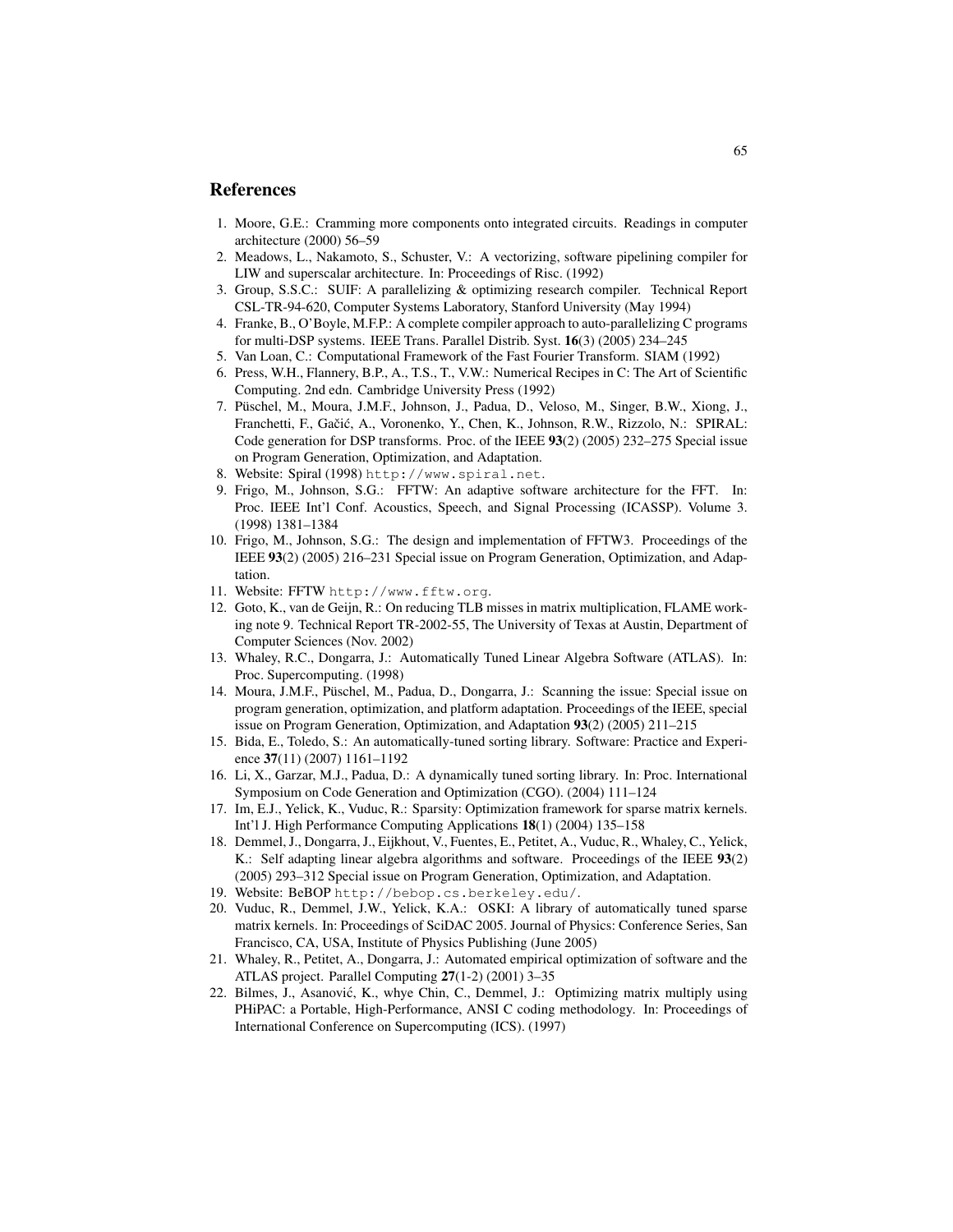- 23. Frigo, M.: A fast Fourier transform compiler. In: Proc. Programming Language Design and Implementation (PLDI). (1999) 169–180
- 24. Franchetti, F., Voronenko, Y., Puschel, M.: Formal loop merging for signal transforms. In: ¨ Proc. Programming Language Design and Implementation (PLDI). (2005) 315–326
- 25. Franchetti, F., Voronenko, Y., Puschel, M.: FFT program generation for shared memory: ¨ SMP and multicore. In: Proc. Supercomputing. (2006)
- 26. Franchetti, F., Voronenko, Y., Puschel, M.: A rewriting system for the vectorization of signal ¨ transforms. In: Proc. High Performance Computing for Computational Science (VECPAR). (2006)
- 27. Bientinesi, P., Gunnels, J.A., Myers, M.E., Quintana-Orti, E., van de Geijn, R.: The science of deriving dense linear algebra algorithms. ACM TOMS 31(1) (2005) 1–26
- 28. Gunnels, J.A., Gustavson, F.G., Henry, G.M., van de Geijn, R.A.: FLAME: Formal linear algebra methods environment. ACM TOMS 27(4) (2001) 422–455
- 29. Quintana-Orti, G., Quintana-Orti, E.S., van de Geijn, R., Van Zee, F.G., Chan, E.: Programming algorithms-by-blocks for matrix computations on multithreaded architectures, submitted for publication
- 30. Baumgartner, G., Auer, A., Bernholdt, D.E., Bibireata, A., Choppella, V., Cociorva, D., Gao, X., Harrison, R.J., Hirata, S., Krishanmoorthy, S., Krishnan, S., Lam, C.C., Lu, Q., Nooijen, M., Pitzer, R.M., Ramanujam, J., Sadayappan, P., Sibiryakov, A.: Synthesis of highperformance parallel programs for a class of ab initio quantum chemistry models. Proceedings of the IEEE 93(2) (2005) 276–292 Special issue on Program Generation, Optimization, and Adaptation.
- 31. Czarnecki, K., Eisenecker, U.: Generative Programming: Methods, Tools, and Applications. Addison-Wesley (2000)
- 32. Lammel, R., Saraiva, J., Visser, J., eds.: Generative and Transformational Techniques in ¨ Software Engineering, International Summer School, GTTSE 2005, Braga, Portugal, July 4-8, 2005. Revised Papers. In Lammel, R., Saraiva, J., Visser, J., eds.: GTTSE. Volume 4143 ¨ of Lecture Notes in Computer Science., Springer (2006)
- 33. Püschel, M.: How to write fast code. http://www.ece.cmu.edu/~pueschel/ teaching/18-645-CMU-spring08/course.html (2008) Course 18-645, Electrical and Computer Engineering, Carnegie Mellon University.
- 34. Cormen, T.H., Leiserson, C.E., Rivest, R.L., Stein, C.: Introduction to algorithms. MIT Press, Cambridge, MA, USA (2001)
- 35. Demmel, J.W.: Applied numerical linear algebra. Society for Industrial and Applied Mathematics, Philadelphia, PA, USA (1997)
- 36. Tolimieri, R., An, M., Lu, C.: Algorithms for discrete Fourier transforms and convolution. 2nd edn. Springer (1997)
- 37. Hennessy, J.L., Patterson, D.A.: Computer Architecture: A Quantitative Approach. Morgan Kaufmann (May 2002)
- 38. Bryant, R.E., O'Hallaron, D.R.: Computer Systems: A Programmer's Perspective. Prentice Hall (2003)
- 39. Strassen, V.: Gaussian elimination is not optimal. Numerische Mathematik 14(3) (1969) 354–356
- 40. Coppersmith, D., Winograd, S.: Matrix multiplication via arithmetic progressions. Journal of Symbolic Computation 9 (1990) 251–280
- 41. Blackford, L.S., Demmel, J., Dongarra, J., Duff, I., Hammarling, S., Henry, G., Heroux, M., Kaufman, L., Lumsdaine, A., Petitet, A., Pozo, R., Remington, K., Whaley, R.C.: An updated set of Basic Linear Algebra Subprograms (BLAS). ACM Transactions on Mathematical Software 28(2) (2002) 135–151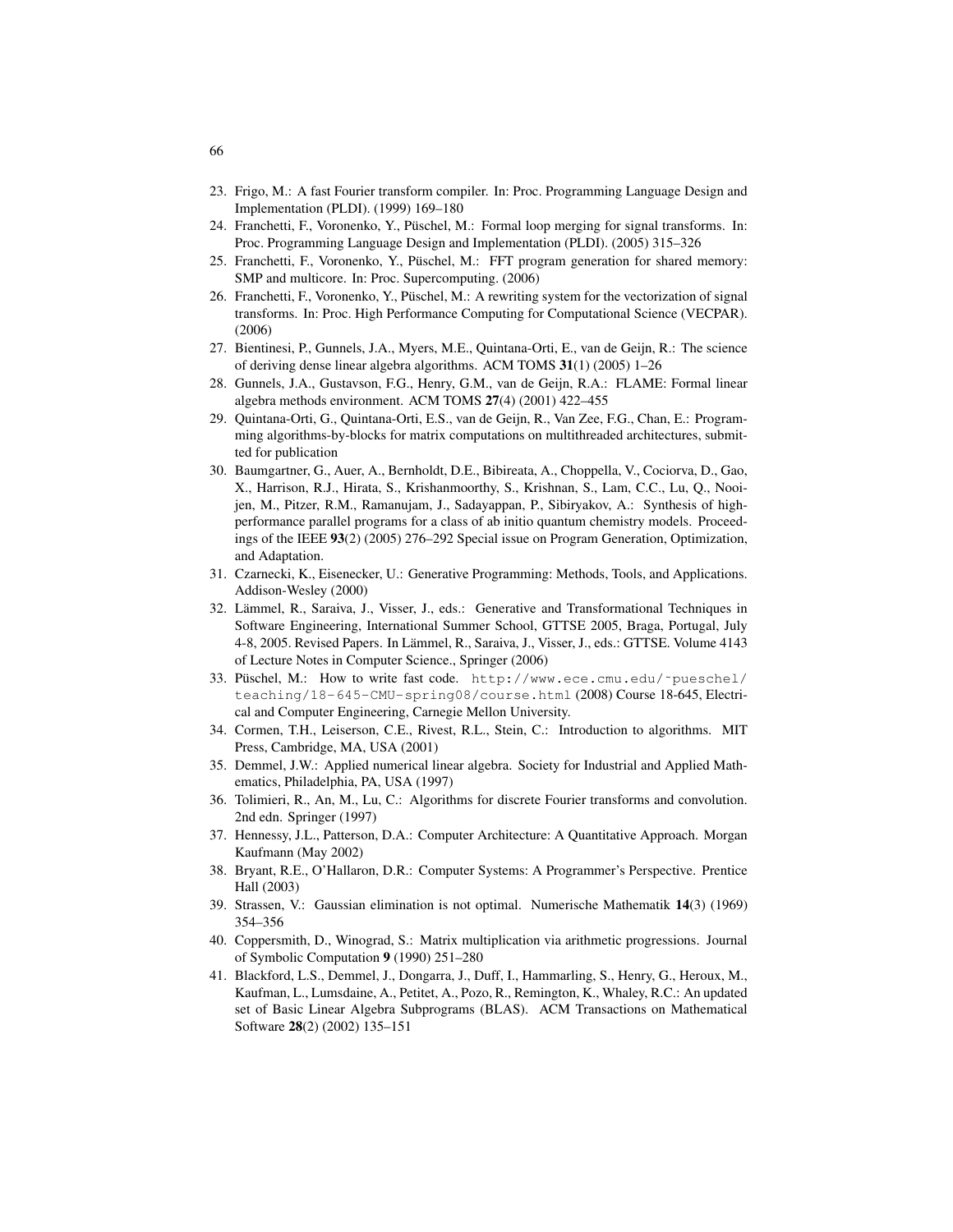- 42. Anderson, E., Bai, Z., Bischof, C., Blackford, S., Demmel, J., Dongarra, J., Du Croz, J., Greenbaum, A., Hammarling, S., McKenney, A., Sorensen, D.: LAPACK Users' Guide. 3rd edn. Society for Industrial and Applied Mathematics, Philadelphia, PA (1999)
- 43. Website: ATLAS http://math-atlas.sourceforge.net/.
- 44. Website: Goto BLAS http://www.tacc.utexas.edu/general/staff/goto/.
- 45. Website: LAPACK http://www.netlib.org/lapack/.
- 46. Website: ScaLAPACK http://www.netlib.org/scalapack/.
- 47. Blackford, L.S., Choi, J., Cleary, A., D'Azevedo, E., Demmel, J., Dhillon, I., Dongarra, J., Hammarling, S., Henry, G., Petitet, A., Stanley, K., Walker, D., Whaley, R.C.: ScaLAPACK Users' Guide. Society for Industrial and Applied Mathematics, Philadelphia, PA (1997)
- 48. Website: PLAPACK http://www.cs.utexas.edu/users/plapack/.
- 49. Chtchelkanova, A., Gunnels, J., Morrow, G., Overfelt, J., van de Geijn, R.: Parallel implementation of BLAS: General techniques for level 3 BLAS. Concurrency: Practice and Experience 9(9) (1997) 837–857
- 50. Website: FLAME http://www.cs.utexas.edu/users/flame/.
- 51. Johnson, S.G., Frigo, M.: A modified split-radix FFT with fewer arithmetic operations. IEEE Trans. Signal Processing 55(1) (2007) 111–119
- 52. Nussbaumer, H.J.: Fast Fourier Transformation and Convolution Algorithms. 2nd edn. Springer (1982)
- 53. Johnson, J.R., Johnson, R.W., Rodriguez, D., Tolimieri, R.: A methodology for designing, modifying, and implementing FFT algorithms on various architectures. Circuits Systems Signal Processing 9(4) (1990) 449–500
- 54. Franchetti, F., Püschel, M.: Short vector code generation for the discrete Fourier transform. In: Proc. IEEE Int'l Parallel and Distributed Processing Symposium (IPDPS). (2003) 58–67
- 55. Bonelli, A., Franchetti, F., Lorenz, J., Puschel, M., Ueberhuber, C.W.: Automatic perfor- ¨ mance optimization of the discrete Fourier transform on distributed memory computers. In: Proc. International Symposium on Parallel and Distributed Processing and Applications (ISPA). (2006)
- 56. Website: FFTPACK http://www.netlib.org/fftpack/.
- 57. GNU: GSL http://www.gnu.org/software/gsl/.
- 58. Mirkovic, D., Johnsson, S.L.: Automatic performance tuning in the UHFFT library. In: ´ Proc. Int'l Conf. Computational Science (ICCS). Volume 2073 of LNCS., Springer (2001) 71–80
- 59. Website: UHFFT http://www2.cs.uh.edu/˜mirkovic/fft/parfft.htm.
- 60. Website: FFTE http://www.ffte.jp.
- 61. Website: ACML http://developer.amd.com/acml.jsp.
- 62. Website: Intel MKL http://www.intel.com/cd/software/products/ asmo-na/eng/307757.htm.
- 63. Website: Intel IPP http://www.intel.com/cd/software/products/ asmo-na/eng/perflib/ipp/302910.htm.
- 64. Website: IBM ESSL and PESSL http://www-03.ibm.com/systems/p/ software/essl.html.
- 65. Website: NAG http://www.nag.com/.
- 66. Website: IMSL http://www.vni.com/products/imsl/.
- 67. Hill, M.D., Smith, A.J.: Evaluating associativity in CPU caches. IEEE Trans. Comput. 38(12) (1989) 1612–1630
- 68. Intel Corporation: Intel 64 and IA-32 Architectures Optimization Reference Manual. (2007) http://www.intel.com/products/processor/manuals/index.htm.
- 69. Advanced Micro Devices (AMD) Inc.: Software Optimization Guide for AMD Athlon 64 and AMD Optero Processors. (2005) http://developer.amd.com/devguides. jsp.